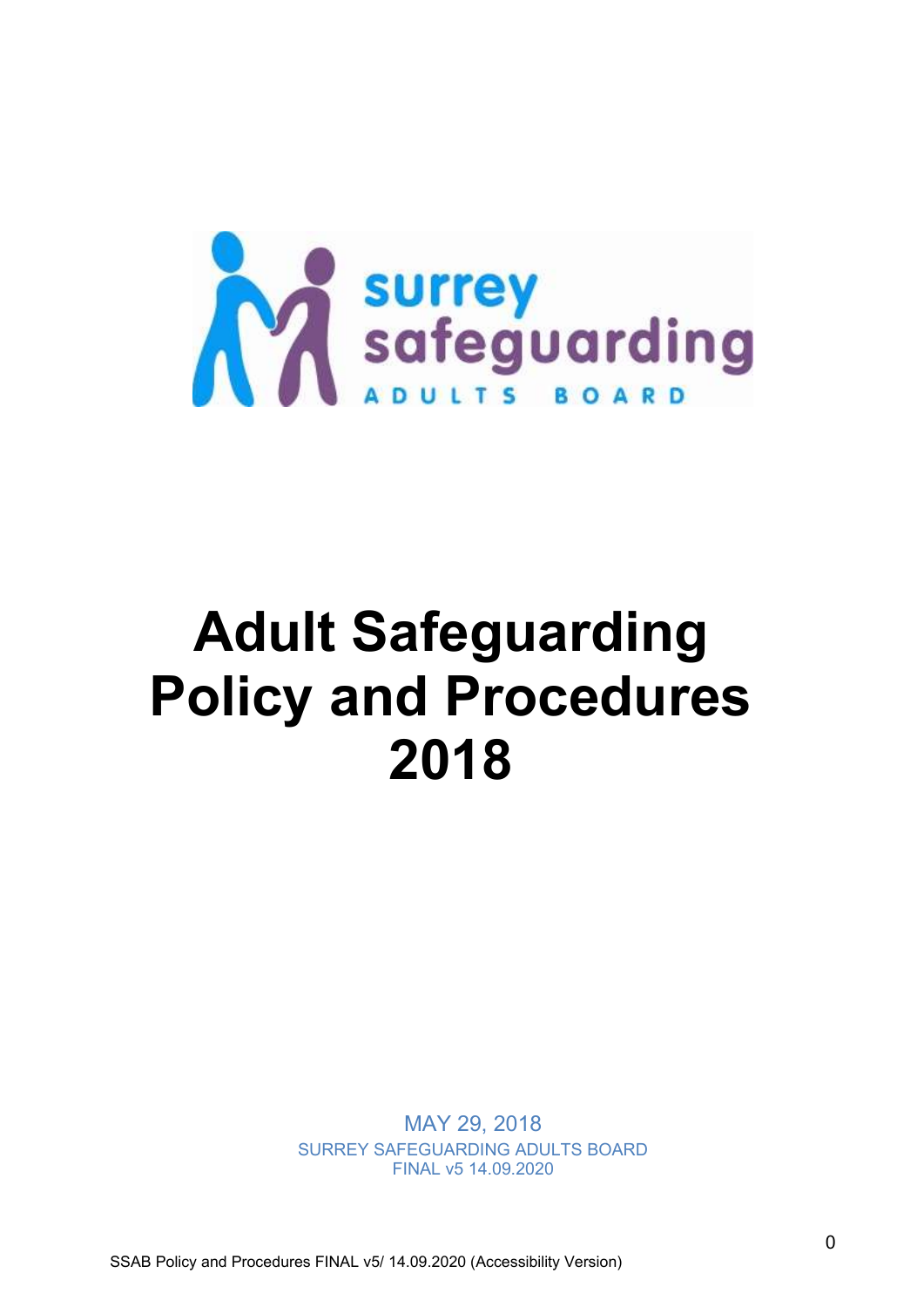# **Contents**

| 1  |                                                                |  |
|----|----------------------------------------------------------------|--|
| 2  |                                                                |  |
| 3  |                                                                |  |
| 4  |                                                                |  |
| 5  |                                                                |  |
| 6  |                                                                |  |
| 7  |                                                                |  |
| 8  |                                                                |  |
| 9  |                                                                |  |
| 10 |                                                                |  |
| 11 | Who needs to know about an adult safeguarding concern? 18      |  |
| 12 | Responsibilities for reporting adult safeguarding concerns  18 |  |
| 13 |                                                                |  |
| 14 |                                                                |  |
| 15 |                                                                |  |
| 16 | Surrey Safeguarding Adults Enquiries Method (SSAEM)21          |  |
| 17 |                                                                |  |
| 18 |                                                                |  |
| 19 |                                                                |  |
| 20 |                                                                |  |
| 21 |                                                                |  |
| 22 |                                                                |  |
| 23 |                                                                |  |
| 24 | Quality of service issues and adult safeguarding concerns32    |  |
| 25 |                                                                |  |
| 26 |                                                                |  |
| 27 |                                                                |  |
| 28 |                                                                |  |
| 29 | Appendix 1 Pressure Ulcers and Adult Safeguarding Enquiries42  |  |
| 30 |                                                                |  |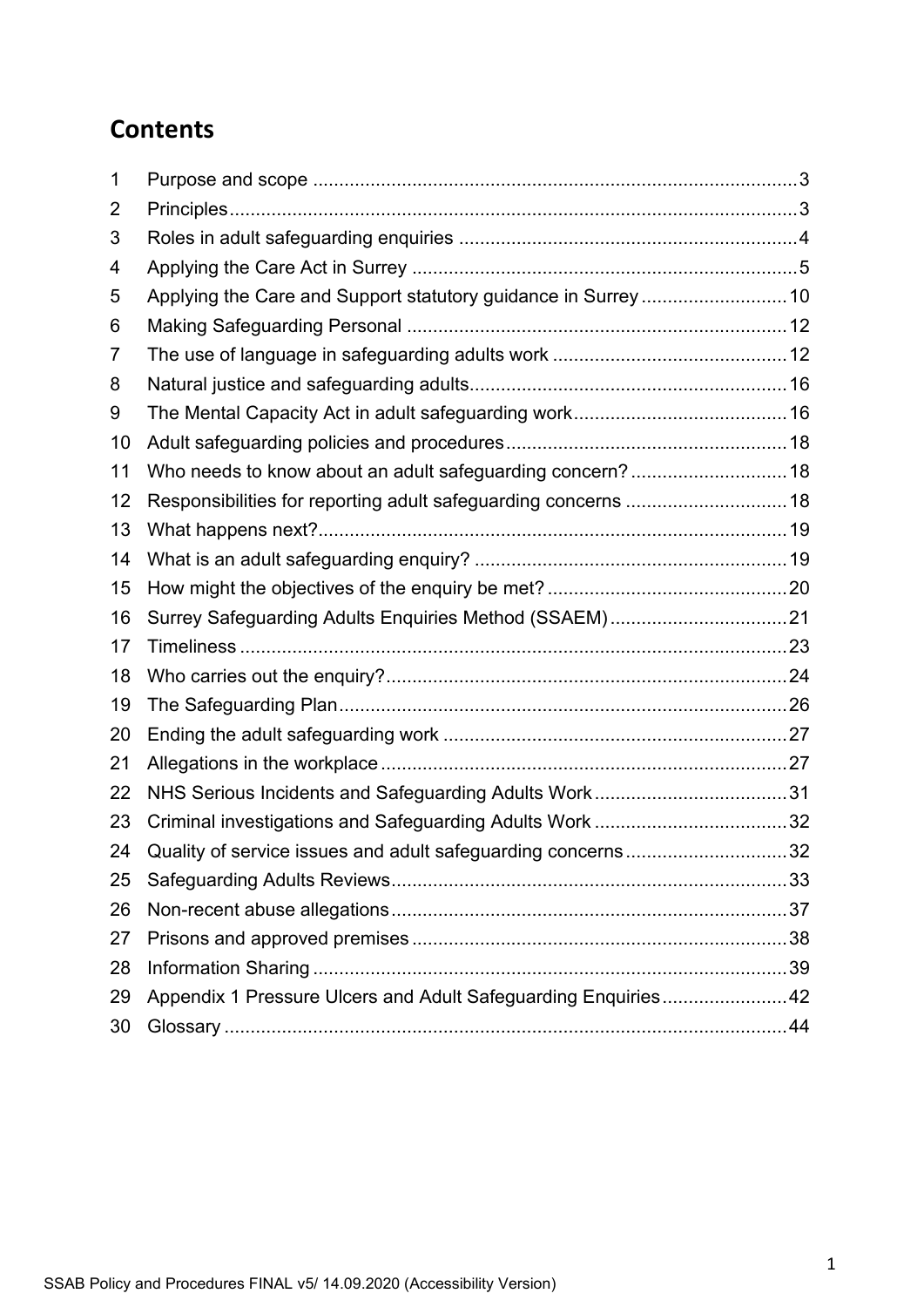# Part 1: Policy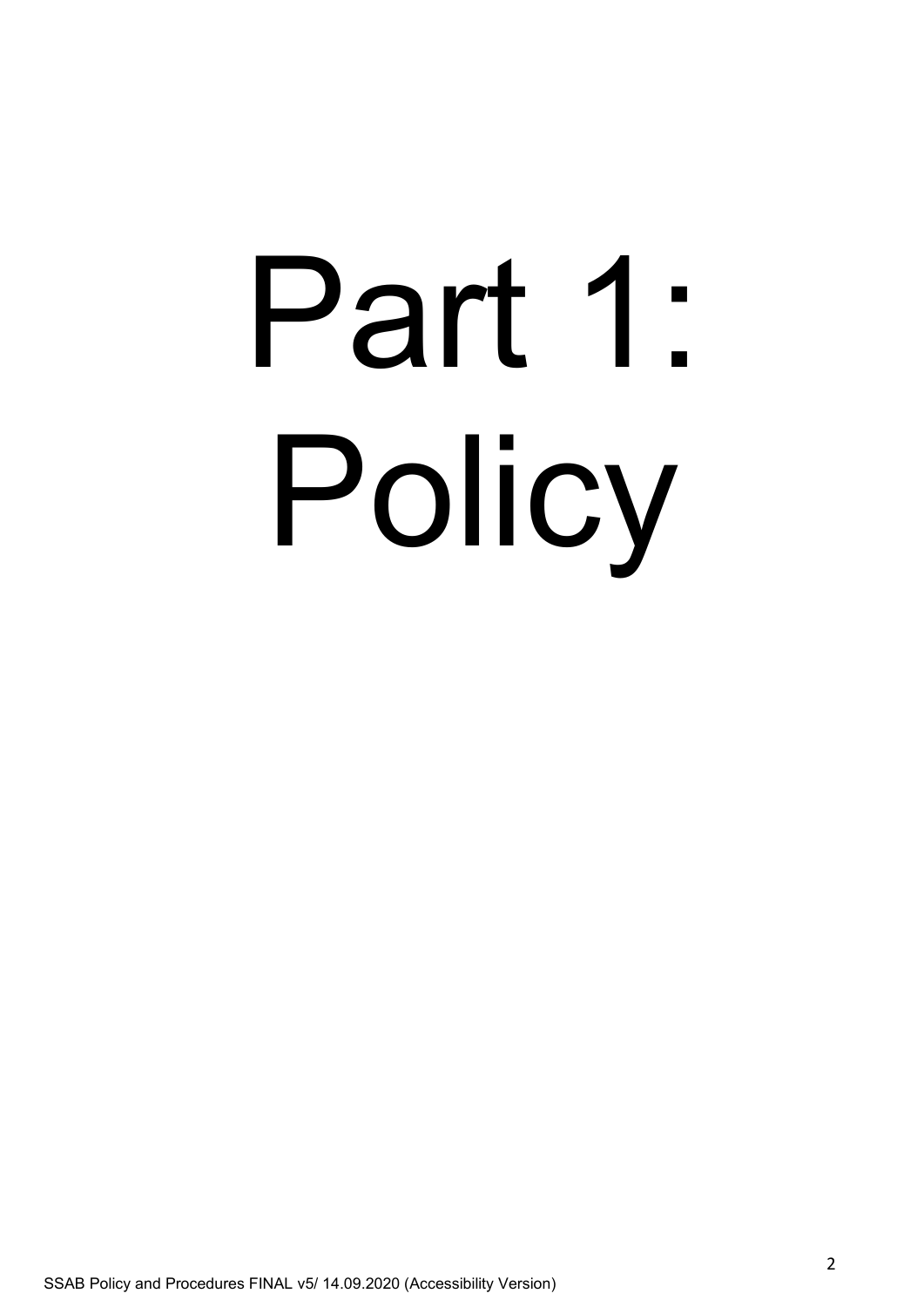# <span id="page-3-0"></span>**1 Purpose and scope**

This policy, and any procedures or guidance that accompany it, set out how Surrey Safeguarding Adults Board ('SSAB' or 'the Board') will meet the objective required of it in section 43 of the Care Act 2014 ('the Care Act') of co-ordinating and ensuring the effectiveness of what each of its members does to help and protect adults in Surrey its area in cases where

- The adult has care and support needs; and
- They are experiencing, or are at risk of, abuse or neglect; and
- They are unable to protect themselves from the abuse or neglect, or the risk of it, as a result of those care and support needs

In such cases, there is a duty under section 42 of the Care Act to ensure there is a safeguarding adults enquiry. Paragraph 14.6 of the Care and Support Statutory Guidance ('the guidance') says this duty will be on

- The prison governor, where the adult is in prison
- Her Majesty's Prison and Probation Service (HMPPS) where the person is in approved premises
- Surrey County Council's Adult Social Care services in all other cases

Those organisations will have their own arrangements for how they meet this duty. This policy, and any procedures of guidance that accompany it, set the multi-agency context for those enquiries.

# <span id="page-3-1"></span>**2 Principles**

This policy has been written in line with the following principles. The Board expects its member agencies to adopt these principles in their own adult safeguarding policies, procedures and guidance.

# **2.1 Avoiding duplication**

There is an expectation that reader of this policy will be familiar with the Care Act and the guidance, so if a matter is covered in those it will not be covered here unless there is good reason such as

- It being necessary for clarity
- It is a matter that bears repetition because, for example, it relates to a frequently misunderstood area of practice or an issue of high risk

### **2.2 Minimising redundancy**

Safeguarding adults concerns cover a wide variety of issues and contexts. In attempting to reflect this policies, procedures and guidance in this area risk attempting to cover so much ground that the substantive content gets lost. We aim to focus on the material that will be of most use in practice.

### **2.3 Describe good practice**

Safeguarding adults policy and procedures should do more than set out what is required for compliance. They should describe what makes for good practice.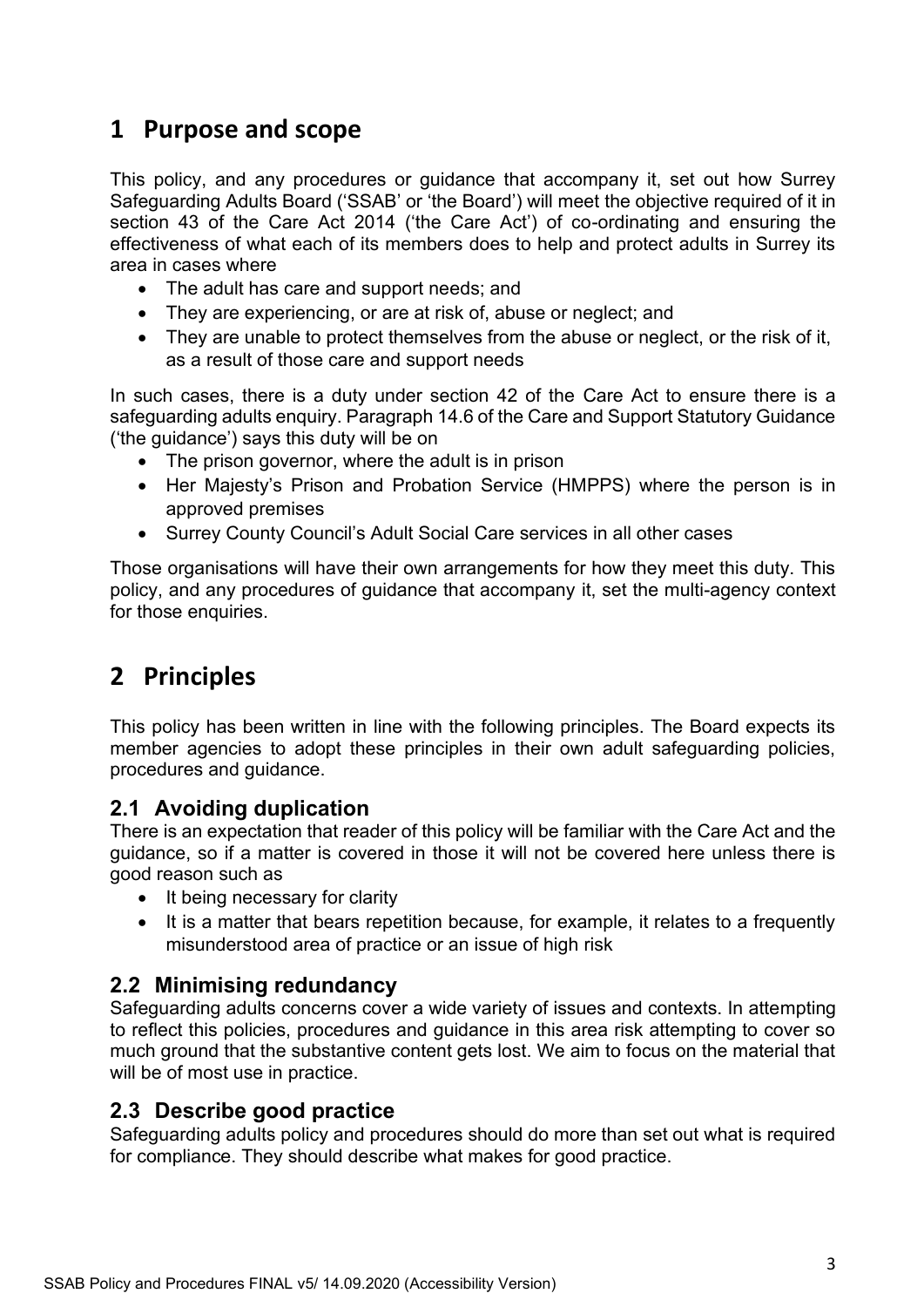# **2.4 Allow requisite variety of response**

Safeguarding adults policy and procedures should allow space for professional judgement. With the variety of issues that adult safeguarding work covers there has to be scope for those dealing with a matter to determine the best way to apply the good practice principles to it.

# <span id="page-4-0"></span>**3 Roles in adult safeguarding enquiries**

Safeguarding adults enquiries will often involve collaboration by a significant number of people who may be in a number of different organisations. It can be helpful to have a shared language to describe who does what. The Board has adopted the following terms to describe key roles in adult safeguarding enquiries where Surrey County Council has the duty under section 42 of the Care Act.

These terms relate to roles in an enquiry, and are not job titles.

# **3.1 Safeguarding Adults Enquiry Decision Maker ('SAD')**

This is the person with responsibility for making the decisions required by s42 Care Act on behalf of the local authority, which are

- Is there a duty to have an enquiry?
- What will the enquiry consist of?
- Has the enquiry been completed?
- In light of the enquiry what actions, if any, are required and who by?

There is only one person in the SAD role at any one time, though the role may pass from one person to another as the work progresses.

# **3.2 Safeguarding Adults Enquiry Manager ('SAM')**

This is the person who carries out day-to-day management of the adult safeguarding enquiry. This will include

- Allocating resources to enquiry
- Ensuring communication takes place and feedback is given at the end of an enquiry
- One person can act as both SAD and SAM
- In some contexts there may be an expectation that different people hold the SAD and SAM roles.
- In other settings a decision will be made case-by-case whether to have separate SAD and SAM. Indictors of when this might be useful include
	- o Where the concern relates to operational work in sphere of SAM's responsibilities, and a degree of independent oversight may be required
	- o Where there are risks or issues which make it useful to escalate the seniority of the person in the SAD role

If the SAD and SAM roles are held by different people

- The SAM will escalate to SAD at the key points where a decision is required that falls within section 42 of the Care Act
- At those times, the SAM will make a recommendation to SAD on the decision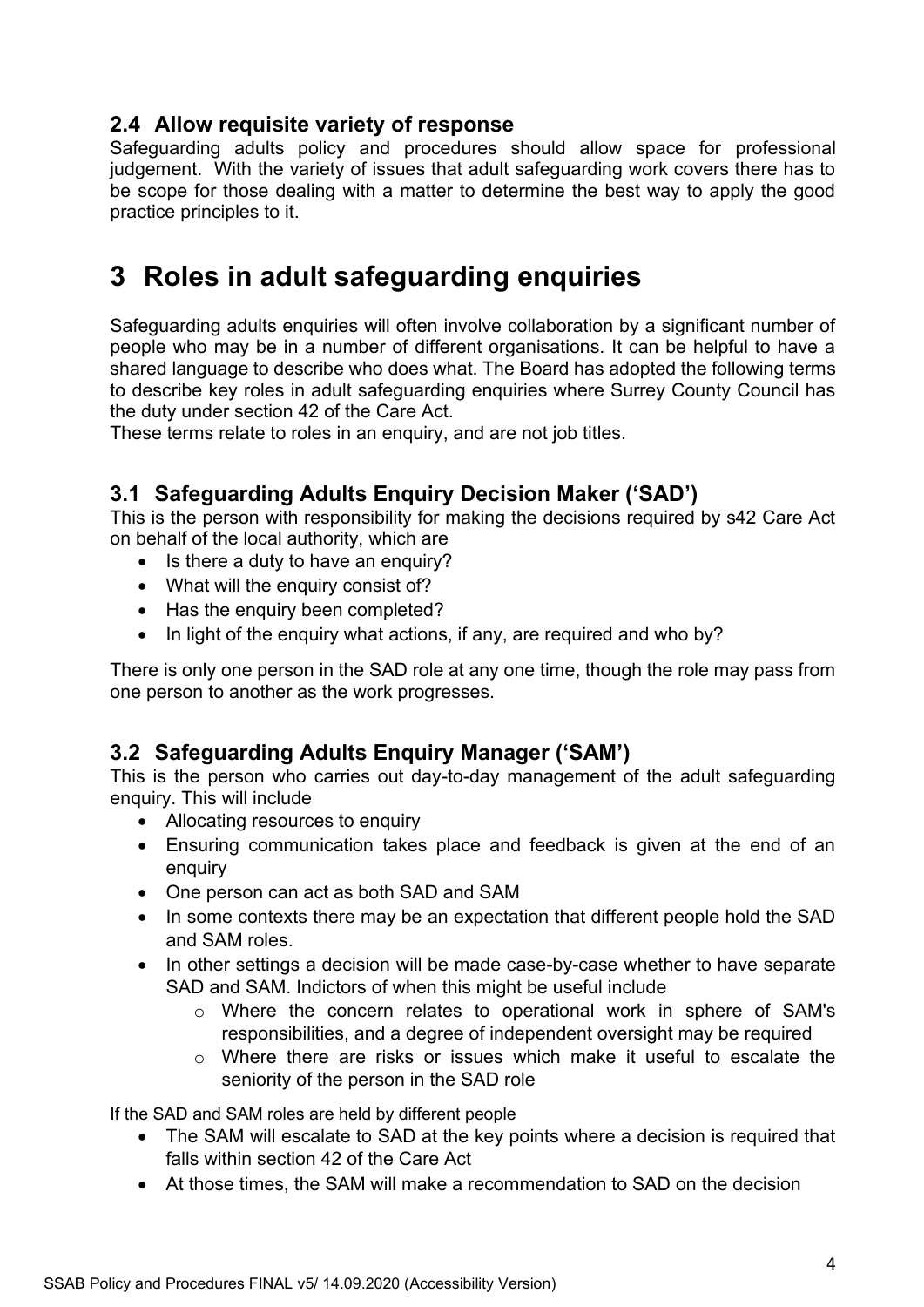There is only one person in the SAM role at any one time, though the role may pass from one person to another as the work progresses.

# **3.3 Lead Enquiry Office ('LEO')**

The Lead Enquiry Officer leads the carrying out of an adult safeguarding enquiry Their tasks in this are

- Applying "Making Safeguarding Personal" objectives
- Ensuring communication happens
- Implement enquiry plan
- Coordinate contributions from others
- Produce an enquiry report that brings together information from all sources and makes judgements and recommendations on the questions
	- o Has there been abuse and neglect, or clear risk of these?
	- o If so, why? This will include root cause analysis.
	- o What actions may be needed?
- Ensuring there is appropriate record of the enquiry

There is only one person in the LEO role at any one time, though the role may pass from one person to another as the work progresses.

# **3.4 Safeguarding Adults Enquiry Contributor(s) ('SAEC')**

This term refers to all people who contribute to Safeguarding Adults Enquiry from a range of organisations, they will

- Provide the LEO with support and information in line with the enquiry plan
- Makes use of expertise to provide LEO with planning the enquiry and with analysis, judgements and recommendations
- Ensures their own agency or service cooperates with the enquiry
- Ensures their own agency or service acts on the enquiry findings

# **3.5 Who undertakes these roles?**

Surrey County Council's Adult Social Care policies and procedures set out how the SAD is identified for a safeguarding adult's enquiry. The SAD will identify and allocate SAM and LEO roles. The SAEC(s) will be identified during enquiry planning in partnership with relevant organisations.

# <span id="page-5-0"></span>**4 Applying the Care Act in Surrey**

The definitions below aim to clarify elements of the Care Act that can cause difficulty in practice. It may be that case law will develop on these areas, which would supersede the relevant section here.

On any given case it will fall to the organisation with the duty under section 42 of the Care Act to make the final determination of how to apply these definitions in that case.

# **4.1 The meaning of "care and support needs"**

The Care Act says adult safeguarding duties apply to adults with care and support needs, but does not define what it means by these. Guidance from the Social Care Institute of Excellence (SCIE) can help address this, as can the regulations that accompany the Act.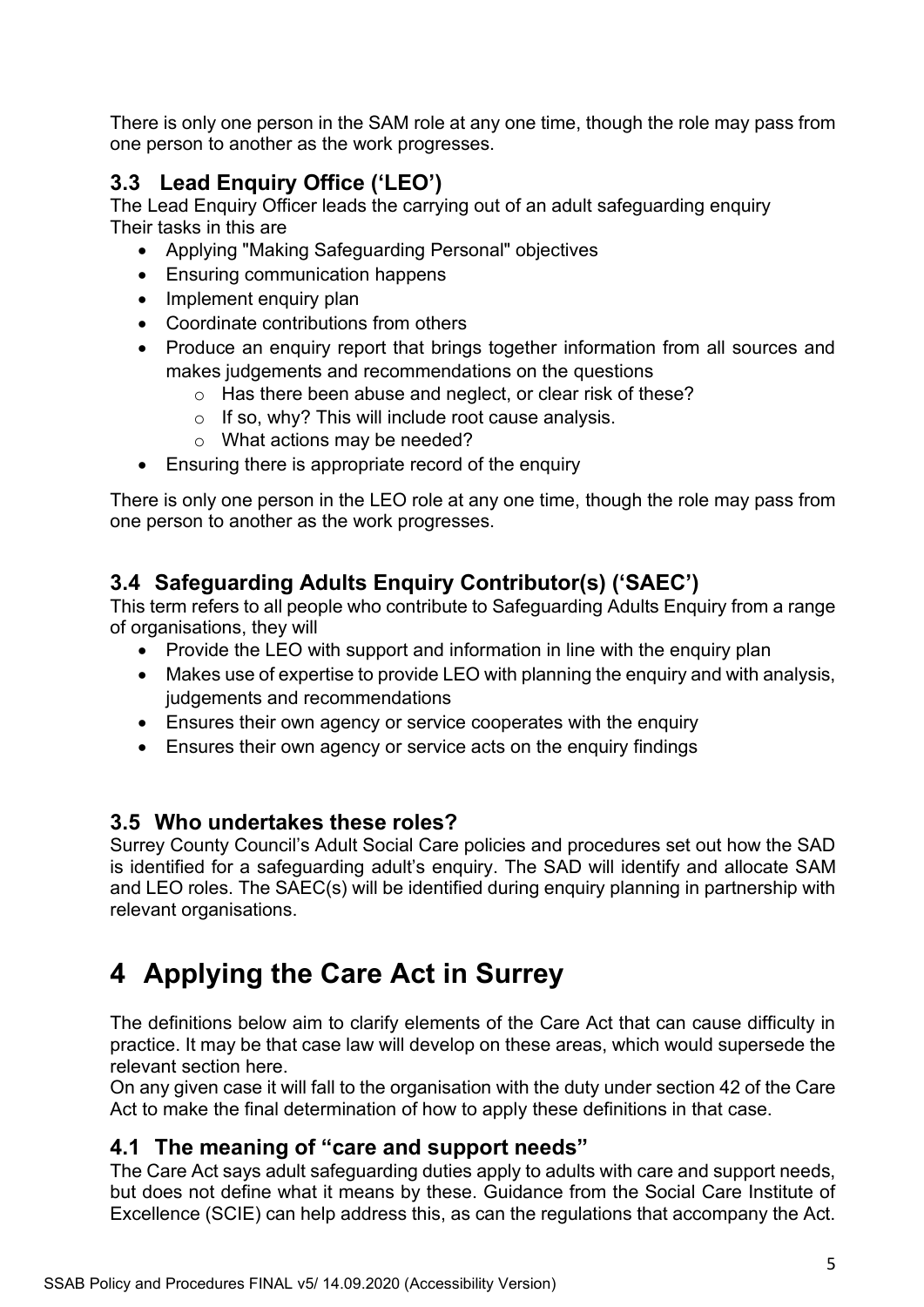### *4.1.1 SCIE guidance*

In its "Adult safeguarding practice questions" (March 2015) SCIE wrote "An adult with care and support needs may be:

- an older person
- a person with a physical disability, a learning difficulty or a sensory impairment
- someone with mental health needs, including dementia or a personality disorder
- a person with a long-term health condition
- someone who misuses substances or alcohol to the extent that it affects their ability to manage day-to-day living.

This is not an exhaustive list … There may be times when a person has care and support needs and is unable to protect themselves for a short, temporary period – for example, when they are in hospital under anaesthetic."

The position of the Board is that "an older person" should not be taken to mean that age alone means a person has care and support needs, but is a recognition that older people are at higher risk of some conditions that can lead to care and support needs developing.

### *4.1.2 The cause of the need*

The Care and Support (Eligibility Criteria) Regulations 2014 say that an eligible care and support need is one that

- 1. Arises from or is related to a physical or mental impairment or illness;
- 2. Results in the adult being unable to achieve two or more of the outcomes specified in the regulations; and
- 3. Which has, or is likely to have, a significant impact on the adult's well-being

Items (2) and (3) relate to the degree of the need, which is not relevant to determining whether a duty arises under section 42 of the Care Act, but item (1) relates to the nature of the need.

### *4.1.3 The impact of the need*

The regulations go on to say that care and support needs have an impact on the following outcomes:

- Managing and maintaining nutrition
- Maintaining personal hygiene
- Managing toilet needs
- Being appropriately clothed
- Being able to make use of the home safely
- Maintaining a habitable home environment
- Developing and maintaining family or other personal relationships
- Accessing and engaging in work, training, education or volunteering
- Making use of necessary facilities or services in the local community including public transport and recreational facilities or services
- Carrying out any caring responsibilities the adult has for a child

In the context of adult safeguarding, any impact on one or more of these outcomes may be relevant. There is no threshold of it being a significant impact.

Unless and until the statutory guidance or case law say otherwise, the position of the Board is that a starting point for understanding care and support needs in the context of adult safeguarding issues is: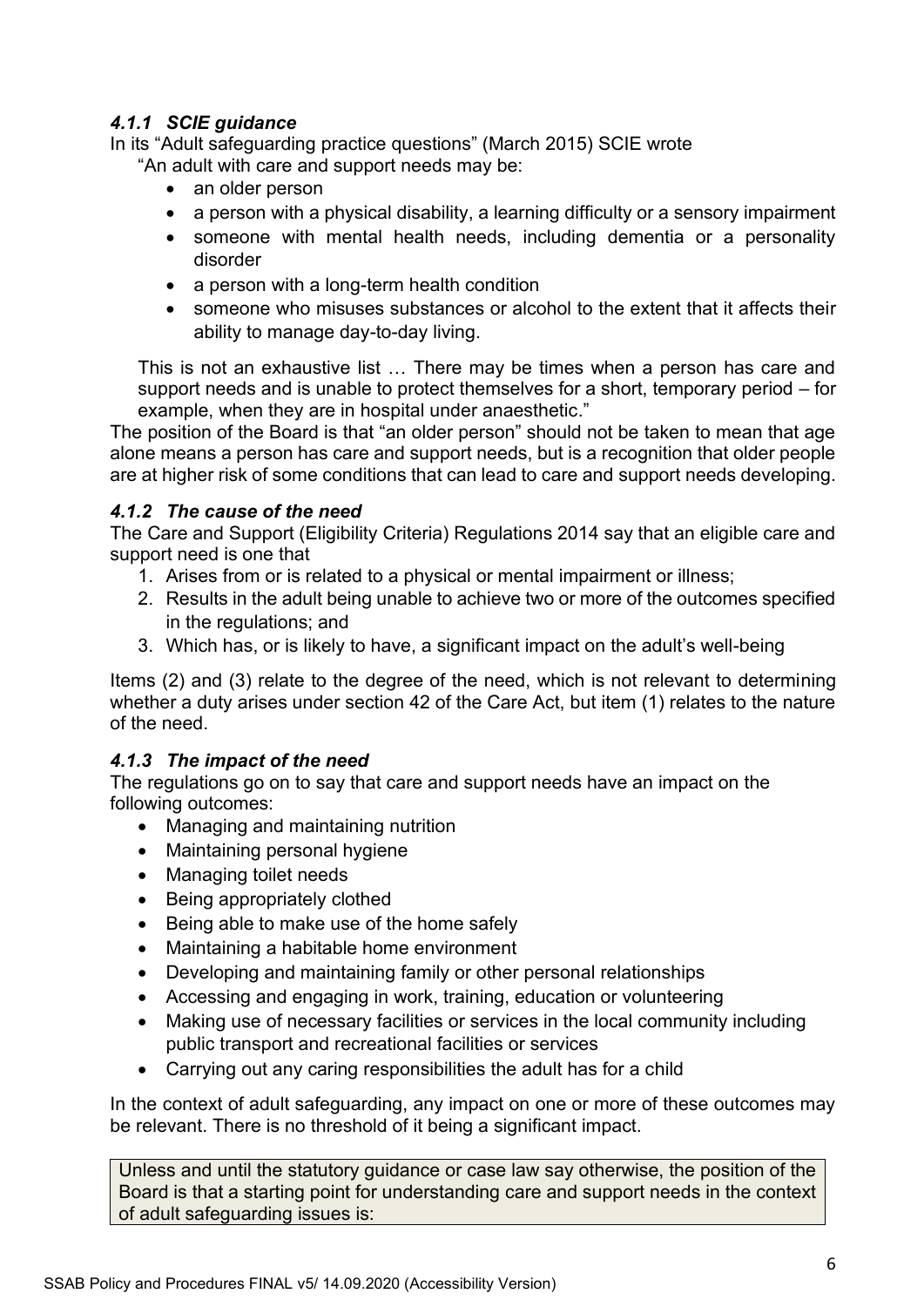- The adult falls within the examples given in the SCIE guidance or has needs arising from or are related to a physical or mental impairment or illness (Care and Support (Eligibility Criteria) Regulations 2014); and
- The adult has needs which impact on one or more of the outcomes listed at 4.1.3.

# **4.2 The meaning of "is experiencing, or is at risk of, abuse or neglect"**

Section 42 (1) (b) of the Care Act says that one of the tests to determine whether there is a duty for there to be a safeguarding adults enquiry is that the person "is experiencing, or is at risk of, abuse or neglect".

In practice, some difficulties can arise because this is written in the present tense. For example a concern may arise that a person is at risk of abuse, and a decision is made to refer this to the local authority. In the time taken to pass the concern to the local authority, and for the concern to reach the appropriate decision maker in the local authority, the circumstances may have changed. For example, the person may have died. The person in the local authority making a decision whether there must be an adult safeguarding enquiry faces a dilemma.

- Should they apply the test in s42 as per the circumstances on the day the concern arose, in which case the test is met
- Should they apply the test in s42 as per the circumstances today, in which case the test is not met

The position of the Board is:

- Unless and until there is case law that clarifies this, there will be uncertainty on this matter and a need for sound professional judgement
- The starting point should be that if the tests in s42(1) were met at any point during the period from when the abuse occurred or the risk of it arose to when the decision is being made then the presumption should be that there will be an adult safeguarding enquiry
- Factors that would strengthen this presumption might include there being risks to other adults with care and support needs, there being some public interest in the matter leading to an adult safeguarding enquiry, and an adult safeguarding enquiry being likely to promote public confidence in the services involved
- Factors that may lead to a reversal of the presumption might include that there were no apparent risks to others, no questions to be addressed about the actions of any agencies involved, or if there was going to be another process that might provide sufficient scrutiny such as a Safeguarding Adults Review, taking account that the aims of an Enquiry and Review are different.

# **4.3 The meaning of "at risk of abuse or neglect"**

The position of the Board is that, in applying section 42 of the Care Act in Surrey, "risk" means some clear and present risk. It must be more than simply a theoretical risk.

# **4.4 The meaning of "unable to protect himself or herself"**

For the duty to have an adult safeguarding enquiry to apply, the person with care and support needs must be unable to protect himself or herself against the abuse and neglect because of the care and support needs they have.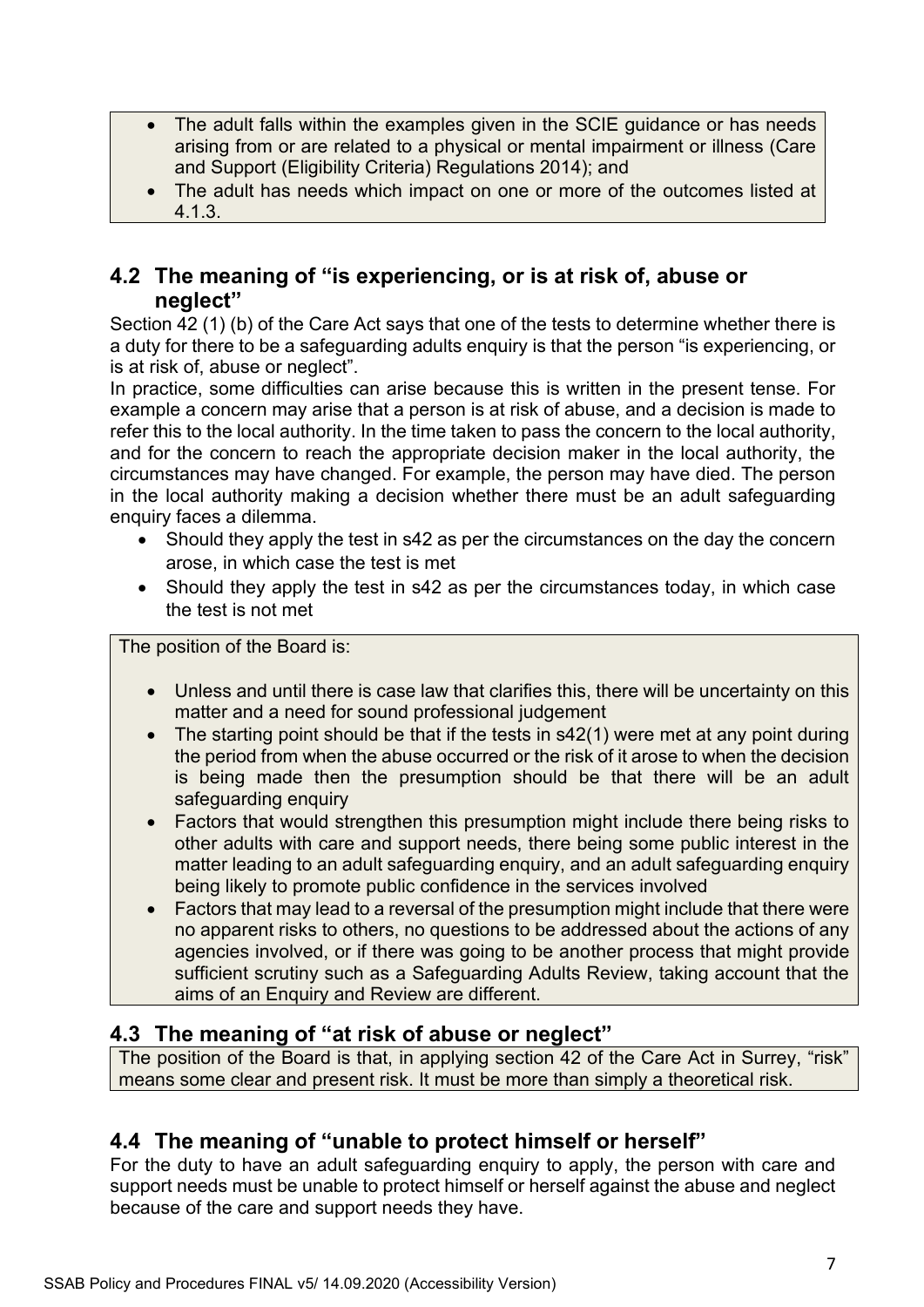This requires there to be a causal link between the care and support needs and the inability to protect themselves.

# **4.5 Consent and adult safeguarding concerns**

The Care Act does not require consent for adult safeguarding work, so absence of consent is not a barrier to such work. However, the person should be informed before referring an adult safeguarding concern to the local authority, unless to do so creates disproportionate risk.

There is a link between sections 42, 9 and 11 of the Care Act 2014 which has an implication on this matter.

- Section 42 relates to when there is a duty on the local authority to ensure there is an adult safeguarding enquiry. One of the tests is that the person must have care and support needs. There is no requirement for the person to consent for the enquiry duty to be met.
- Section 9 relates to the duty on the local authority to assess the care and support needs of a person. The test is that there is a reasonable belief that the person has care and support needs, therefore people falling under section 42 of the Care Act will also fall under section 9 of that Act.
- Section 11 says that adults can decline to have their care and support needs assessed except when
	- $\circ$  They lack the mental capacity to make that decision and the local authority believes the assessment is in their best interests; or
	- o Where there is a concern that the person is experiencing or is at risk of abuse or neglect

This means that where there is a requirement for there to be an adult safeguarding enquiry, there is likely to be a requirement for the local authority to assess the person's care and support needs, and the person cannot decline this assessment due to the concern that they are experiencing or at risk of abuse or neglect.

Also, it should be noted that section 11 does not require the person to be unable to protect themselves Section 9 and 11 of the Care Act 2014 can apply to a person with care and support needs who is experiencing or at risk of neglect but who does not fall within s42 Care Act because they are able to protect themselves. In such a case, the duty to assess the person's care and support needs applies, but the duty for there to be an adult safeguarding enquiry does not.

Paragraph 6.20 of the guidance says

**"An adult with possible care and support needs or a carer may choose to refuse to have an assessment. The person may choose not to have an assessment because they do not feel that they need care, or they may not want local authority support. In such circumstances local authorities are not required to carry out an assessment. However, where the local authority identifies that an adult lacks mental capacity and that carrying out a need's assessment would be in the adult's best interests, the local authority is required to do so. The same applies where the local authorities identifies that an adult is experiencing, or is at risk of experiencing, abuse or neglect. Where the adult who is or is at risk of abuse or neglect has capacity and is still refusing an assessment, local authorities must undertake an assessment so far as possible and document this. They should continue to**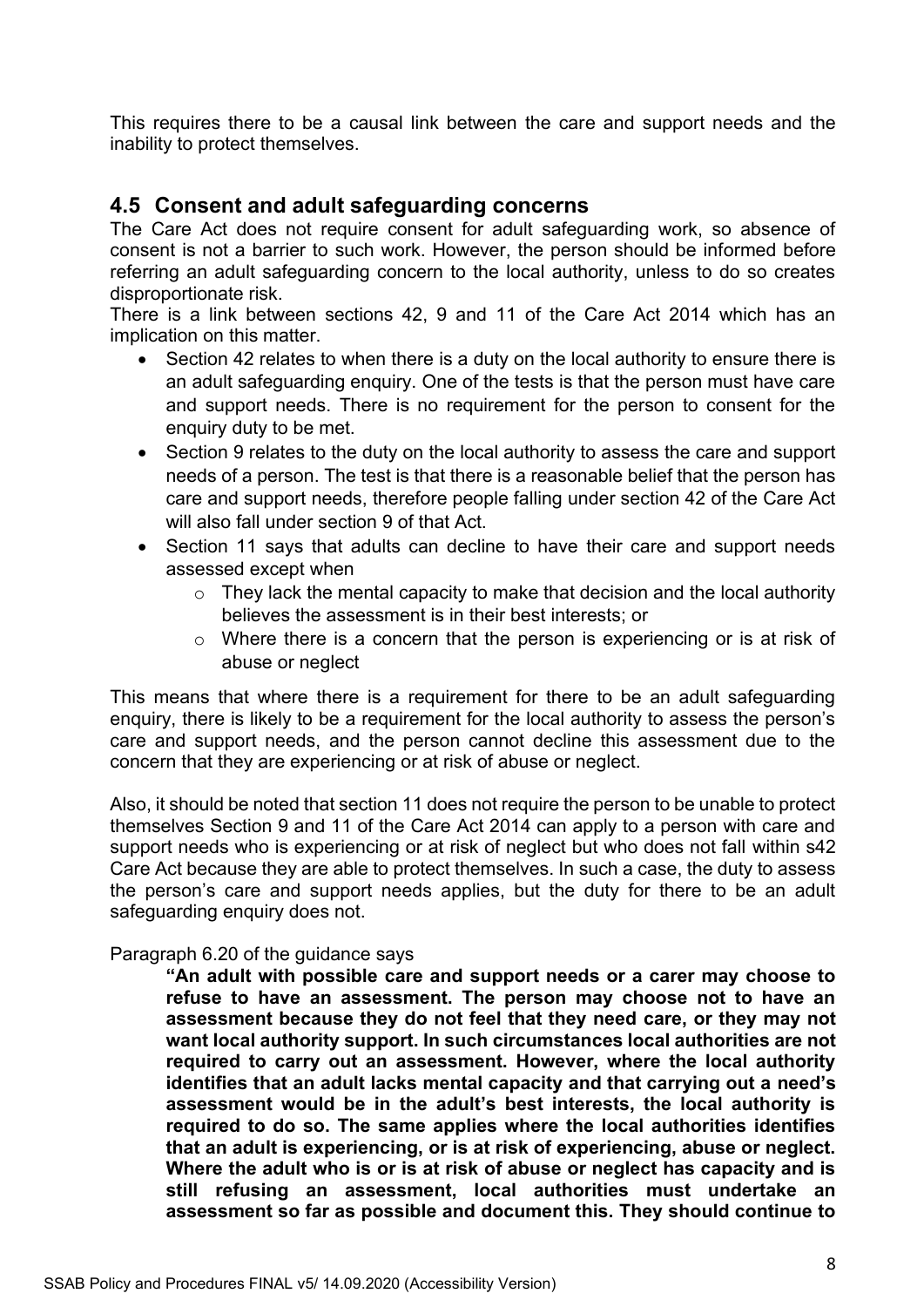**keep in contact with the adult and carry out an assessment if the adult changes their mind and asks them to do so."**

### **4.6 Requirement to report concerns**

### *4.6.1 Paragraph 14.43 of the guidance says*

**"No professional should assume that someone else will pass on information which they think may be critical to the safety and wellbeing of the adult. If a professional has concerns about the adult's welfare and believes they are suffering or likely to suffer abuse or neglect, then they should share the information with the local authority and, or, the police if they believe or suspect that a crime has been committed."**

Paragraphs 14.199 – 200 of the guidance say

**"It is not for front line staff to second-guess the outcome of an enquiry in deciding whether or not to share their concerns. There should be effective and well-publicised ways of escalating concerns where immediate line managers do not take action in response to a concern being raised.**

**Concerns about abuse or neglect must be reported whatever the source of harm is. It is imperative that poor or neglectful care is brought to the immediate attention of managers and responded to swiftly, including ensuring immediate safety and well-being of the adult."**

The Board's position is that in combination these provisions show it is the policy of central government that adult safeguarding concerns should be referred to the local authority irrespective of whether the person has consented to this or not, though that does not mean that consent should not be sought, and the person should be told that a referral may be made even without their consent.

This can raise complex legal, ethical and practice issues where a person does not consent to these processes which may have to proceed irrespective of their consent, and guidance may need to be sought from adult safeguarding specialists within the organisation or the local authority.

If there is adult safeguarding work to be done though the person is not consenting to it, this does not overturn the expectation that the work itself is done in line with personcentred principles and in line with Making Safeguarding Personal.

# **4.7 The meaning of "adult safeguarding enquiry" and "Safeguarding or Protection Plan"**

The duty under s42 Care Act 2014 requires the local authority to

- Determine if the person is one that the duty applies to;
- Make, or cause to be made, whatever enquiries it thinks are necessary; and
- Decide whether any action should be taken and, if so, what and by whom

An adult safeguarding enquiry is the aggregation of the separate strands that make up whatever enquiries the local authority thinks are necessary.

The Safeguarding Plan or Protection Plan (the statutory guidance uses both terms interchangeably) is made up of the actions the local authority decide should be taken.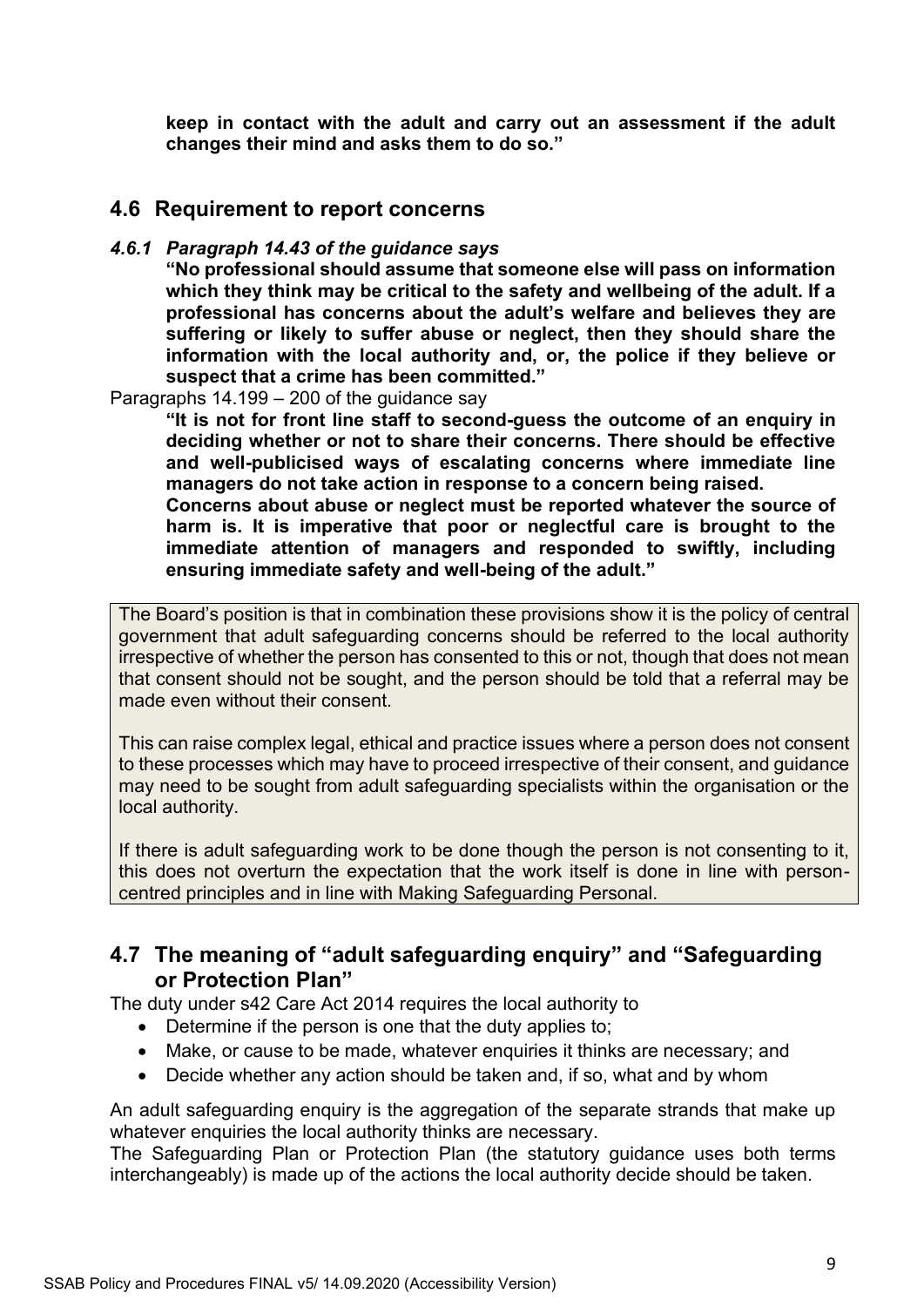In Surrey we shall use the terms

- "**Enquiry Plan**" to mean the plan for the enquiries that the local authority will make or cause to be made
- "**Safeguarding Plan**" to mean the plan for the actions the local authority decides should be taken as a result of an adult safeguarding enquiry

# **4.8 Powers to carry out an adult safeguarding enquiry**

S42 Care Act 2014 does not create powers to undertake the enquiry so the local authority, and any other partner involved with the case, will need to determine for themselves what powers and duties they are exercising when making enquiries or carrying out actions. As noted above, for the local authority some or all of the enquiries it makes as part of an adult safeguarding enquiry will be carried out under s9 of the Care Act.

# **4.9 Duty to cooperate**

Where the local authority makes a request of another organisation to make enquiries as part of an adult safeguarding enquiry, or to carry out an action as part of a Safeguarding Plan arising from an adult safeguarding enquiry, and that other organisation is a "Relevant Partner" as per s6 Care Act 2014, then the request should be treated as a request for cooperation under s7 Care Act 2014.

The partner organisation must comply with the request unless it considers that doing so

- would be incompatible with its own duties, or
- would otherwise have an adverse effect on the exercise of its functions.

If a Relevant Partner decides not to comply with such a request it must give the person who made the request written reasons for the decision.

# <span id="page-10-0"></span>**5 Applying the Care and Support statutory guidance in Surrey**

# **5.1 Self-neglect**

The Care and Support statutory guidance gives leeway as to whether concerns regarding self-neglect and hoarding should lead to an adult safeguarding enquiry under section 42 of the Care Act. This will be a matter for professional judgment case-by-case.

Where a situation is presented as a matter of self-neglect, consideration should be given as to whether or not there is also a concern about some other form of abuse or neglect present. If there is, then the situation may meet the section 42 Care Act threshold on the basis of those other issues alone. Factors which sometimes can occur alongside selfneglect include

- There is a concern that there have been failures by agencies or professionals to work together to assess and manage risks effectively
- The person is at risk because care or access to facilities is being prevented by another person

In Surrey, the starting point will be an assumption that an adult safeguarding enquiry is not the best response to a concern about self-neglect or hoarding. However, this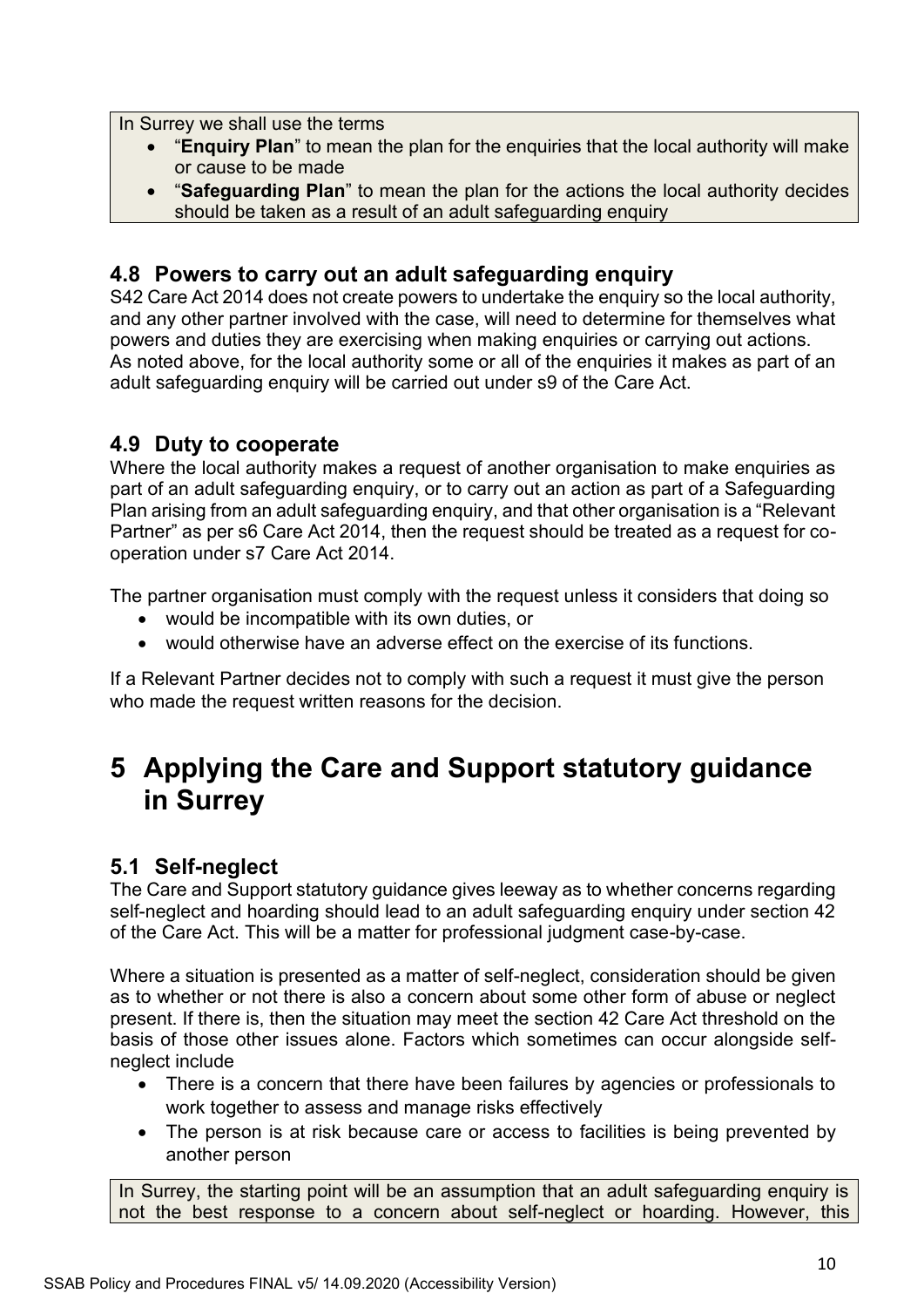assumption can be overturned by the person in the role of SAD if they are of the view that a safeguarding adults enquiry is the most effective way of addressing the issues.

Conditions that make it more likely to overturn this assumption on a particular case include, but are not limited to the presence of factors such as

- There is a concern that the person is unable to protect themselves by controlling their own behaviour
- The person lacks mental capacity and is unable to understand the risks and control the situation.
- Self-neglect where there is significant risk associated with
	- o Wellbeing is affected on a daily basis
	- o Care, treatment or some other intervention is being refused
	- o The person refuses to engage with necessary services
	- o Hygiene is poor and causing other risks such as skin problems
	- o Hoarding where there is significant risk associated with a risk of fire
	- o Urgent health and safety risks
	- o Pending enforcement action creating risk of losing home
	- o A vulnerable person living where facilities have been disconnected

### **5.2 Carers and adult safeguarding**

Section 42 of the Care Act 2014 applied only to adults with care and support needs. For the purposes of the Care Act, carers are people with support needs and so are not covered under section 42 of the Care Act.

Where there is a concern about a carer being at risk of abuse and neglect, the matter should be responded to as set out in paragraph 14.48 of the Care and Support statutory guidance. There will be exceptions in those cases where a person in a caring role happens to also have their own care and support needs and the tests in s42 of the Care Act are met in regard to that person.

### **5.3 Care and support needs in particular contexts**

The guidance says that abuse and neglect includes people who are victims of sexual exploitation, domestic abuse and modern slavery. In its "Adult safeguarding practice questions" (March 2015) SCIE wrote

**"These are all largely criminal matters, however, and safeguarding duties would not be an alternative to police involvement, and would only be applicable at all where a person has care and support needs that mean that they are not able to protect themselves."**

# **5.4 Understanding the prevalence of abuse and neglect**

The guidance says that each Safeguarding Adults Board should

**"establish ways of analysing and interrogating data on safeguarding notifications that increase the SAB's understanding of prevalence of abuse and neglect locally that builds up a picture over time" (Care and Support statutory guidance, paragraph 14.139)**

This will require those undertaking adult safeguarding enquiries in Surrey to consider within those enquiries whether the facts established show that the person experienced or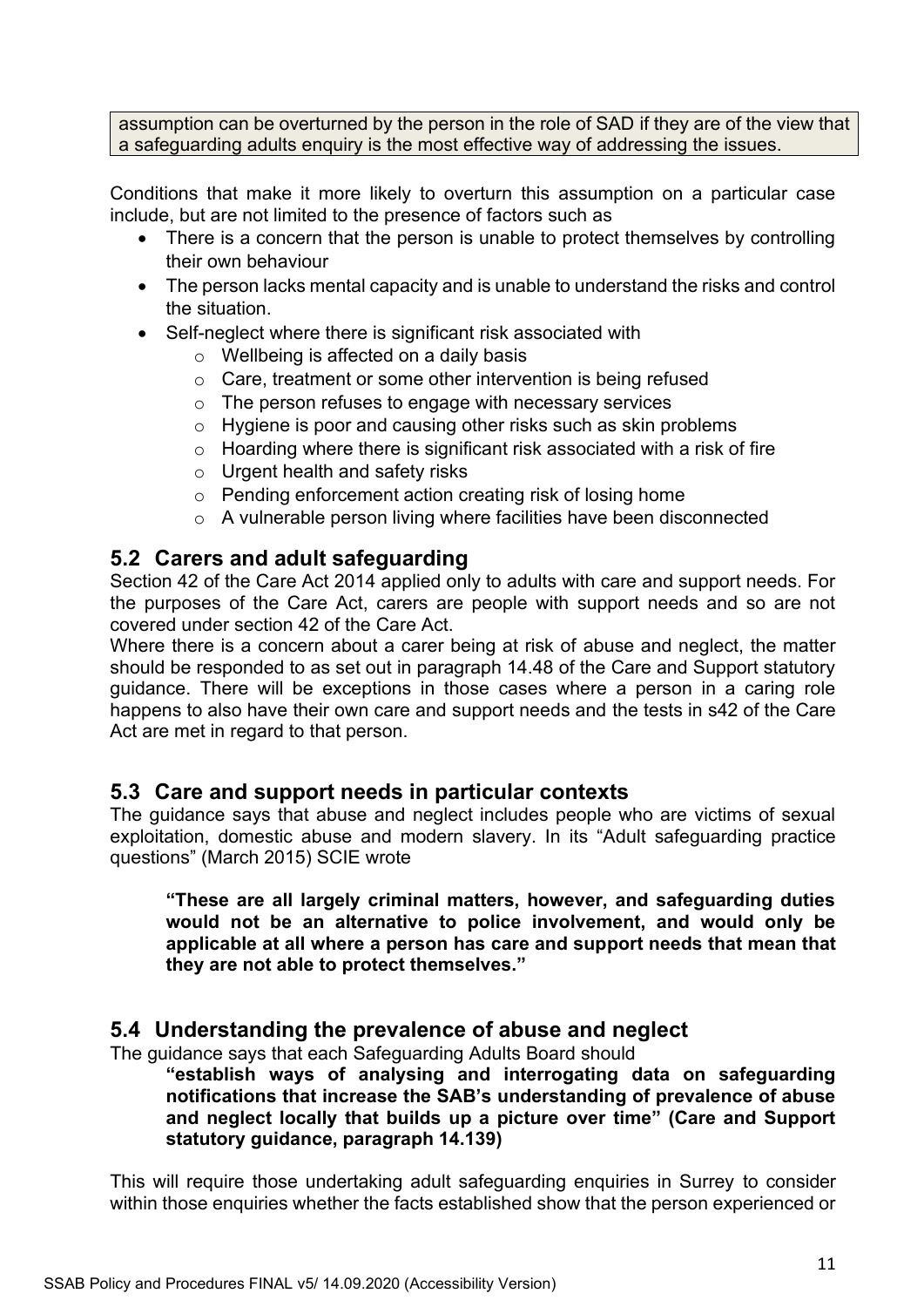was at risk of abuse or neglect, and that there are recording systems in place that can capture this information and supply it to the Board to inform practice and learning.

# <span id="page-12-0"></span>**6 Making Safeguarding Personal**

The Board are committed to the Making Safeguarding Personal approach which means adult safeguarding work that

- is person-led
- is outcome-focused
- engages the person and enhances involvement, choice and control
- improves quality of life, wellbeing and safety

The Board are committed to delivering Making Safeguarding Personal by applying the principles of adult safeguarding set out in the guidance:

- **Empowerment**. We ask people what outcomes they want as a result of the safeguarding adults process and these directly inform what happens. This means all staff and professionals from all organisations will routinely ask people about outcomes at the point of concern and record this information. This is recorded and analysed so that the safeguarding adults board can see the extent of partner engagement in Making Safeguarding Personal and mobilise advice and support where this is needed.
- **Protection**. We help and support people to report abuse. We support people to be involved in the safeguarding adults process to the extent to which the adult wants.
- **Prevention**. We can effectively identify and appropriately respond to signs of abuse and suspected criminal offences and take action before harm occurs. We make everyone aware, through provision of appropriate training and guidance, of how to recognise signs and take any appropriate action to prevent abuse occurring.
- **Proportionality**. We work in the best interests of the adult and undertake the least intrusive response appropriate to the risk that is presented.
- **Partnership**. We will work together to place the welfare of individuals above organisational boundaries. We have effective local information-sharing and multiagency partnership arrangements in place and staff understand these.
- **Accountability**. The roles of the agencies are clear, together with the lines of accountability. Staff understand what is expected of them and others. Agencies recognise their responsibilities to each other, act upon them and accept collective responsibility for safeguarding arrangements.

# <span id="page-12-1"></span>**7 The use of language in safeguarding adults work**

The ways we talk about abuse and neglect have an impact on how effective our response to safeguarding concerns will be.

• The way we use language can shape the way we think about things. Some ways of expressing things will help us think about matters in more useful ways than others.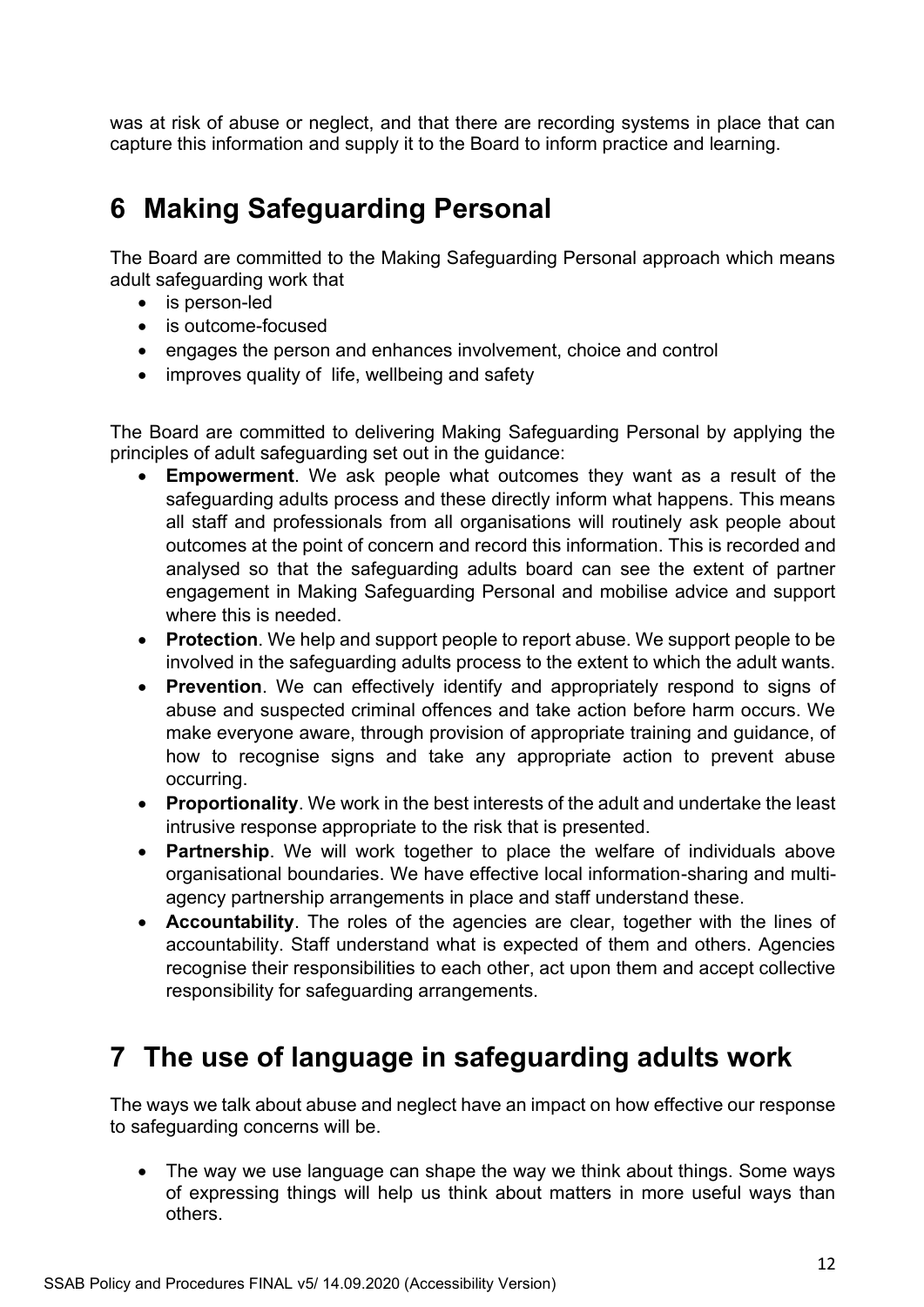- The language we use may have connotations for others that we don't intend, and which creates barriers.
- Inconsistent use of language across organisations can lead to confusion, misunderstanding and can be the cause of failings in safeguarding work.

Here are some examples of how the language we use about safeguarding adults matters can be unhelpful, and what can be done differently.

# **7.1 Using "safeguarding" as a stand-alone noun**

### **7.1.1 Examples**

- "We have had four safeguardings this week"
- "This is not a safeguarding"

### *7.1.2 What effect this has*

Using the word "safeguarding" in this way can lead to miscommunication. It can be used to refer to

- A safeguarding concern, about which a decision is needed as to whether there will be a safeguarding enquiry
- A safeguarding enquiry
- An instance of abuse or neglect

Using the same words to describe different things will lead to miscommunication. One person will understand a phrase to mean one thing and someone else will understand it to mean another. It is possible, likely even, that they won't realise they mean two different things, and there can be unintended consequences.

An example can illustrate this:

- A person has a worry about abuse and neglect: there is a safeguarding concern.
- On looking into the matter, it is established there hasn't been any abuse or neglect.
- The person who looked into it says "This is not a safeguarding", by which they meant there wasn't evidence that a person has experienced or has been put at risk of abuse or neglect.
- The meaning the person who had the concern takes from this hears "This is not a safeguarding" is that they were mistaken to have raised the concern. They remember this the next time a concern arises, which causes them to fail to take the action they should.

### **7.1.3 What to say instead**

- "We have received four safeguarding concerns this week"
- "This safeguarding concern won't lead to a safeguarding enquiry"

# **7.2 "Against"**

### **7.2.1 Examples**

• "We've had a safeguarding concern against us"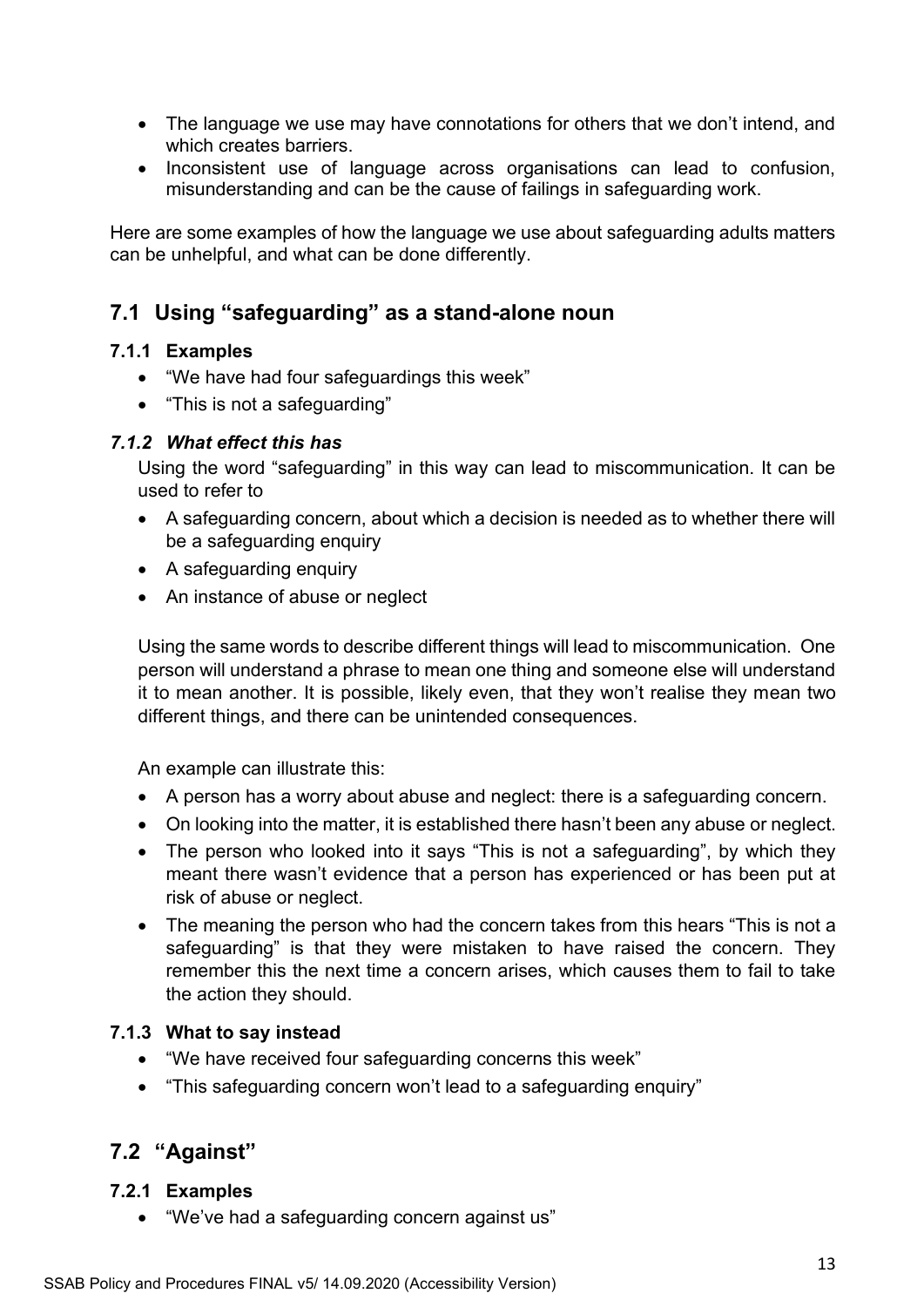• "There have been five safeguarding referrals against this care home this year"

### **7.2.2 What effect this has**

Talking this way sets up safeguarding enquiries as oppositional and confrontational, when what is needed is a collaborative approach. To say a safeguarding concern is "against" suggests the existence of the concern is problematic, whereas safe, vigilant systems should recognise and act on concerns.

### **7.2.3 What to say instead**

- "There is a safeguarding concern about …"
- "There have been five safeguarding concerns regarding this care home this year"

# **7.3 Using quasi-judicial language**

### **7.3.1 Examples**

- "I carried out a disclosure interview" (when said by a Social Worker)
- "the evidence tells us"

### **7.3.2 What effect this has**

It can be off-putting for the person at risk and their friends and family. It can get in the way of collaborative working.

Language like this can give the impression that the local authority has powers that it does not have, or the safeguarding adults enquiry has a status that is does not have. It can escalate the emotional temperature, which can have the perverse consequence of people doing less than they should as they fear the consequences of doing something wrong as they perceive the stakes to be high.

### **7.3.3 What to say instead**

- "I spoke with the person"
- "The information gathered during the enquiry shows …"

# **7.4 Confusing findings with outcomes**

### **7.4.1 Example**

"The outcome of the enquiry is 'substantiated'"

### **7.4.2 What effect this has**

An enquiry may make a finding of whether or not there was abuse or neglect, or the risk of these. But this is not the same as the outcome. The key outcomes for a safeguarding enquiry are whether or not it has achieved what the person at risk wanted from the process.

### **7.4.3 What to say instead**

"The information gathered during the enquiry shows that there had been abuse. The person at risk said at the beginning of the process that the outcomes they wanted were for the abuse to stop, and for them to be able to report the matter to the police. Both of these have happened."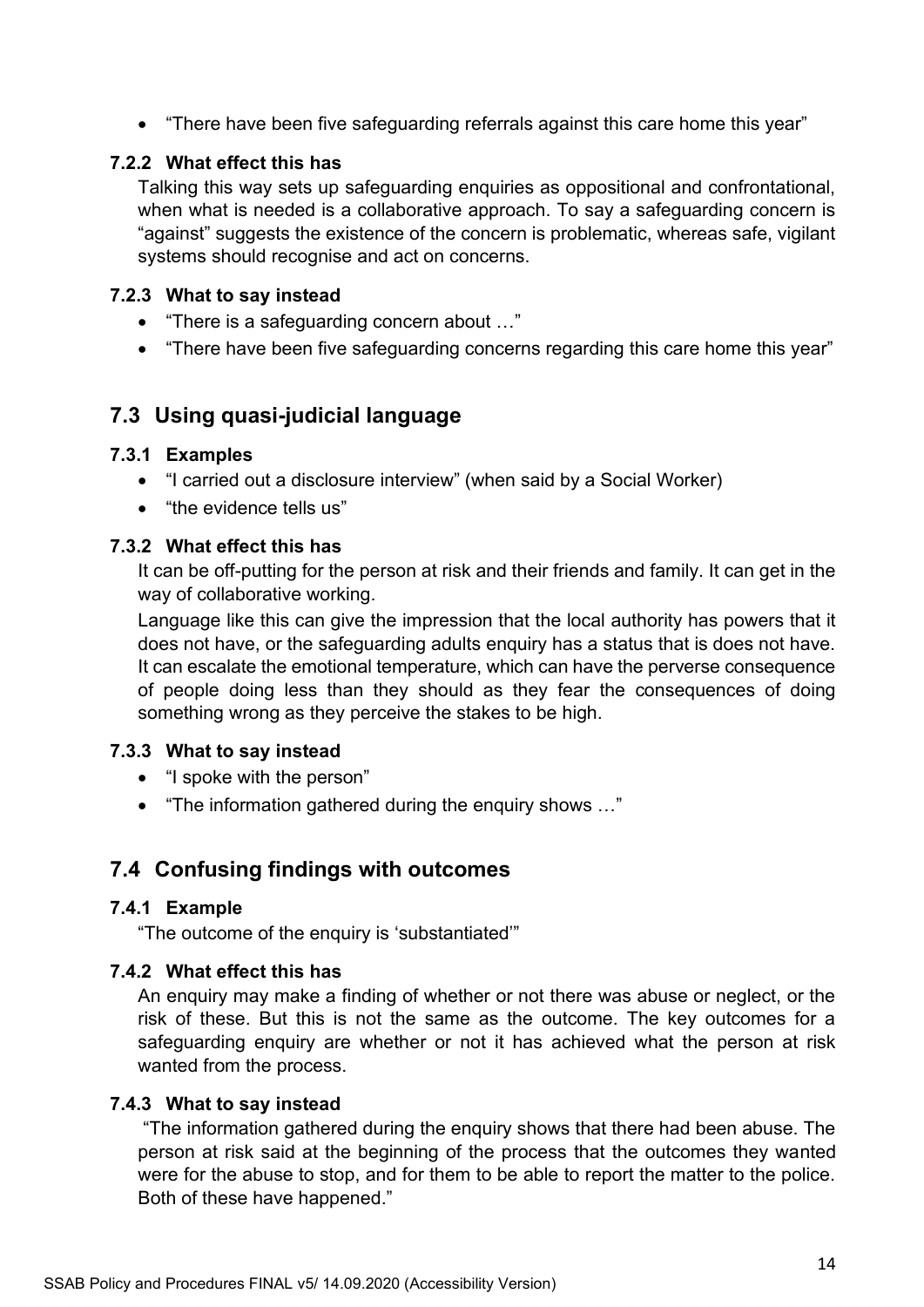# **7.5 "Alert" or "Concern"**

Before the Care Act came in to force in April 2015 it was commonplace to talk of adult safeguarding alerts. The Care and Support statutory guidance introduced the term "concern". In Surrey we use the term "concern" in preference to "alert" and defined and adult safeguarding concern as

"any concern that an adult is experiencing, or is at risk of, abuse or neglect which they are unable to protect themselves from because of their care and support needs."

# **7.6 "Allegation", a "concern about the quality of care or practice", and a "complaint"**

Paragraph 14.120 of the guidance requires adult safeguarding policies to make a clear distinction between an allegation, a concern about the quality of care or practice or a complaint. In Surrey we take these to mean

- An allegation: This is a safeguarding concern relating to a staff member or volunteer as the source of the risk
- A concern about the quality of care or practice: This can arise when someone has experienced or seen poor care
- A complaint: This is an expression of dissatisfaction from someone using services or their representative

A single issue may fall in to more than one category. Where there is an adult safeguarding concern, an adult safeguarding enquiry can be an effective means of coordinating the different strands.

# **7.7 Safeguarding Adults Work and Safeguarding Adults Enquiries**

The term "Safeguarding Adults Enquiry" is often used interchangeably to refer to either

- the phase of the work related to the task in s42 of the Care Act 2014 of Surrey County Council to "make (or cause to be made) whatever enquiries it thinks necessary"; or
- the totality of the response by the County Council to an adult safeguarding concern

This can cause confusion in practice as, for example, "ending the enquiry" can be taken to mean both completing one phase of the work or the completion of all the work.

To avoid confusion, in Surrey we will distinguish between

- A piece of **adult safeguarding work**: This is the totality of the work in response to an adult safeguarding concern. It will involve deciding if an adult safeguarding enquiry is required, planning that enquiry, carrying it out and, on completion of the enquiry, deciding if a Safeguarding Plan is needed and, if so, what it will say;
- An **adult safeguarding enquiry**: The enquiry phase of a piece of adult safeguarding work which does the work of establishing the facts, ascertaining the wishes of the adult and assessing their needs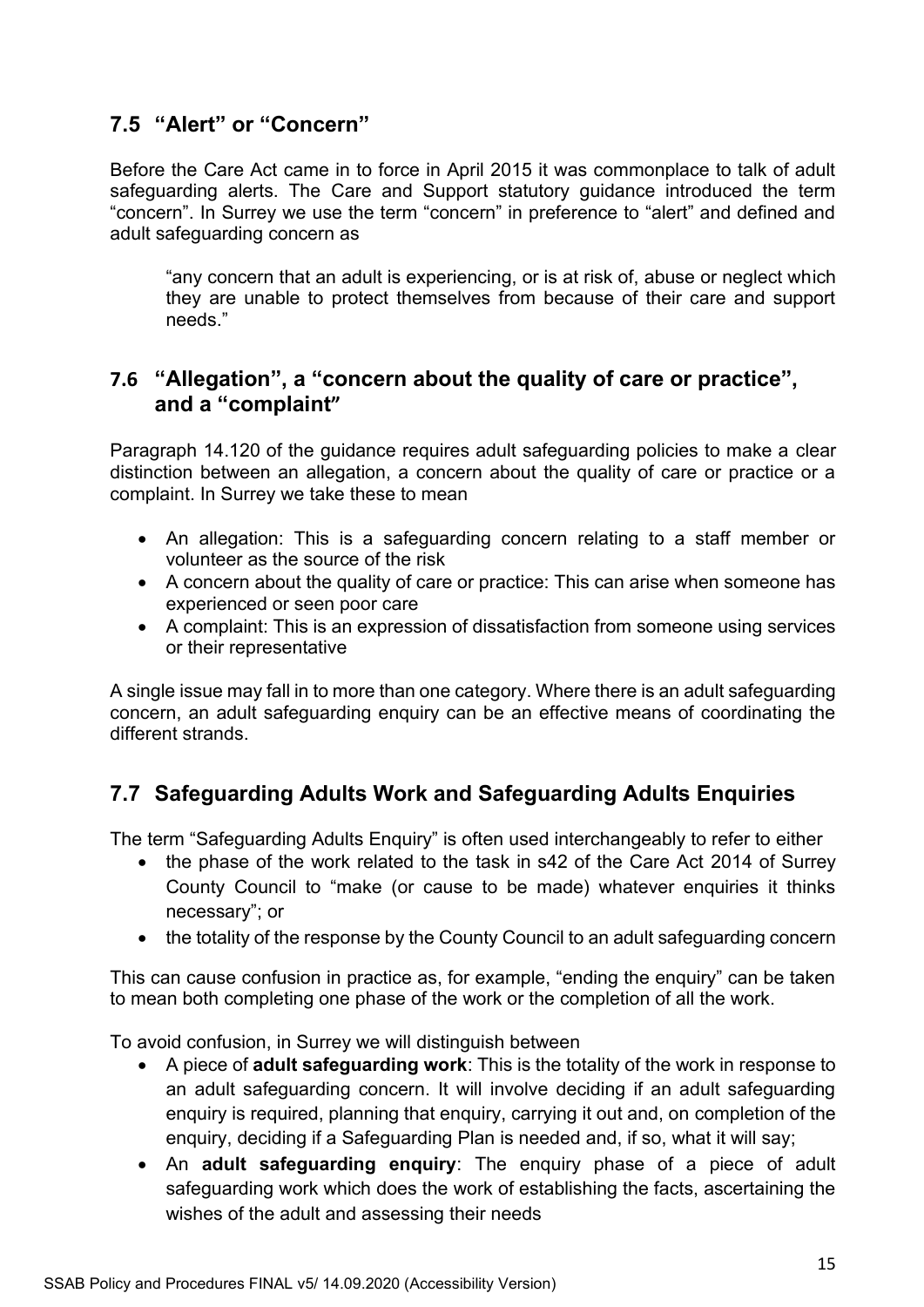# <span id="page-16-0"></span>**8 Natural justice and safeguarding adults**

The Board is committed to applying the principles of natural justice to the responses to adult safeguarding adults, in particular the principles that

- No-one should be judge in their own cause: There should be no actual bias, or the appearance of possible bias. This is sometimes summed up as "Justice must not only be done, but must be seen to be done"
- Hear the other party too: No-one should be judged without a fair process, in which they get to hear and respond to the evidence against them

In most instances it will be straightforward to ensure these principles are taken into account of when planning the safeguarding enquiry. This would be done by making sure that:

- The enquiry is carried out by someone who will not be seen by others as possibly being biased. There should not be any concern that their actions, non-actions or decisions may have contributed to any actual or risk of abuse or neglect that the enquiry is considering
- The person or organisation that may have caused the abuse or neglect, or created the risk of these, is properly involved in the enquiry. Unless there are good enough reasons not to, they should know what the concern about them is, and they should be given reasonable opportunities to give their account. This might involve them having support or advocacy to do this. The planning of the enquiry from the earliest stages should take account of how this will be done.

# <span id="page-16-1"></span>**9 The Mental Capacity Act in adult safeguarding work**

Consideration should be given to whether the person can make a decision about "what should I do to protect myself from the abuse or neglect, or the risk of these that I am facing". If there is a belief that they may not be able to then an assessment of capacity and, if required, a best interest decision may be required in relation to this decision in line with the requirements of the Mental Capacity Act 2005.

A best interest decision in the context of an adult safeguarding enquiry might require consultation with the person who is the source of risk, if they are required to be consulted with under section 4 of the Mental Capacity Act 2005.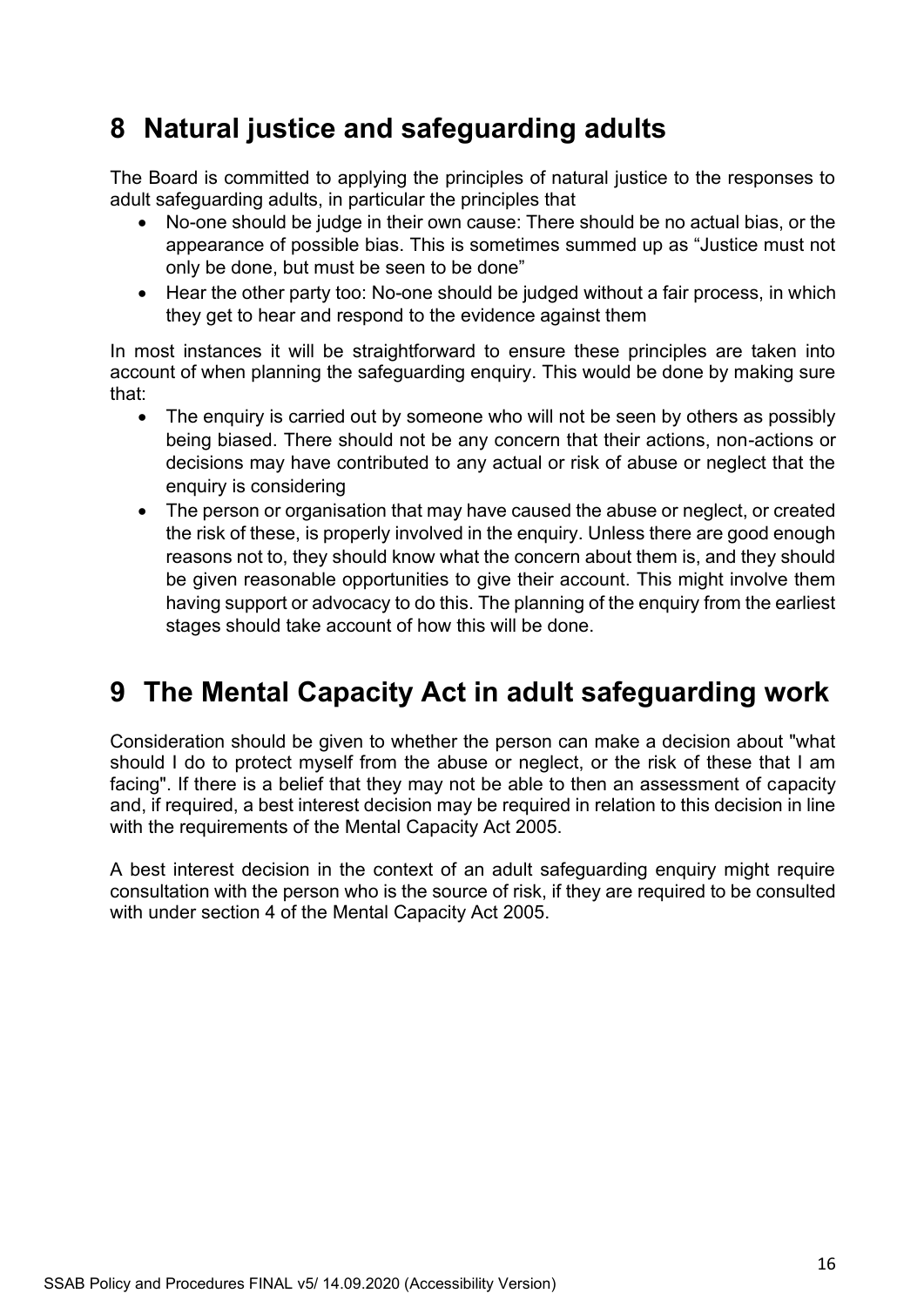# Part 2: Procedure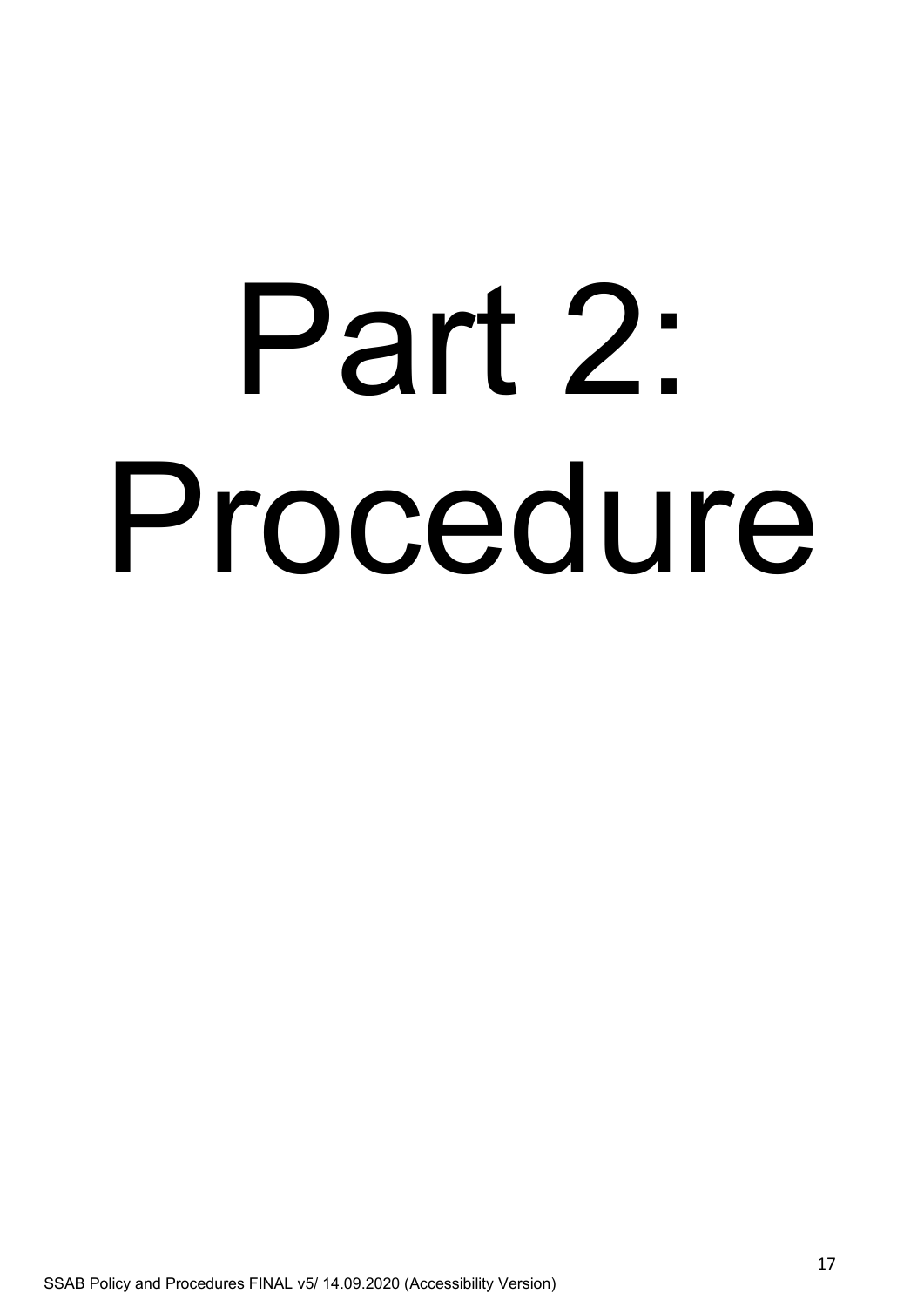# <span id="page-18-0"></span>**10 Adult safeguarding policies and procedures**

Paragraph 14.52 of the guidance says "In any organisation, there should be adult safeguarding policies and procedures." The Board will produce guidance on producing adult safeguarding policies and procedures which organisations in Surrey can use either as a template for producing their own or as a tool to check their existing policies and procedures against.

# <span id="page-18-1"></span>**11 Who needs to know about an adult safeguarding concern?**

If there is an adult safeguarding concern, it should be referred to Surrey County Council's Adult Social Care Services via the Multi-Agency Safeguarding Hub (MASH). During office hours contact the Multi Agency Safeguarding Hub (MASH) by phone or email in the first instance, if these fail, contact can be made by fax.

- Tel: 0300 470 9100
- Email: ascmash@surreycc.gov.uk
- Fax number: 01483 519862

Out of hours:

• Call the Adult Social Care Emergency Duty Team on: 01483 517898

In an emergency:

• Dial 999 for the emergency services

If the adult is in prison or in approved premises, those services will have their own arrangements for dealing with adult safeguarding concerns and those local arrangements should be followed.

# <span id="page-18-2"></span>**12 Responsibilities for reporting adult safeguarding concerns**

The Care and Support Statutory Guidance says

**"Early sharing of information is the key to providing an effective response where there are emerging concerns … To ensure effective safeguarding arrangements:**

- **1. All organisations must have arrangements in place which set out clearly the processes and the principles for sharing information between each other, with other professionals and the SAB; this could be via an Information Sharing Agreement to formalise the arrangements.**
- **2. No professional should assume that someone else will pass on information which they think may be critical to the safety and wellbeing of the adult. If a professional has concerns about the adult's welfare and believes they are suffering or likely to suffer abuse or neglect, then they should share the information with the local authority and, or, the police if they believe or suspect that a crime has been committed."**

**(Care and Support Statutory Guidance paragraph 14.43)**

And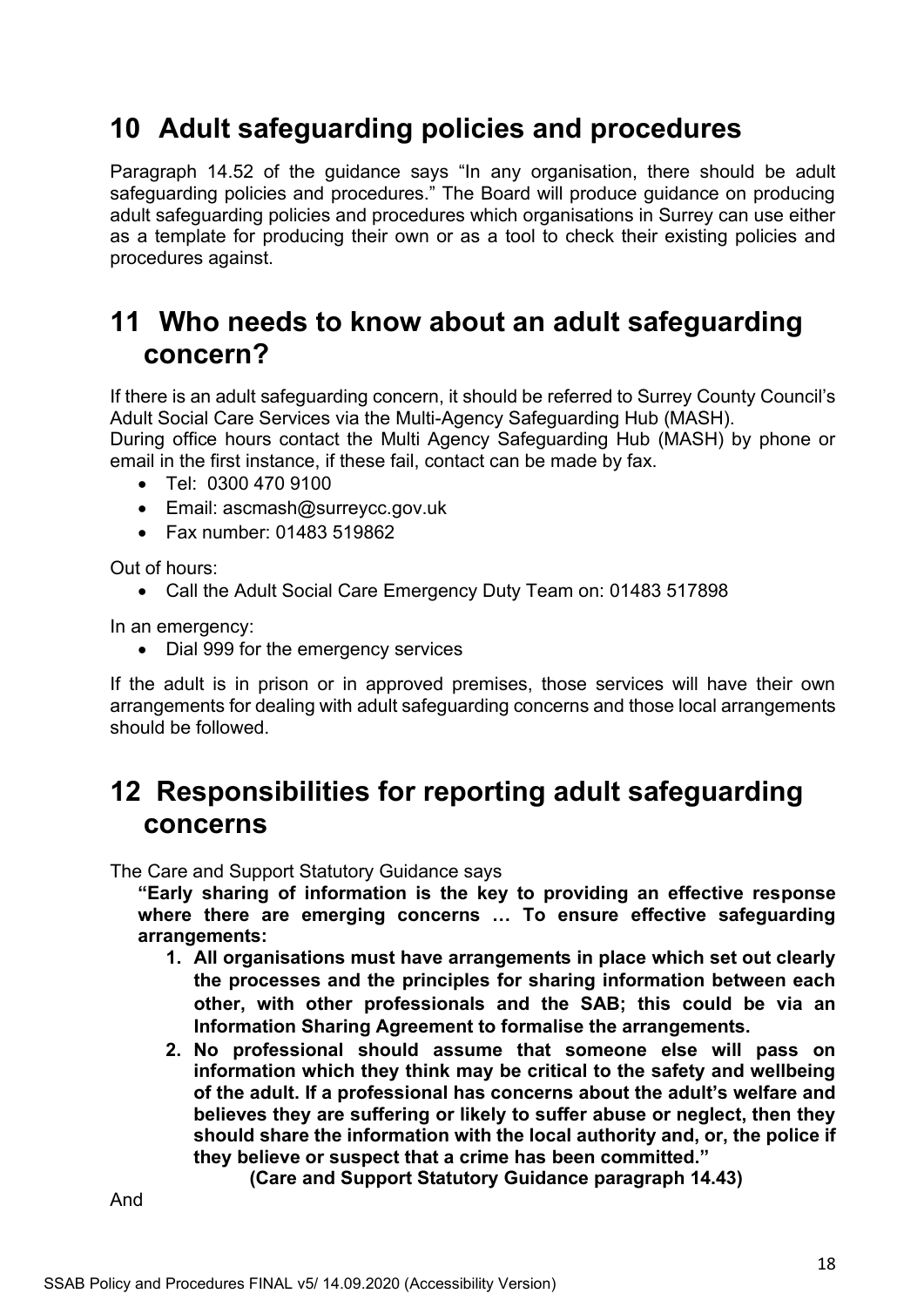**"It is not for front line staff to second-guess the outcome of an enquiry in deciding whether or not to share their concerns. There should be effective and well-publicised ways of escalating concerns where immediate line managers do not take action in response to a concern being raised.**

**Concerns about abuse or neglect must be reported whatever the source of harm is. It is imperative that poor or neglectful care is brought to the immediate attention of managers and responded to swiftly, including ensuring immediate safety and well-being of the adult."**

**(Care and Support Statutory Guidance paragraph 14.199 - 200)**

# <span id="page-19-0"></span>**13 What happens next?**

Surrey County Council's Adult Social Care Services will make a decision whether there will be an adult safeguarding enquiry. If they have reason to suspect that an adult in Surrey is experiencing, or is at risk of, abuse or neglect which they are unable to protect themselves from because of their care and support needs, then they have a duty to undertake an adult safeguarding enquiry or cause someone else to do this.

# <span id="page-19-1"></span>**14 What is an adult safeguarding enquiry?**

An enquiry is the action taken or instigated by the local authority in response to a concern that abuse or neglect may be taking place. The purpose of the enquiry is to decide whether or not the local authority or another organisation, or person, should do something to help and protect the adult.

The Care Act does not create any powers to undertake the enquiry, so the actions taken in an enquiry are simply the agencies involved using their usual processes to meet the objectives of the enquiry. It is the coordination of these activities by the local authority and their focus on the concern about abuse and neglect that distinguishes an enquiry.

The guidance says that the objectives of an enquiry are to

- establish facts
- ascertain the adult's views and wishes
- assess the needs of the adult for protection, support and redress and how they might be met
- protect from the abuse and neglect, in accordance with the wishes of the adult;
- make decisions as to what follow-up action should be taken with regard to the person or organisation responsible for the abuse or neglect
- enable the adult to achieve resolution and recovery

A carer, family member or advocate should support the completion of the enquiry by helping the person with care and support needs communicate their wishes or views on those occasions where the person is not able to do this independently.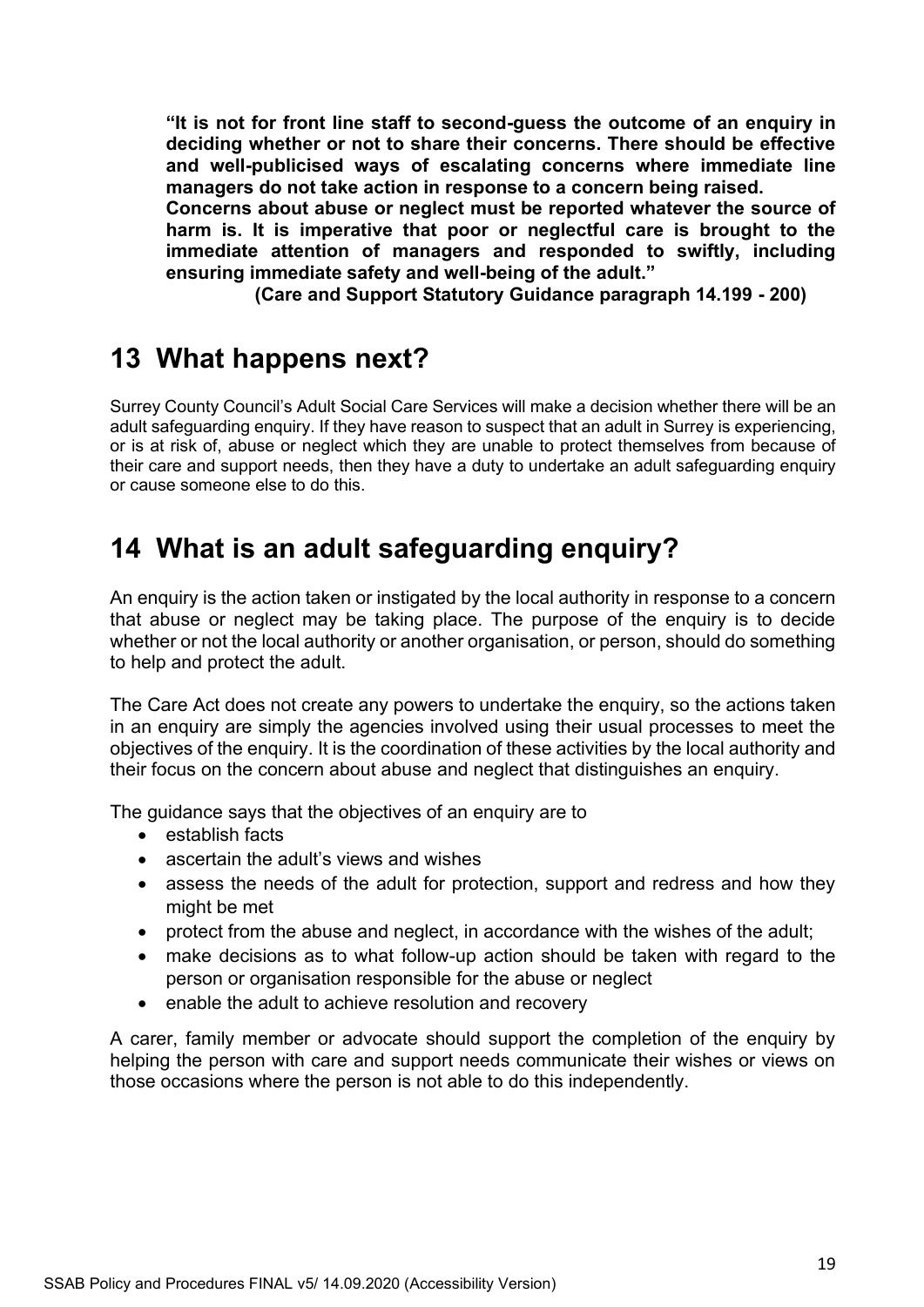# <span id="page-20-0"></span>**15 How might the objectives of the enquiry be met?**

| <b>Objective</b>                                                                                                                                               | How it may be met                                                                                                                                                                                                                                                                                                                                                                      |  |  |
|----------------------------------------------------------------------------------------------------------------------------------------------------------------|----------------------------------------------------------------------------------------------------------------------------------------------------------------------------------------------------------------------------------------------------------------------------------------------------------------------------------------------------------------------------------------|--|--|
| <b>Establish facts</b>                                                                                                                                         | The enquiry involves<br>Generating hypotheses<br>$\bullet$<br>Gathering information<br>$\bullet$<br>Analysis of information to test hypotheses<br>$\bullet$<br>Making a judgement about what has happened and why<br>This will include hearing from the person or organisation thought to be the source of<br>risk                                                                     |  |  |
| Ascertain the<br>adult's views and<br>wishes                                                                                                                   | Speaking with the person or their representative<br>Use of advocacy where appropriate                                                                                                                                                                                                                                                                                                  |  |  |
| Assess the needs<br>of the adult for<br>protection, support<br>and redress and<br>how they might be<br>met                                                     | Assessment of care and support needs under s9 Care Act 2014<br>Other assessments<br>Securing redress through processes such as<br><b>Complaints processes</b><br>Criminal justice processes<br>Restorative justice<br>$\bullet$                                                                                                                                                        |  |  |
| Protect from the<br>abuse and neglect,<br>in accordance with<br>the wishes of the<br>adult                                                                     | Developing a safeguarding plan informed by the analysis and judgements made and<br>assessment of care and support needs.<br>Protection might include<br>Changes to service provision<br>Developing skills<br>$\bullet$<br>Changing financial arrangements<br>Change of accommodation<br>It may also include protective measures for other people that may be affected by the<br>issue. |  |  |
| Make decisions as<br>to what follow-up<br>action should be<br>taken with regard<br>to the person or<br>organisation<br>responsible for the<br>abuse or neglect | Developing a safeguarding plan informed by the analysis and judgements made and<br>assessment of care and support needs<br>Follow-up action might include<br>Action by an employer<br>Action by a contract holder<br>Action by a regulator<br>Referral to a professional body<br>Application to a Court<br>Criminal justice process                                                    |  |  |
| Enable the adult to<br>achieve resolution<br>and recovery                                                                                                      | Developing a safeguarding plan informed by the analysis and judgements made and<br>assessment of care and support needs                                                                                                                                                                                                                                                                |  |  |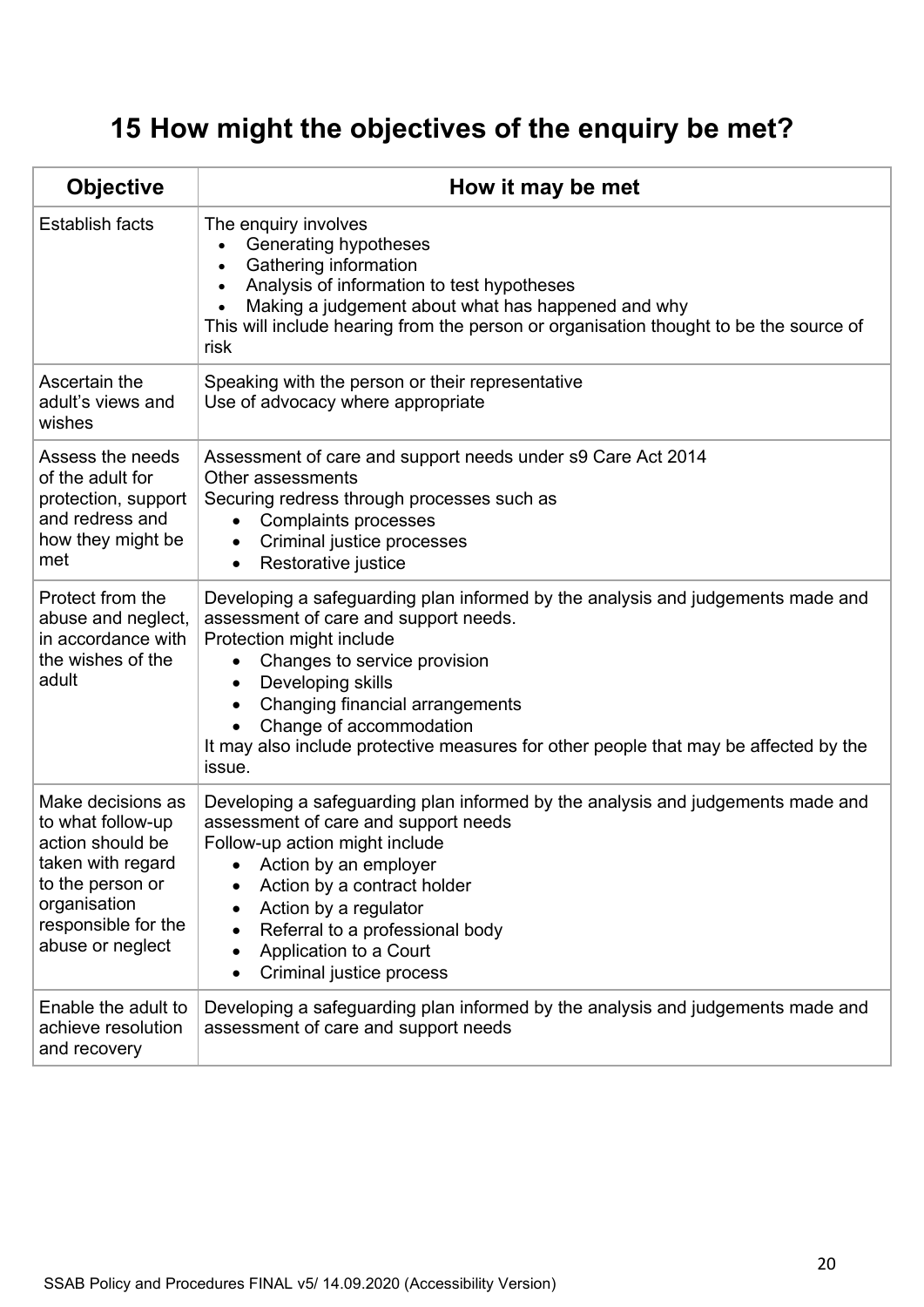# <span id="page-21-0"></span>**16 Surrey Safeguarding Adults Enquiries Method (SSAEM)**

The Method is intended to support good practice in adult safeguarding enquiries while enabling case-by-case flexibility about how a concern is responded to. Using the Method helps to

- Ensure enquiries are well planned in ways which help avoid confirmation bias and groupthink leading to prematurely closing lines of enquiry
- Risks are identified and managed, using standardised risk assessment tools where possible, to help avoid optimism bias

The detail of how the Method is applied in practice will be in Surrey County Council Adult Social Care's policy and procedure

### **16.1 Overview of the SSAEM**

The Method involves four phases

- **1. Decide**
	- a. Manage immediate risks.
	- b. Apply the s42 threshold to decide if there will be an enquiry
- **2. Plan** 
	- a. Establish what we want to achieve
	- b. Decide what the enquiry will involve
- **3. Do** 
	- a. Carry out the enquiry
	- b. Analyse what has been learned and make judgements
		- i. What happened?
		- ii. Why did it happen?
		- iii. What do we need to do as a consequence?

### **4. Review**

- a. Ensure that what needs to be done will happen
- b. Consider whether a Safeguarding Adults Review is needed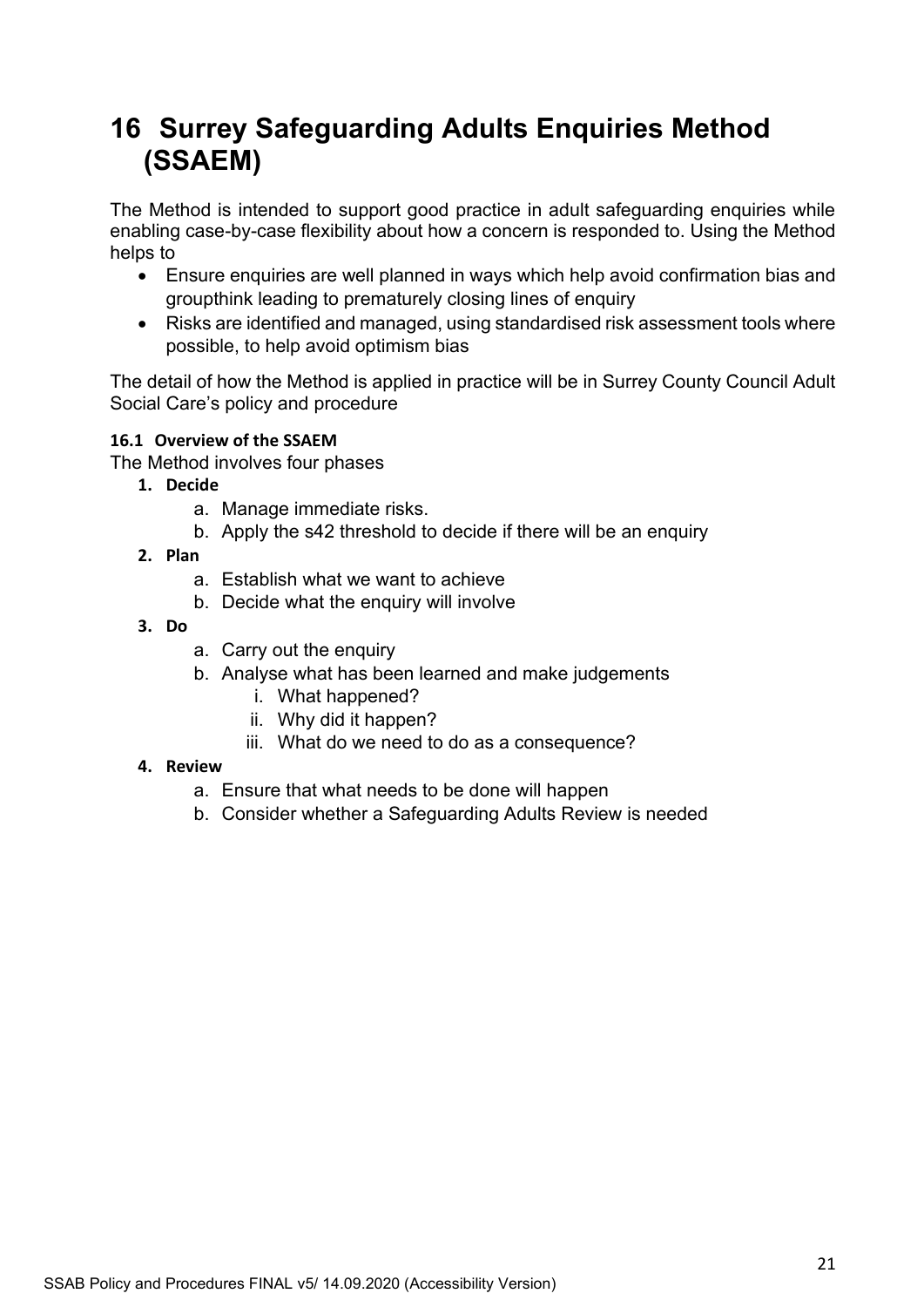# **16.2 SSAME and roles in adult safeguarding work**

| <b>Safeguarding Adults Decision Maker</b><br>(SAD)                                                                                                                        | <b>Safeguarding Adults Manager</b><br>(SAM) | <b>Lead Enquiry Officer (LEO)</b>                                        | <b>Safeguarding Adults Enquiry</b><br><b>Contributors (SAECs)</b> |
|---------------------------------------------------------------------------------------------------------------------------------------------------------------------------|---------------------------------------------|--------------------------------------------------------------------------|-------------------------------------------------------------------|
| Decides there will be an adult<br>safeguarding enquiry                                                                                                                    |                                             |                                                                          |                                                                   |
| If no enquiry, decides what other action<br>may be needed and / or feedback given.<br>End of Safeguarding work.                                                           |                                             |                                                                          |                                                                   |
| Decides what the enquiry will involve.<br>Appoints a SAM                                                                                                                  | Appoints LEO and allocates<br>resources     |                                                                          |                                                                   |
|                                                                                                                                                                           | Day to day management of the<br>enquiry     | Leads the carrying out of the<br>enquiry.<br>Produces an enquiry report. | Provides information, advice and<br>support.                      |
| Decides whether the enquiry is<br>completed. If it is, decides if a<br>Safeguarding Plan is required and if so,<br>whether any review process is needed<br>for that plan. | Implements Safeguarding Plan.               | <b>Implements Safeguarding</b><br>Plan.                                  | Implements Safeguarding Plan.                                     |
| Decides if a referral to the SSAB for a<br>Safeguarding Adults Review (SAR) is<br>needed.                                                                                 |                                             |                                                                          |                                                                   |
| End of Adult Safeguarding work.                                                                                                                                           |                                             |                                                                          |                                                                   |

# **General Process for adult safeguarding work**

| <b>Decide</b> |
|---------------|
| Plan          |
| Do            |
| <b>Review</b> |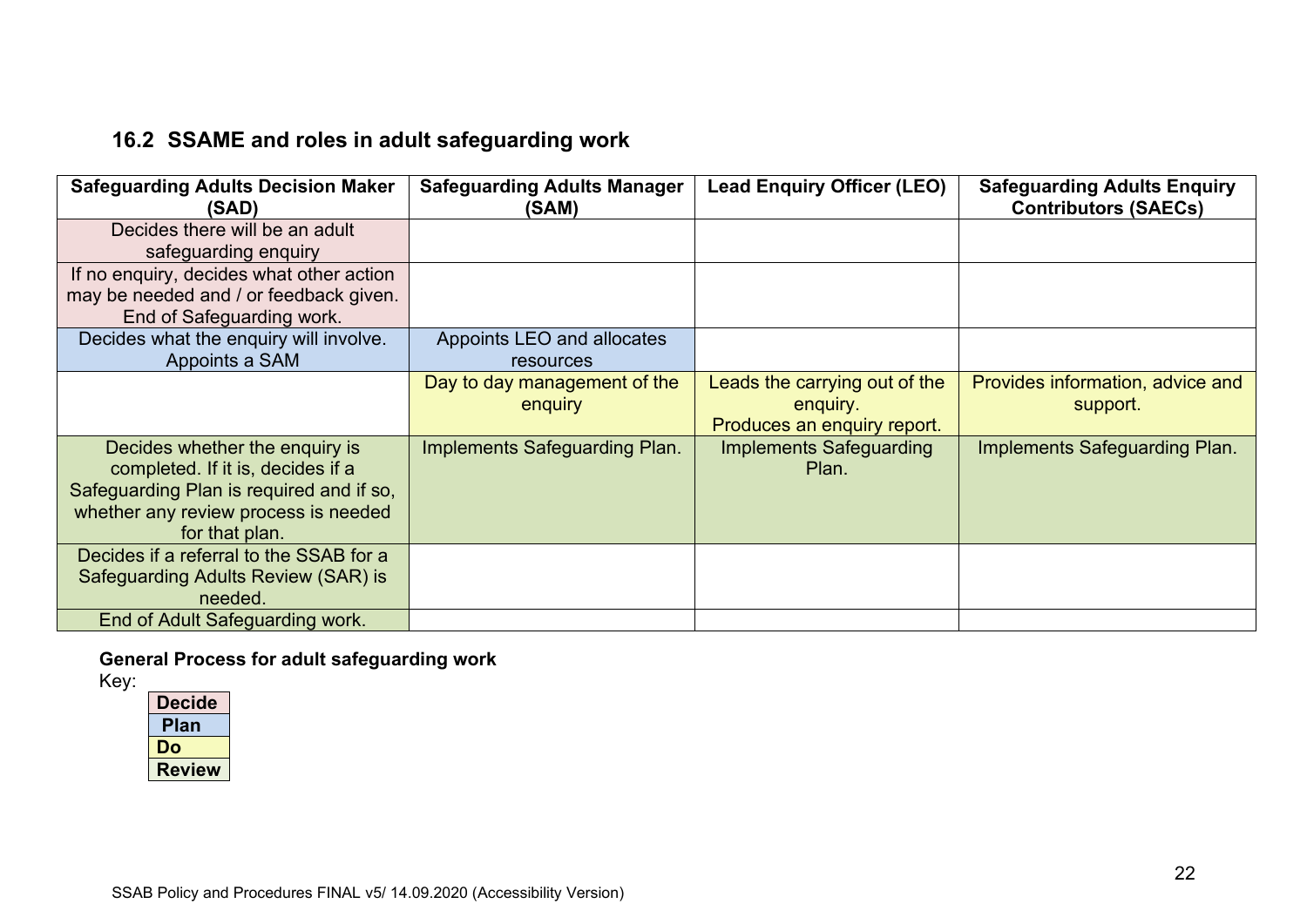# <span id="page-23-0"></span>**17Timeliness**

The "Decide" phase should be completed by the end of the next working day after the adult safeguarding concern was referred to the local authority

The "Plan" phase should result in an initial plan immediately after a decision has been made that there is a duty for a section 42 enquiry. The planning phase itself may need to last longer if there are iterations of the plan needed, such as following consultation with the adult with care and support needs

The timescales for the "Do" and "Review" phases will be decided on a case-by-case basis as part of the "Plan" phase. However, a model of what the proportion of concerns will lead to work taking a particular length of time can be derived and can be used to monitor timeliness.

| <b>Weeks since</b><br>concern | <b>Proportion of cases</b><br>open at end of<br>period |
|-------------------------------|--------------------------------------------------------|
| 0                             | 100%                                                   |
| 4                             | 50%                                                    |
| 8                             | 40%                                                    |
| 12                            | 30%                                                    |
| 16                            | 25%                                                    |
| 20                            | 20%                                                    |
| 24                            | 15%                                                    |
| 28                            | 12%                                                    |
| 32                            | 10%                                                    |
| 36                            | 7%                                                     |
| 40                            | 5%                                                     |
| 44                            | 3%                                                     |
| 48                            | 1%                                                     |
| 52                            | 0%                                                     |

# **17.1Monitoring timeliness**

All partner agencies should have processes in place to monitor that they are taking actions on Enquiry Plans and Safeguarding Plans to the expected timescales, and to take action when these are being missed.

This monitoring should be at individual case level and at aggregated performance level across organisations.

Organisations that manage adult safeguarding enquiries should have systems that allow them to report on reasons for delays and which organisations involved in the work are responsible for these.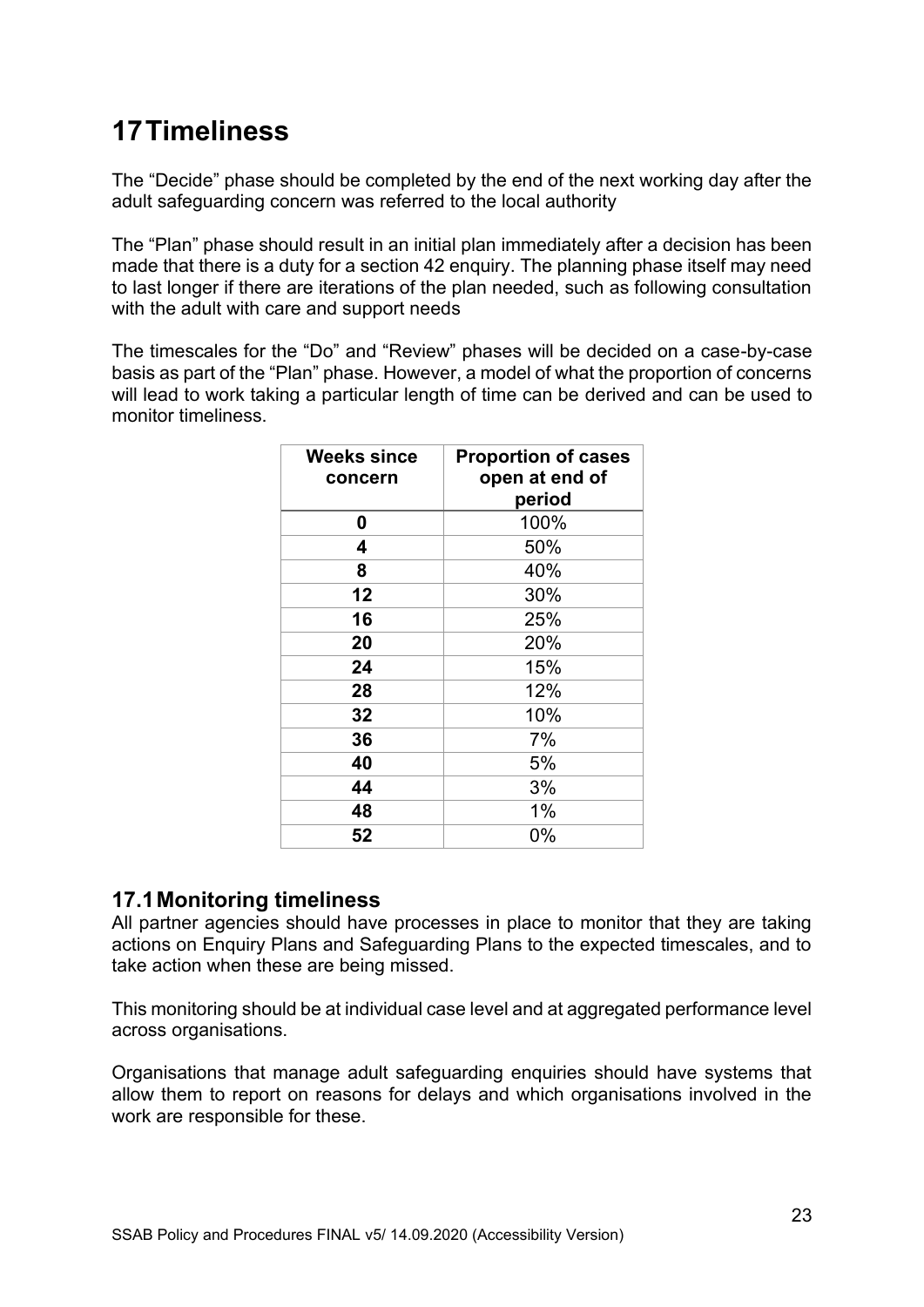# **17.2Principle of "No delay"**

Where there is risk of harm or abuse, swift action must be taken and an effective response made. If it appears that the person is experiencing, or at risk of, abuse or neglect, a safeguarding enquiry must be carried out to determine with the person what action, if any, is necessary and by whom. This procedure adopts the principle of 'No delay' so that the safeguarding response is made in a timely fashion with due consideration to the level of presenting risk. In practice, this means that the pace of the process is determined by presenting circumstances and professional judgments about risk. Decisions about timeliness should take account of a range of factors such as the degree of risk, complexity of the case or to work in a way that is consistent with the needs and wishes of the adult.

# <span id="page-24-0"></span>**18 Who carries out the enquiry?**

The planning phase will identify who will do what. Where existing processes are being used to form all or part of the enquiry it may be clear who the owner of those processes is and therefore who will take those actions.

While Surrey County Council can cause an enquiry to be undertaken by others it cannot delegate this function entirely. The overall decision making, or the need to ensure the enquiries and actions have been undertaken, remains with the council. The council will be responsible for ensuring that when it causes an enquiry, or part of an enquiry, it is referred to the right place and is acted upon. This will include:

- clearly communicating the request to complete an enquiry, or part of an enquiry, to an accountable person in the organisation, including an explanation of why they are best placed to do this
- being satisfied that the organisation undertaking the enquiry is competent to do so and that there is no conflict of interest in this organisation (or person) undertaking this role
- confirming the legal context of the request, including the statutory nature of the duty to co-operate under S6 or section 7 of the Care Act if relevant, and the duty of candour under S81 of the Care Act 2014
- agreeing the timescale within which the enquiry should be completed
- agreeing the actions that should be undertaken
- confirming how the enquiry outcomes will be fed back to the council, and who to
- recording the actions agreed

### **18.1Adult safeguarding enquiries in regulated services**

The Care and Support statutory guidance says, in relation to adult safeguarding enquiries in regulated services, that

**"The employer should investigate any concern (and provide any additional support that the adult may need) unless there is compelling reason why it is inappropriate or unsafe to do this. For example, this could be a serious conflict of interest on the part of the employer, concerns having been raised about non-effective past enquiries or serious, multiple concerns, or a matter that requires investigation by the police."**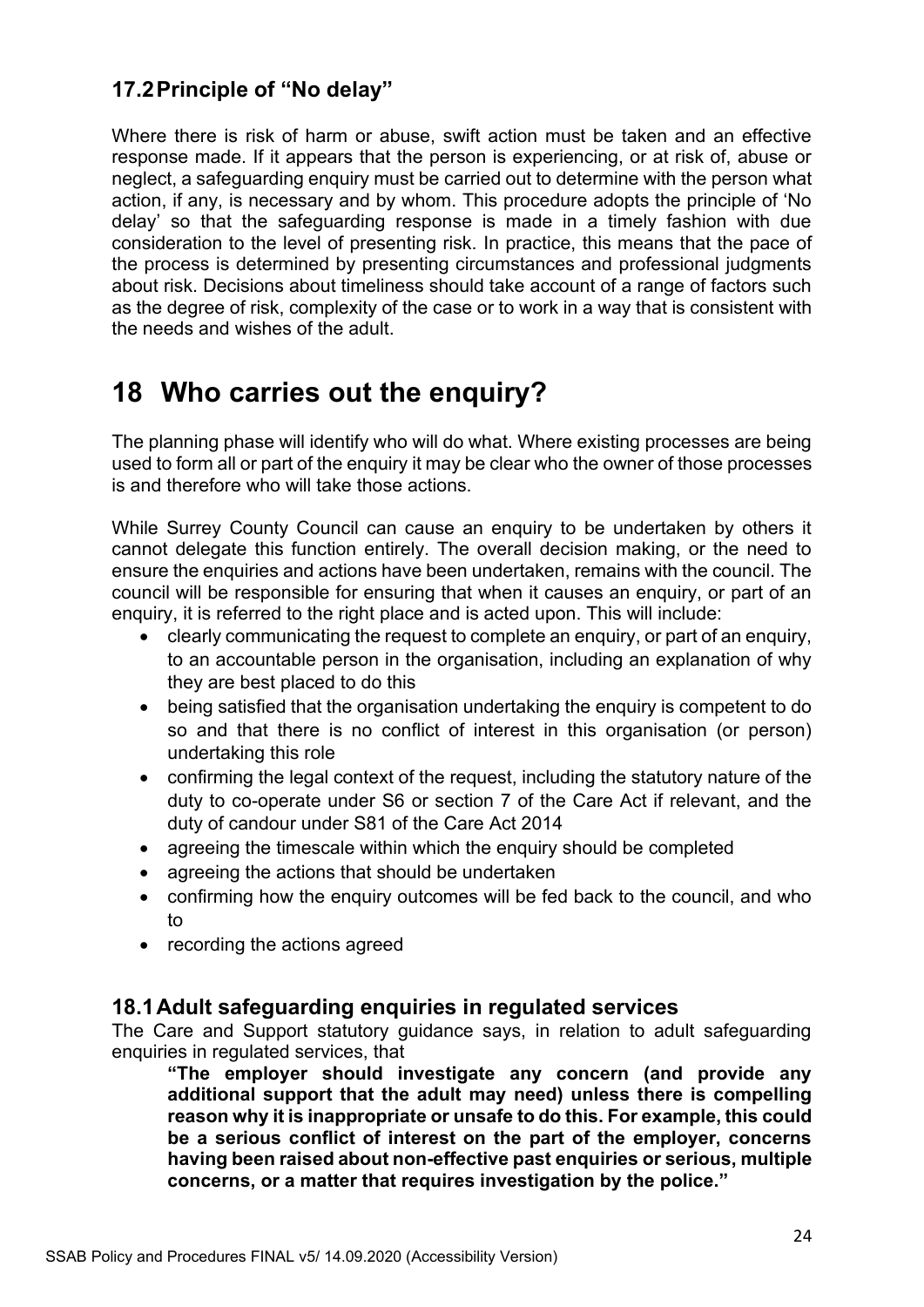# **18.2Responsibilities of Surrey County Council**

If Surrey County Council causes enquiries to be made by asking another organisation to contribute to some or all of the actions on an Enquiry Plan then it must monitor that those actions are completed on schedule and address this with that organisation if they are not

When the actions are completed Surrey County Council must satisfy itself the process used and the outcome of that work is satisfactory. If it is not it must either

- Request that organisation to remedy the situation; or
- Take on the actions itself

# **18.3Fairness, independence and natural justice**

Where an adult safeguarding concern relates to risks of abuse or neglect within a service provision, getting the balance right of the responsibility of that service to respond to the concerns against the need to have due rigour and independence of the enquiry.

The Care and Support statutory guidance sets out some expectations for when this arises in regard to regulated health and social care settings, which can apply in other settings. It says

"The employer should investigate any concern (and provide any additional support that the adult may need) unless there is compelling reason why it is inappropriate or unsafe to do this.

For example, this could be

- a serious conflict of interest on the part of the employer,
- concerns having been raised about non-effective past enquiries or
- serious, multiple concerns, or
- a matter that requires investigation by the police."

(Care and Support statutory guidance, paragraph 14.70)

The local authority has to take in to account natural justice principles when deciding who will carry out the enquiries that contribute to a s42 Care Act enquiry. Particular weight should be given on this matter to the views of the adult or their representative. and the person or organisation that may be the source of risk. In doing so, they might consider

- In applying the "No-one should be judge in their own cause" principle, whether the arrangements would result in actual bias, or the appearance of possible bias
- In applying the "Hear the other party too" principle, whether those with an interest in the matter will consider that the arrangements proposed amount to a fair process.

The local authority, when deciding how the enquiry should be carried out, should be mindful of not using too high a threshold when determining what might amount to a "compelling reason". Some local authorities have come in for criticism for doing so. For example

• A Safeguarding Adults Review was critical of a local authority that asked a care home to carry out enquiries when a person living there was seriously injured. The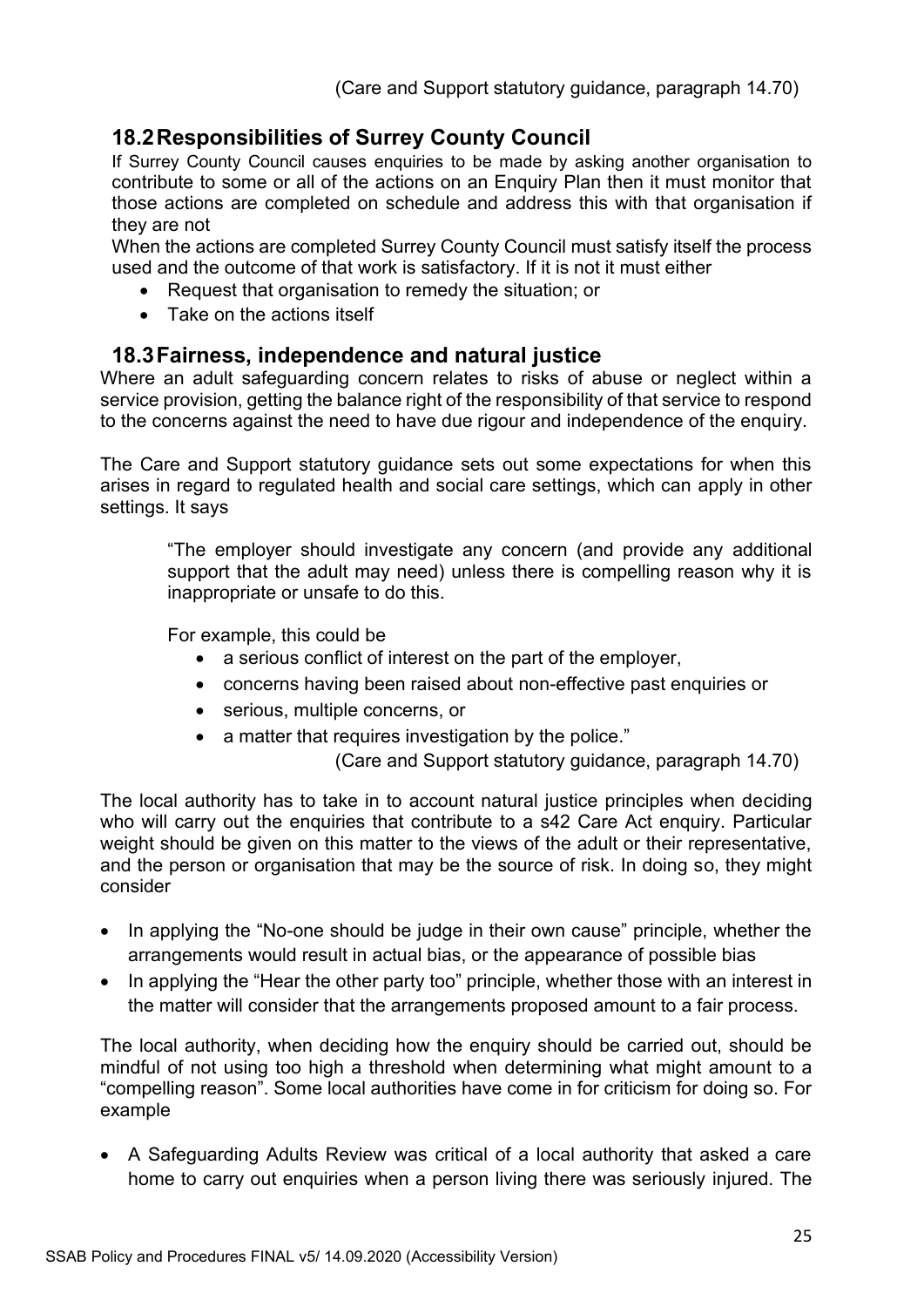local authority did not ensure that the police investigated and asked the Area Manager for the care home provider to enquire into the matter. The Area Manager delegated this to the manager of the care home where the injury happened, and the local authority did not challenge this.

• A patient in an NHS hospital died in circumstances where there may have been abuse or neglect. The local authority asked the Hospital Trust to use its Serious Incident process as the way of carrying out the adult safeguarding enquiry. A Coroner's Court was critical of a local authority for not ensuring that the Serious Incident investigation was carried out by someone independent of the Trust

If there are concerns over these issues, ways of addressing them might include

- Resolution through negotiation between the parties involved. If this is problematic it may need escalation within or between any organisations involved;
- Where the matter involves organisations that are "Relevant Partners" as per s6 of the Care Act 2014, the local authority may make the request to the other organisation under s7 of the Care Act which places the other party under some obligations about their response to the request;
- The matter may need to be drawn to the attention of Surrey Safeguarding Adults Board

# <span id="page-26-0"></span>**19 The Safeguarding Plan**

If, at the conclusion of the enquiry, the SAD has decided that actions are required these will form the Safeguarding Plan.

The purpose of a Safeguarding Adults Plan is to formalise and coordinate the range of actions to protect the adult and to support them to recover from the experience of abuse or neglect. Safeguarding Adults Plans should be individual, person-centred and outcome-focused and should set out:

- what steps are to be taken to help ensure the person's safety in future
- the provision of any support, treatment or therapy, including on-going advocacy
- any modifications needed in the way services are
- how best to support the adult through any action they take to seek justice or redress
- any ongoing risk management strategy as appropriate
- any action to be taken in relation to the person or organisation that has caused the concern

A Safeguarding Plan may not always be required. The outcome of the enquiry may be that no further steps are required, or that ongoing risks can be managed or monitored through single agency processes, for example, assessment and support planning processes, community policing responses or health service monitoring. Where no Safeguarding Plan is required, the safeguarding process will end and the agreed outcomes will be recorded.

A Safeguarding Plan is more likely to be required in the following situations: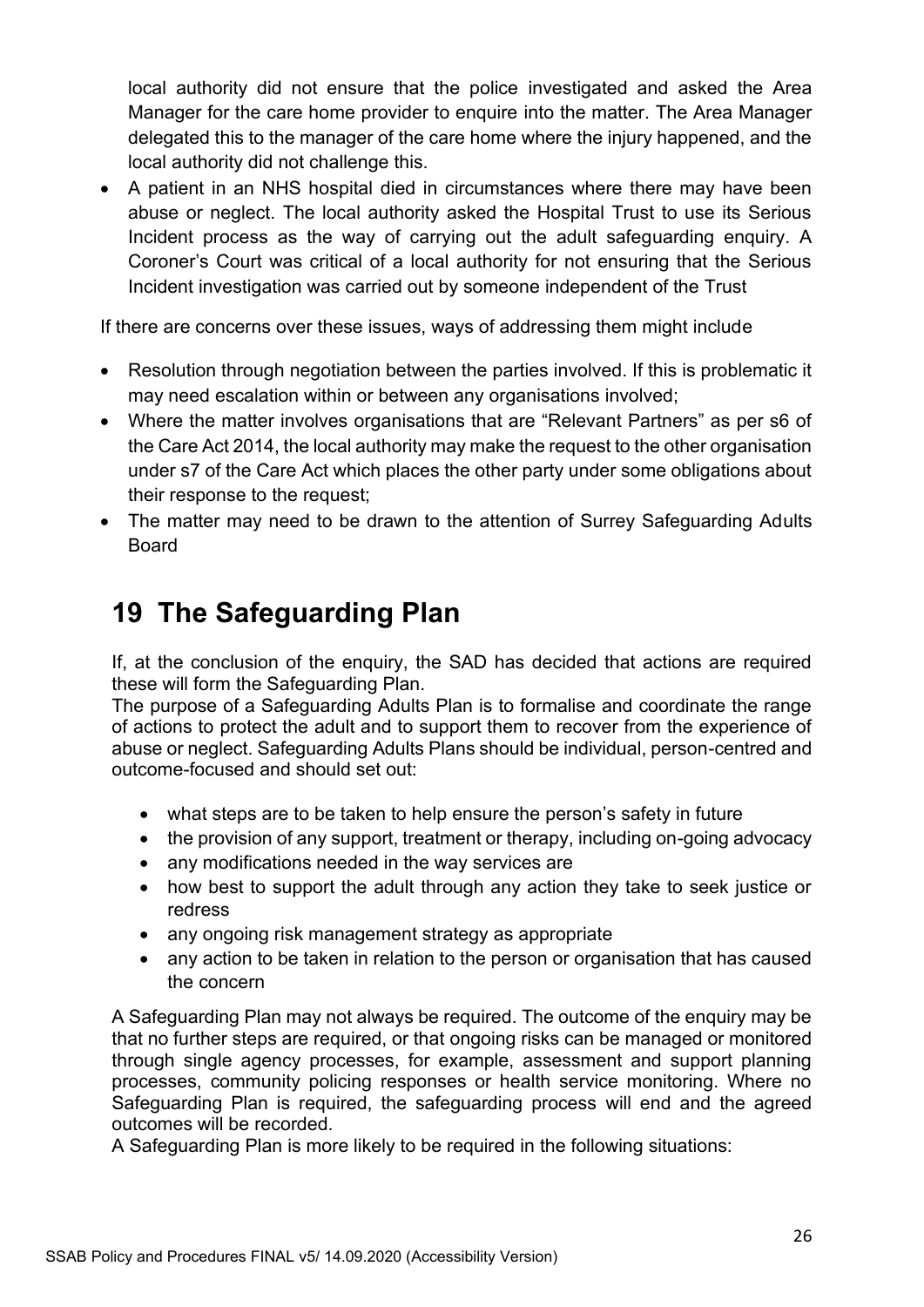- where the risk of abuse or neglect is ongoing, complex and unstable;
- where the risk of harm to the adult or others is significant:
- where other factors such as coercion, undue influence or duress add to the complexity and uncertainty of the risk; and
- where the risk cannot be managed appropriately or adequately by other processes

These types of situations will often require a greater level of scrutiny and review, usually within a multi-agency context.

The Safeguarding Plan will set out whether and how the provisions in the plan will be monitored and reviewed. Where monitoring or review is needed, this might be done through business-as-usual processes, or a bespoke arrangement for reviewing a particular plan. The SAD will be responsible for ensuring the Safeguarding Pan sets out the appropriate arrangements and responsibilities.

# <span id="page-27-0"></span>**20 Ending the adult safeguarding work**

Safeguarding adults work can be concluded when the SAD has decided this is appropriate such as when

- The Enquiry has been completed and no Safeguarding Plan is required
- The Safeguarding Adults Plan is no longer required because
	- o The adult is no longer at risk of abuse or neglect, or
	- o Risks have reduced to the level that they can adequately and appropriately be managed or monitored through single agency processes, such as assessment and support planning processes, community policing responses or health service monitoring.

# <span id="page-27-1"></span>**21 Allegations in the workplace**

This section applies to allegations about anyone working, in either a paid or unpaid capacity, with adults with care and support needs in Surrey. Where concerns are raised about someone who works with adults with care and support needs (which, for the purposes of this section, includes volunteers and students), the employer (which, for the purposes of this section, includes student body or voluntary organisation) must assess any potential risk to adults with care and support needs who use their services, and, if necessary, to take action to safeguard those adults.

Examples of such concerns could include allegations that relate to a person who works with adults with care and support needs who has:

- behaved in a way that has harmed, or may have harmed an adult or child
- possibly committed a criminal offence against, or related to, an adult or child
- behaved towards an adult or child in a way that indicates they may pose a risk of harm to adults with care and support needs

Concerns could also arise from the person's home / personal life, as well as within their work and may include situations such as: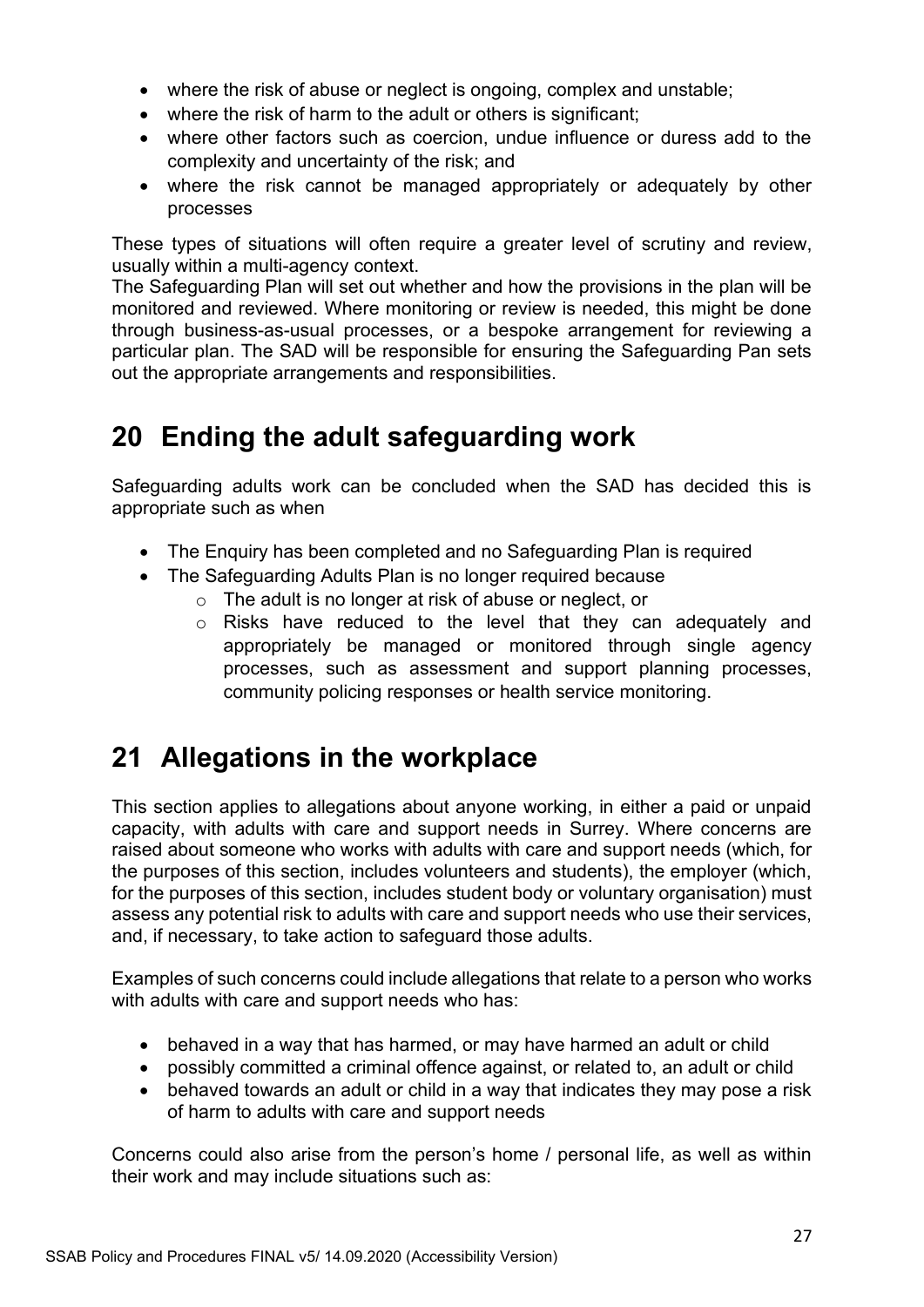- A person has behaved (or is alleged to have behaved) towards another adult in a way that indicates they may pose a risk of harm to adults with care and support. For example, this may include situations where a person is being investigated by the police for domestic abuse to a partner, and undertakes voluntary work with adults with care and support needs.
- A person has behaved (or is alleged to have behaved) towards children in a way that indicates that they may pose a risk of harm to adults with care and support need. For example, this may include situations where a person is alleged to have abused a child, and is a student undertaking professional training to work with adults with care and support needs.
- A person is the subject of a safeguarding enquiry into allegations of abuse or neglect which have occurred in one setting. However, there are also concerns that the person is employed, volunteers or is a student in another setting where there are adults with care and support needs who may also be at risk of harm.

When a person's conduct towards an adult may impact on their suitability to work with or continue to work with children, this must be referred to the local authority's designated officer.

# **21.1Responsibilities of the employer**

Organisations in Surrey that employ people who work with adults with care and support needs should

- Establish a clear internal allegations management procedure setting out the process, including timescales, for investigation and what support and advice will be available to individuals against whom allegations have been made.
	- o Paragraph 14.112 of the guidance says "When a complaint or allegation has been made against a member of staff, including people employed by the adult, they should be made aware of their rights under employment legislation and any internal disciplinary procedures."
	- o Where allegations have been made in relation to an employee, volunteer or student, the employer must assess the risk in the context of their service and consider appropriate risk management arrangements, taking into consideration their own internal policies and procedures and employment law. This may include actions, such as changes to their working arrangements or suspension
- Ensure their staff and managers have access to expert advice and guidance to enable them to fulfil their responsibilities when responding to allegations.
- Respond promptly to allegations regarding their staff and for undertaking all necessary action in line with their internal process and agreed timescales.
	- o If the concerns involve possible criminal offences to either an adult or child, liaise with the police about the need for possible criminal investigation
	- o Where the concerns involve a person working in a commissioned service, inform the relevant commissioning/contracts team.
	- o If the person may pose a risk of harm to his/her own children, or other children/young people in the course of their private life, children services should be informed without delay.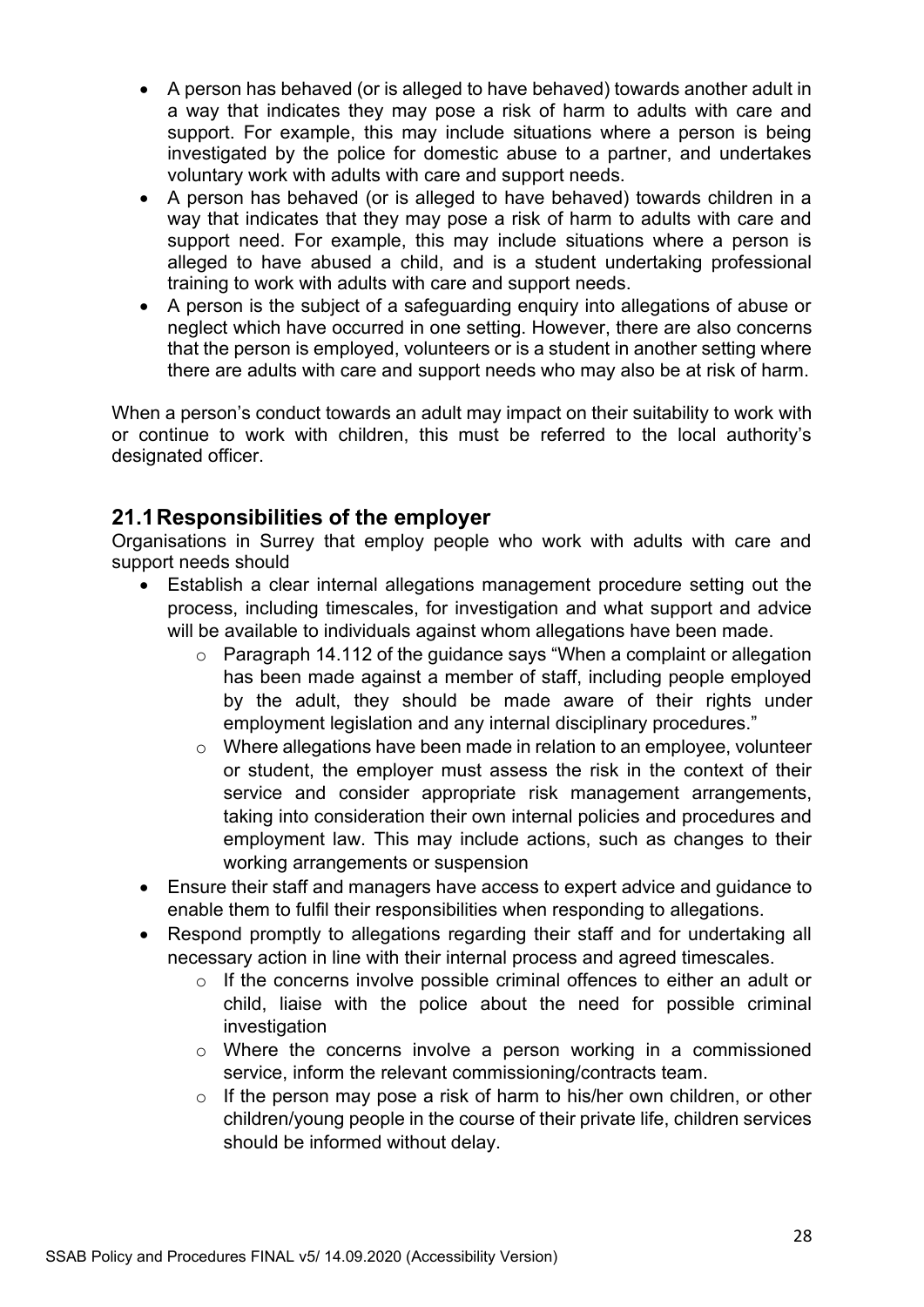- o If the person may pose a risk to children/young people in the course of their work, paid or unpaid, the Local Authority Designated Officer (LADO) should be informed without delay.
- Monitor the progress of cases to ensure that they are dealt with as quickly as possible, consistent with a thorough and fair process.
- Ensure appropriate systems are in place to support and provide regular updates to the employee in respect of the investigation.
- Make prompt referrals to the Disclosure and Barring Service (DBS) and/or Professional Registration Bodies, as relevant.
- Ensuring appropriate recording systems are in place and that these provide a clear audit trail about the decision making process and any learning arising from the response to the allegation and subsequent actions.
- Ensuring the control of information in respect of individual cases is in accordance with accepted data protection and confidentiality requirements.
- Maintain records of the number and nature of allegations made and using this data to inform service improvement and development.

# **21.2Relationship to adult safeguarding enquiries**

Where the allegations are being responded to within a section 42 safeguarding enquiry, this might include:

- An assessment and management of risk posed by a 'person in a position of trust' to be considered in the initial safeguarding planning and subsequently kept under review
- Any action taken in respect of a person to be included in the safeguarding enquiry report
- Further actions to safeguard or manage risk should be included in the safeguarding plan

Where the concerns have not met the test in s42 Care Act, the process for responding to the concerns might include having discussions or convening a meeting to assess and determine the actions required to manage the risk posed by a 'person in a position of trust'. Those involved in this might include

- For the employer
	- o The person's line manager
	- o The organisation's safeguarding lead
	- o HR and / or legal advisors
- Care Quality Commission
- Commissioners or contract managers
- Police
- LADO if there are also risks to children

The purpose is to undertake a collaborative assessment of the level of risk posed by the person about whom concerns have been raised and to clarify what actions will be taken based on an assessment of the potential or actual harm to adults or children at risk.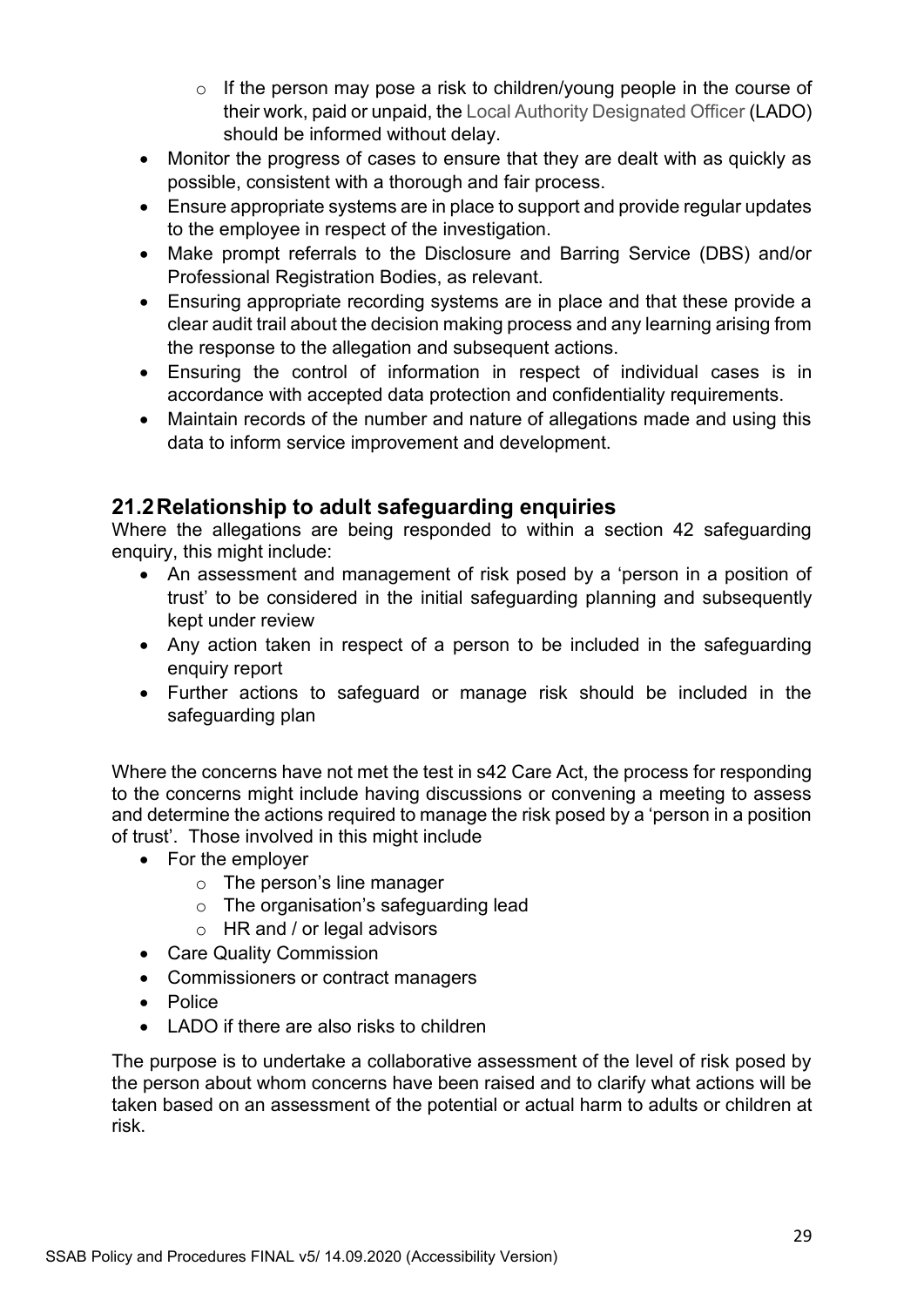# **21.3Responsibilities of organisations receiving information about employees of another organisation**

Where an organisation is the first to learn of concerns about someone employed by another organisation who works with adults with care and support needs which indicates they may be a risk to those adults, that organisation will need to determine what, if any, information it will share with the employer.

If the information first comes to the police, they will

- Consider whether they will make a disclosure to employers under their common law disclosure powers or to any other body such as commissioners, regulators or professional registration bodies;
- Consider whether they will refer the matter to the local authority as an adult safeguarding concern

If the information first comes to Surrey County Council Adult Social Care, they will

- Consider what information, if any, they will disclose to the employer or to any other body such as commissioners, regulators or professional registration bodies;
- Consider whether there is a duty for an adult safeguarding enquiry under s42 Care Act 2014
- Liaise with the police about the need for possible criminal investigation if the concerns involve possible criminal offences to either an adult or child

If the information first comes to any other organisation, they will

- Consider what information, if any, they will disclose to the employer or to any other body such as commissioners, regulators or professional registration bodies;
- Consider whether they will refer the matter to the local authority as an adult safeguarding concern
- Liaise with the police about the need for possible criminal investigation if the concerns involve possible criminal offences to either an adult or child

# **21.4Information sharing with an employer regarding allegations about their employee**

Decisions on sharing information must be justifiable, proportionate and based on the potential or actual harm to adults or children at risk. The rationale for decision-making should always be recorded. When sharing information between agencies about adults, children and young people at risk it should only be shared:

- Where relevant and necessary, not simply sharing all the information held;
- With the relevant people who need all or some of the information; and
- When there is a specific need for the information to be shared at that time.

In deciding whether the information should be shared, it is necessary to consider the key question of whether the person has behaved or may have behaved, in a way that means their suitability to undertake their current role or to provide a service to adults with care and support needs should be reviewed.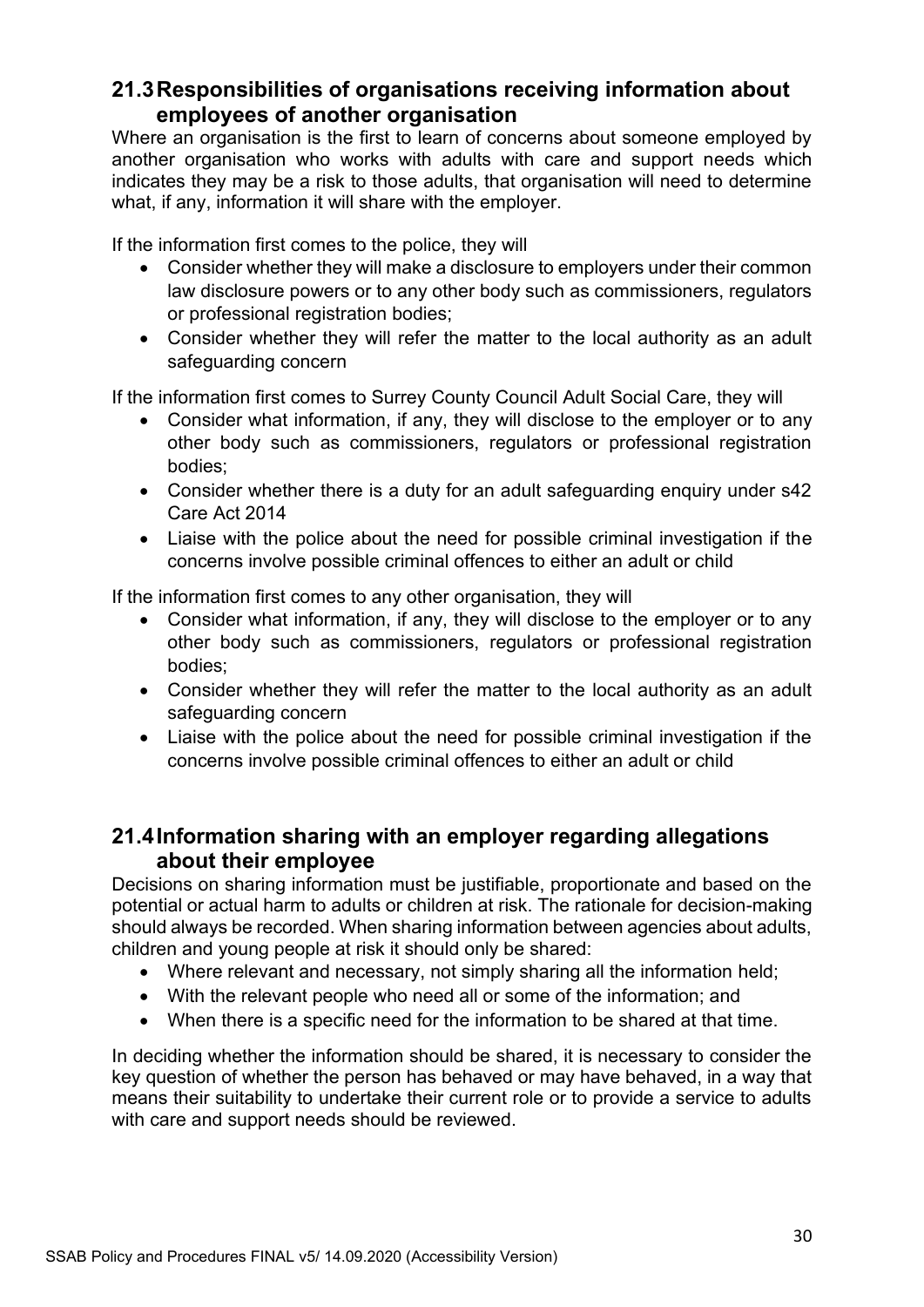Unless it puts the adult at risk or a child in danger, the person should be informed an allegation against them has been made and that it will be shared with their employer. They should be offered a right to reply.

If possible, there should be discussion with the person's consent to advise them what information will be shared, how and who with. Each case must be assessed on its own individual merits as there may be cases where informing the person about details of the allegation increases the risks to a child or adult at risk.

The person should be given the opportunity to inform their employer themselves, though sometimes the immediacy and nature of the risk won't allow for this. If they are given this opportunity, the organisation should check appropriate information has been shared with the employer to enable them to assess risk, and review the suitability of the person continuing to work and any other actions required.

# **21.5Responsibilities of commissioners of services for adults with care and support needs**

Commissioning organisations should build reporting requirements into their procurement, commissioning and contract arrangements to

- promote the implementation of safe working procedures, including the management of allegations, within the organisations that they commission
- ensure that provider organisations promptly share information about incidents falling within the remit of this section with their commissioners

# <span id="page-31-0"></span>**22 NHS Serious Incidents and Safeguarding Adults Work**

The coordination of serious incident investigations / safeguarding enquiries requires shared understanding of each organisations statutory and legal responsibilities, effective communication, transparency, learning and co-operation across the multiagency safeguarding adults partnership.

Serious incidents are events in health care where the potential for learning is so great, or the consequences to patients, families and carers, staff or organisations are so significant, that they warrant investigating under the Serious Incident process. Serious incidents can be isolated, single events or multiple linked or unlinked events signalling systemic failures within a commissioning or health system.

A number of events that are reported as a serious incident are often safeguarding concerns too (for example, neglect or poor care in a health setting). Whilst such incidents should always be a serious incident and reported as serious incidents they are also a safeguarding concern and a notification must also be raised in line with these procedures.

As the focus of the safeguarding enquiry is different to the Serious Incident investigation, the findings of one do not in itself determine the conclusions of the other. The Lead Enquiry Officer for the safeguarding enquiry and the lead undertaking the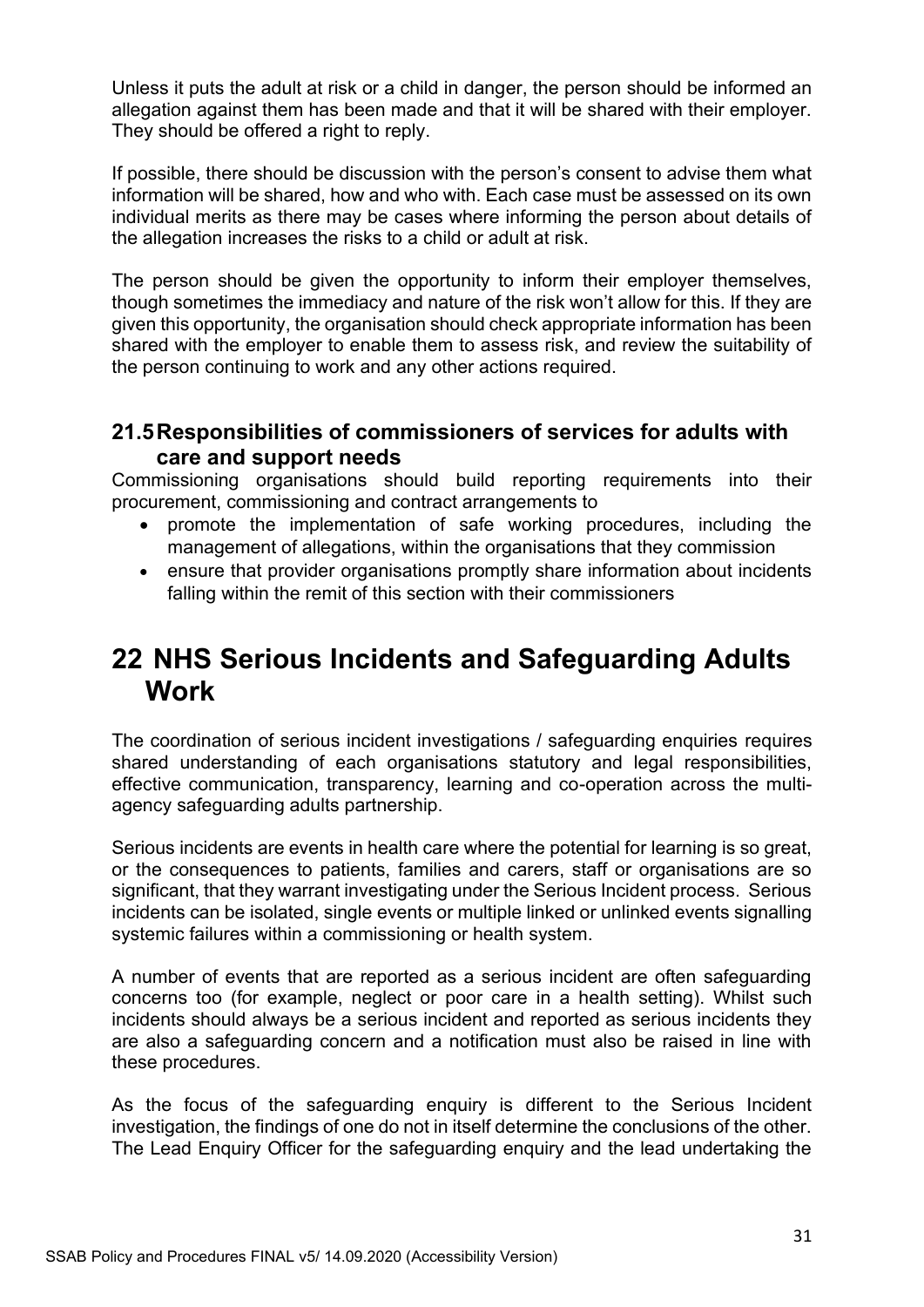serious incident investigation must plan and co-ordinate the approach and tasks within both these processes.

# <span id="page-32-0"></span>**23 Criminal investigations and Safeguarding Adults Work**

Everyone is entitled to the protection of the law and access to justice. Behaviour which amounts to abuse and neglect also often constitutes criminal offences. Effective, efficient and continual co-operation and communication between health and social care services and the police is required to understand whether criminal offences have taken place.

Communication is required in both directions:

- If the police are investigating an offence and have concerns that the victim has experienced abuse or neglect due to their care and support needs, they must ensure that the local authority are aware and have been notified. This can be done by completing an adult referral (via Single Combined Assessment of Risk Form (SCARF)) or on those occasions where immediate action is required, through direct contact with the locality team.
- If any health or social care worker notices or is made aware of unexplained injuries to an adult at risk, the police must be made aware immediately by calling 101. This will ensure all details and decisions are fully recorded and where appropriate an Investigating Officer is assigned to be part of the planning for safeguarding enquiry.

The timing of information sharing with the police is crucial in order not to miss forensic opportunities relating to a crime scene. A criminal investigation by the police takes priority over all other enquiries, although a multi-agency approach should be agreed to ensure that the interests and wishes of adults are considered throughout, even if they do not wish to provide any evidence or support a prosecution.

# <span id="page-32-1"></span>**24 Quality of service issues and adult safeguarding concerns**

The care provider needs to consider whether any incident or concern should be referred as a safeguarding concern to the Local Authority, and to other organisations such as their regulator (CQC), and commissioners. The care provider will also need to consider if it does not raise an incident/concern as a safeguarding concern how that will be recorded, and who this incident needs to be reported to.

Incident procedures cover a wide range of issues including minor incidents that may happen as a result of issues to do with practice or the quality of care provided. It is the provider manager's responsibility to ensure these are addressed proactively and effectively through internal processes and to ensure the service they provide meets the required standards of care.

Managers and staff are responsible for taking appropriate action in line with their own policy and procedures for incident reporting. This should reflect the Care Quality Commission's Compliance to Essential Standards of Quality and Safety.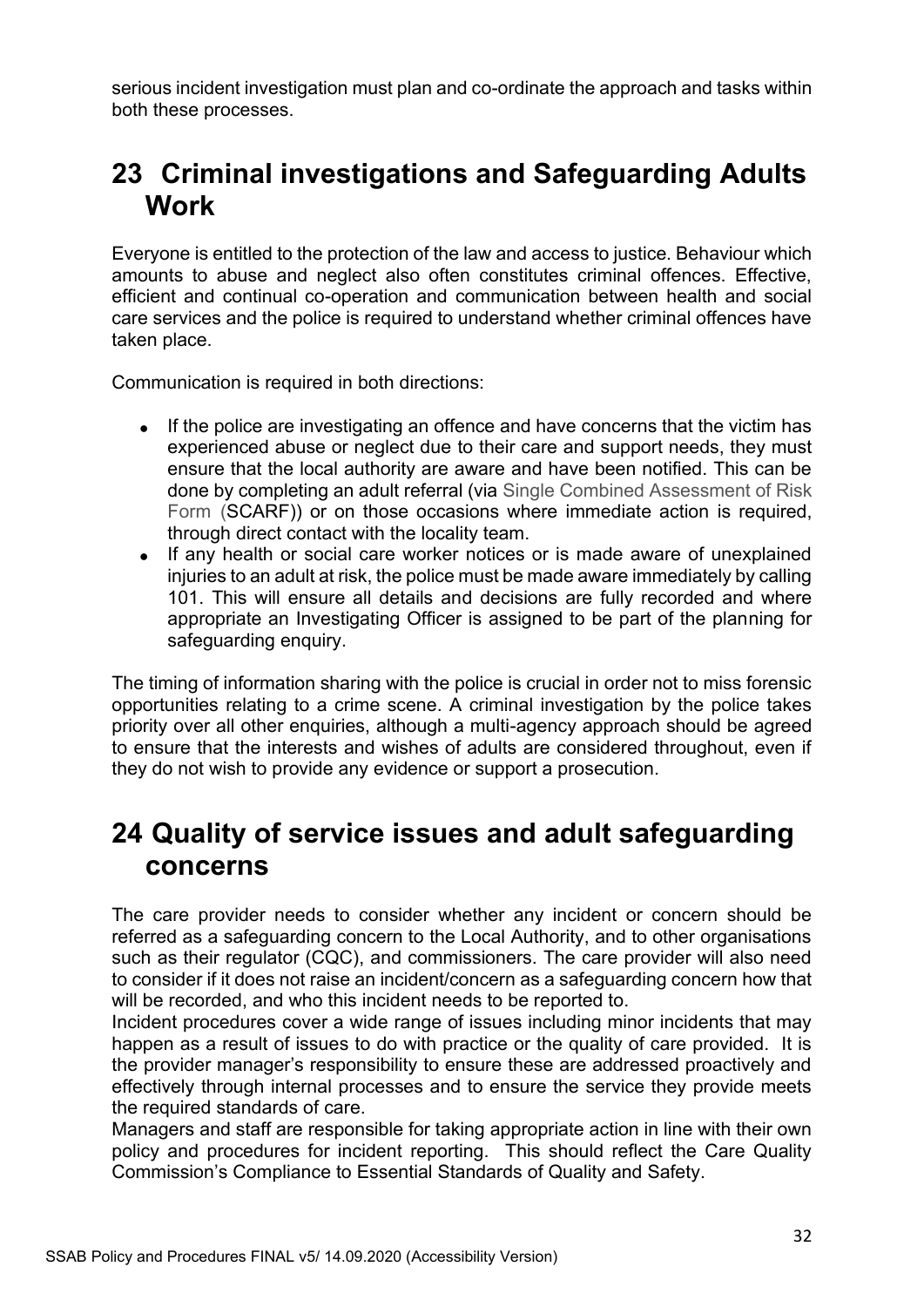Consideration should also be given, depending on the nature of the incident, as to whether it may be necessary to notify relevant parties such as relatives, or any external agencies or organisations due to contractual or regulatory requirements.

Where an incident occurs where abuse or neglect is suspected a safeguarding concern should be raised.

# **24.1Missed home care visits, missed medication and medication errors**

These are areas that have caused challenges to services in determining whether and how they relate to adult safeguarding enquiries.

Decision making about this has sometimes been based on issues such as degree of harm or whether they are part of a pattern. These are not relevant issues for deciding whether a matter is a safeguarding concern or whether there is a duty to have an adult safeguarding enquiry. Presence, absence or scale of harm is irrelevant in the context of s42 of the Care Act. The test in s42 applies even where there is only risk of abuse or neglect, so there does not need to be any actual harm. 14.17 and 14.18 of the Care and Support statutory guidance have neither a harm test nor a distinction between minor or major incidents. One-off incidents are specifically included.

These issues can, however, be very relevant in deciding what an adult safeguarding enquiry will involve and what actions will be required.

The expectation of the Surrey Safeguarding Adults Board is that a safeguarding concern should be raised on those occasions when it is considered the person has been at risk of abuse or neglect due to the visit being missed, medication being missed or a medication error occurring.

Where there is an adult safeguarding concern about such issues, the provider of the service should act in line with paragraphs 14.68 – 14.75 of the Care and Support statutory guidance.

The employer should review the concern against their own organisational policies and procedures and escalate to the LA where the criteria is met.

# <span id="page-33-0"></span>**25Safeguarding Adults Reviews**

The Safeguarding Adults Review (SAR) Sub Committee of the Board is responsible for

- Reviewing requests to the Board to consider commissioning a Safeguarding Adults Review (SAR) under S44 of the Care Act 2014 and deciding whether the duty for a SAR has been met or to exercise the discretionary power to arrange for a SAR
- Setting the terms of reference and determining the method for those SARs
- Overseeing the progress of SARs
- Monitoring that recommendations from SARs and associated actions have been addressed by the multi-agency partnership and individual agencies.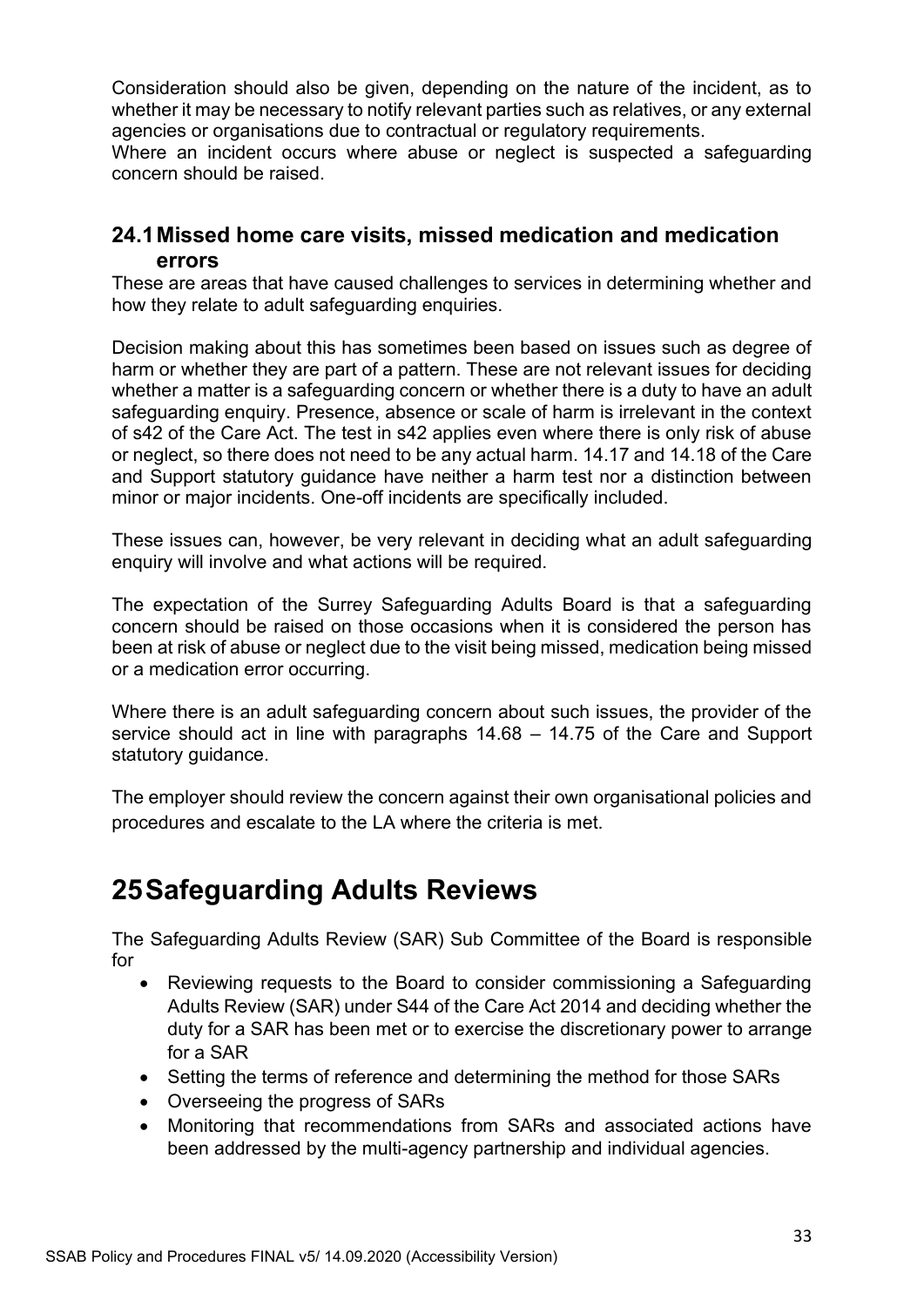- Providing assurance to SSAB on the progress of SARs that are underway and the implementation of action plans for completed SARs
- Advising SSAB on the learning from SARs carried out in other areas, and any early learning from SARs underway in Surrey that can be identified in advance of the completion of those SARs

The Chair of the SAR subgroup has discretion to take actions on behalf of the group where this is needed for matters of expediency. When doing so the Chair will make reasonable efforts to consult with members of the subgroup and the Chair of the Board before taking action.

# **25.1The purpose of SARs**

A SAR is a multi-agency process that considers and uses the learning that enables the Board to improve services and prevent abuse and neglect in the future. They provide an opportunity to improve inter-agency working, the sharing of best practice and ultimately better safeguarding of adults at risk of abuse and neglect. A SAR will be focused on ensuring learning and improvement of practice and is explicitly not about blaming any agency, service or individual.

Agencies will have their own internal procedures to review practice and raise standards, such as complaints, audits and serious incident investigations; a SAR is not intended to duplicate those processes, or to investigate allegations of abuse or neglect. Rather, the focus is on multi-agency learning through consideration of how agencies worked together, with the intention of improving how they do so in the future.

SARs are not enquiries into how an adult with care and support needs died or who is culpable. That is a matter for Coroners or Criminal Courts to determine, as appropriate.

# **25.2Choosing the methods for a SARs**

The Care Act is not prescriptive about how a SAR will be carried out. Some options for methods are set out below. This list is not exhaustive, and the SAR Sub group will use its collective experience and knowledge to recommend the most appropriate learning method of the case under consideration.

### **25.2.1 Traditional SCR approach**

This typically involves

- Appointment of SAR panel, including chair (usually independent) and core membership which oversees process
- The Chair may take on the role of report author, or an independent report author could be appointed
- Involved agencies produce Individual Management Reports (IMRs), outlining involvement and key issues
- Chronologies of events
- Overview report with analysis, lessons learnt and recommendations
- Relevant agencies produce action plans in response to the lessons learnt
- Formal reporting to the Safeguarding Adults Board and monitoring implementation across partnerships

Advantages of this approach include

• More familiar to SAB/stakeholders, who may consider it robust and objective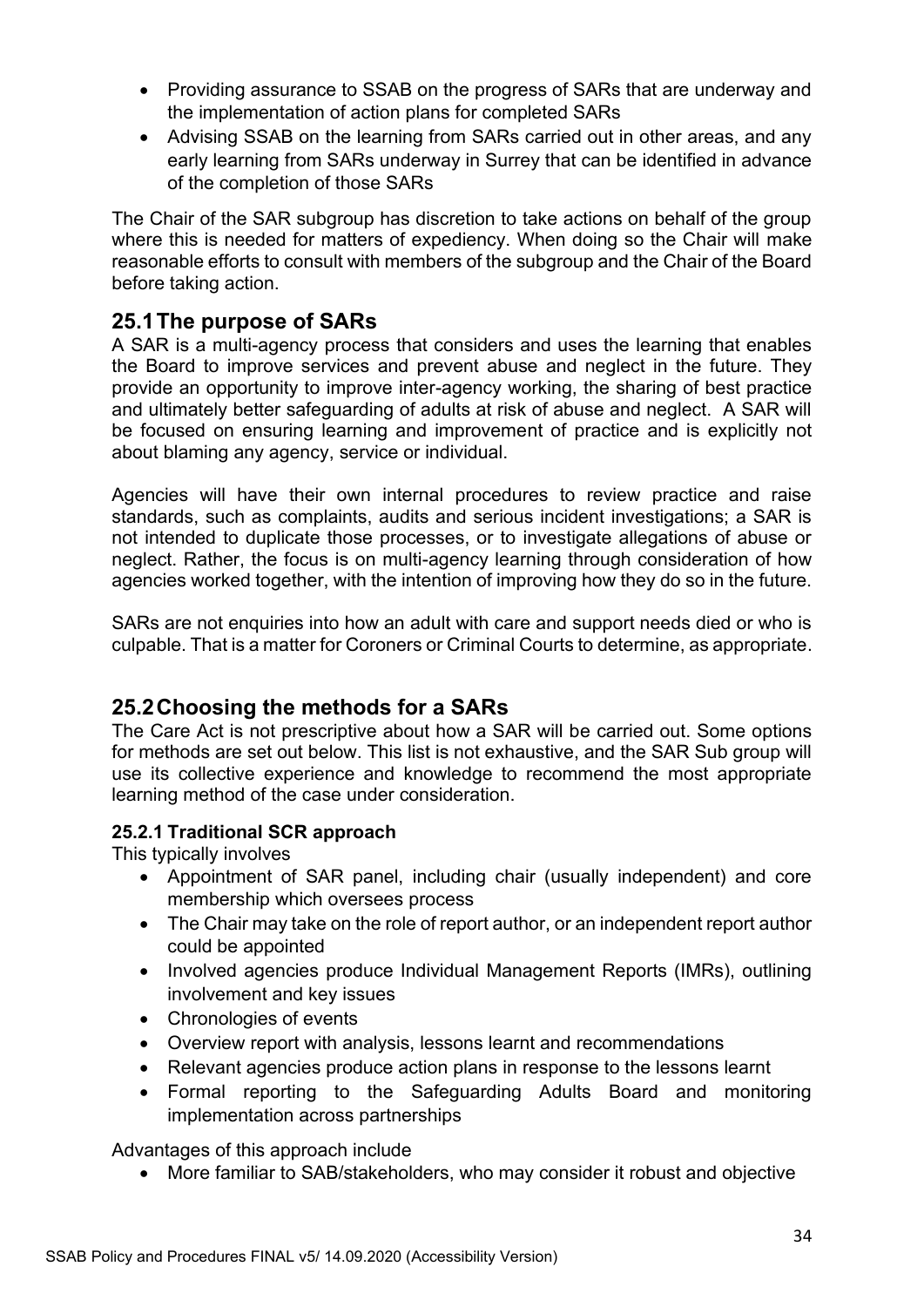Disadvantages of this approach include

- It can have considerable bureaucratic overheads
- It can involve a protracted process so implementation of lessons learnt/ recommendations not sufficiently responsive
- It can be costly, and not clear value for money
- Often experienced as punitive and attributing blame
- Frontline staff are often precluded, so disengaged from the process and subsequent learning

It may be useful

- Where public/political confidence may only be upheld via a tried and tested approach
- Where there is multiple abuse

### **25.2.2 Action learning approach**

This option is characterised by reflective or action learning approaches, which do not seek to apportion blame, but identify both areas of good practice and those for improvement. This is achieved via close collaborative partnership working, including those involved at the time, in the joint identification and deconstruction of the serious incident(s), its context and recommended developments.

There is flexibility within this option as to the scale and costs. The process can be adapted to the individual circumstances of the case, and the requirements and preferences of the SAR subgroup. For instance, the involvement of external agency/consultancy can vary from not at all to a full role in documentation review, staff interviews and report production.

The broad methodology is:

- Scoping of review/terms of reference: identification of key agencies/personnel, roles; timeframes for completion of the SAR and for the period being reviewed; specific areas of focus/exploration
- Appointment of facilitator and overview report author
- Production/review of relevant evidence, the prevailing procedural guidance, via chronology, summary of events and key issues from designated agencies
- Material circulated to attendees of learning event; anticipated attendees to include members from SAB; frontline staff/line managers; agency report authors; other co-opted experts (where identified); facilitator and/or overview report author
- Learning event(s) to consider what happened and why, areas of good practice, areas for improvement and lessons learnt
- Consolidation into an overview report, with analysis of key issues, lessons and recommendations
- Event to consider first draft of the overview report and action plan
- Final overview report presented to Safeguarding Adults Board, agree dissemination of learning, monitoring of implementation
- Follow up event to consider action plan recommendations
- Ongoing monitoring via the Safeguarding Adults Board

Advantages of this approach include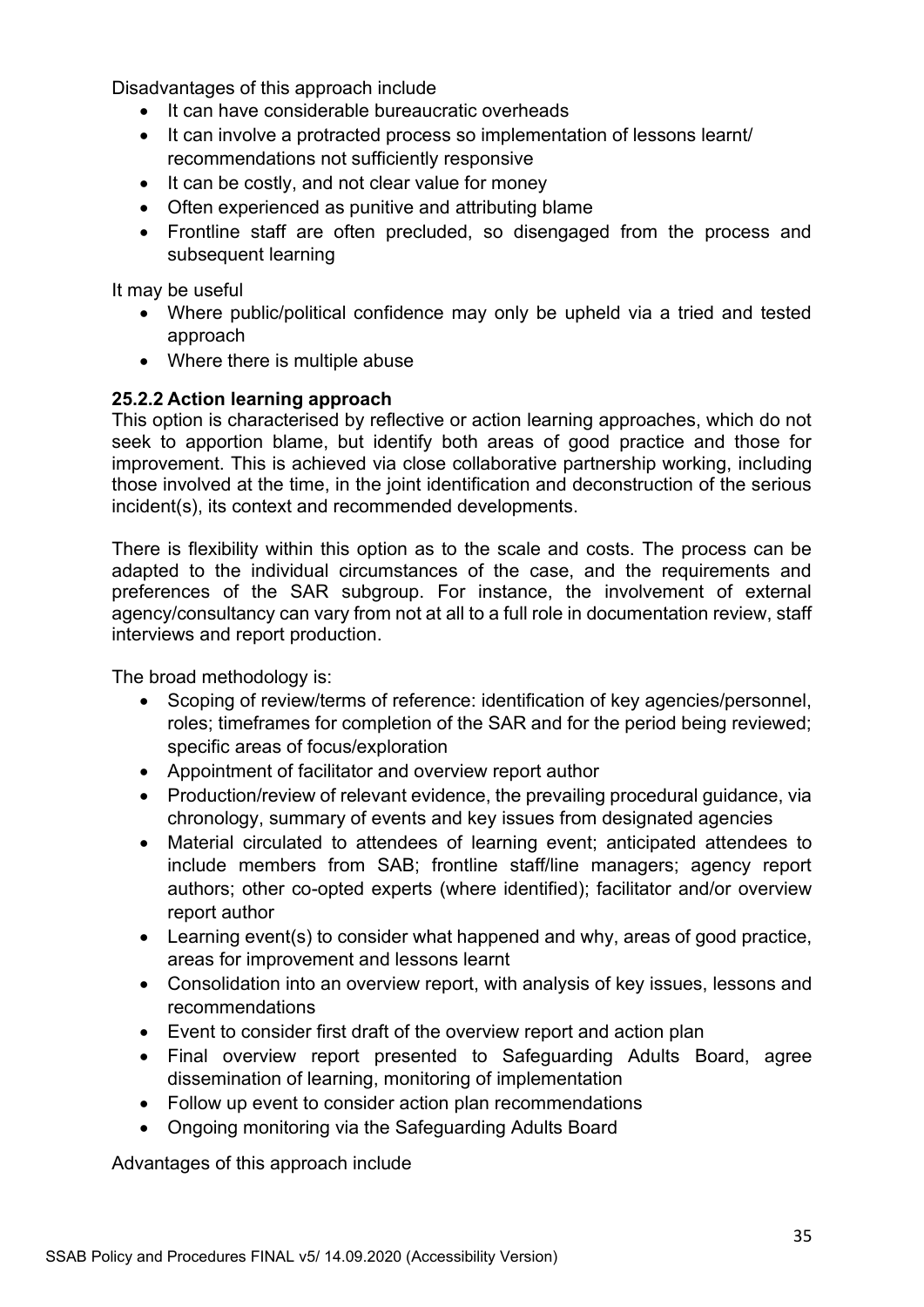- There is some evidence that this approach is more efficient
- It can be a shorter process than the traditional approach so learning can be arrived at more quickly and with lower costs incurred
- Action learning approach enhances partnership working, mutual recognition of alternative partner perspectives and collaborative problem solving
- Readily allows involvement of both frontline staff/senior managers, securing both strategic and operational perspectives
- Captures the perspective of staff involved in the case, and can reflect on the systems operating at the time
- Allows for identification of system strengths/positive practice
- Learning takes place through the process which can give enhanced commitment to its dissemination

Disadvantages of this approach include

• Methodology less familiar to many

### **25.2.3 Peer review approach**

This option is characterised by peer reviews and accords with increasing sector led reviews of practice. In this option peers can constitute professionals/agencies from within the same safeguarding partnership, for instance a Safeguarding Adults Board member or one or more agencies from another area.

Peer led reviews provide an opportunity for an objective overview of practice, with potential for alternative approaches and/or recommendations for improved practice. They can be developed as part of regional reciprocal arrangements, which identify and utilise skills and can enhance reflective practice. Such reviews can be cost effective and spread learning.

Although peer reviews tend to be wholly undertaken by one external team, there can be flexibility within this option regarding the balance of peer team, for instance from one authority area, to a range of different people across various agencies to maximise identified expertise.

Advantages of this approach include

- Objective, independent perspective to particular case/aspects of safeguarding practice
- Usually via trusted sources sharing common experiences/understanding
- Can be part of reciprocal arrangements across/between partnerships
- Very cost effective, usually no fees incurred

Disadvantages of this approach include

• Capacity issues within partner agencies may restrict their availability or responsiveness to engage with a peer review

When this approach may be useful

• If the SAR has been preceded by a thorough s42 enquiry, and a light touch review with a degree of independence may be proportionate

When this approach might not be useful

• Cases that are high profile or have particular sensitive issues may be better managed with local oversight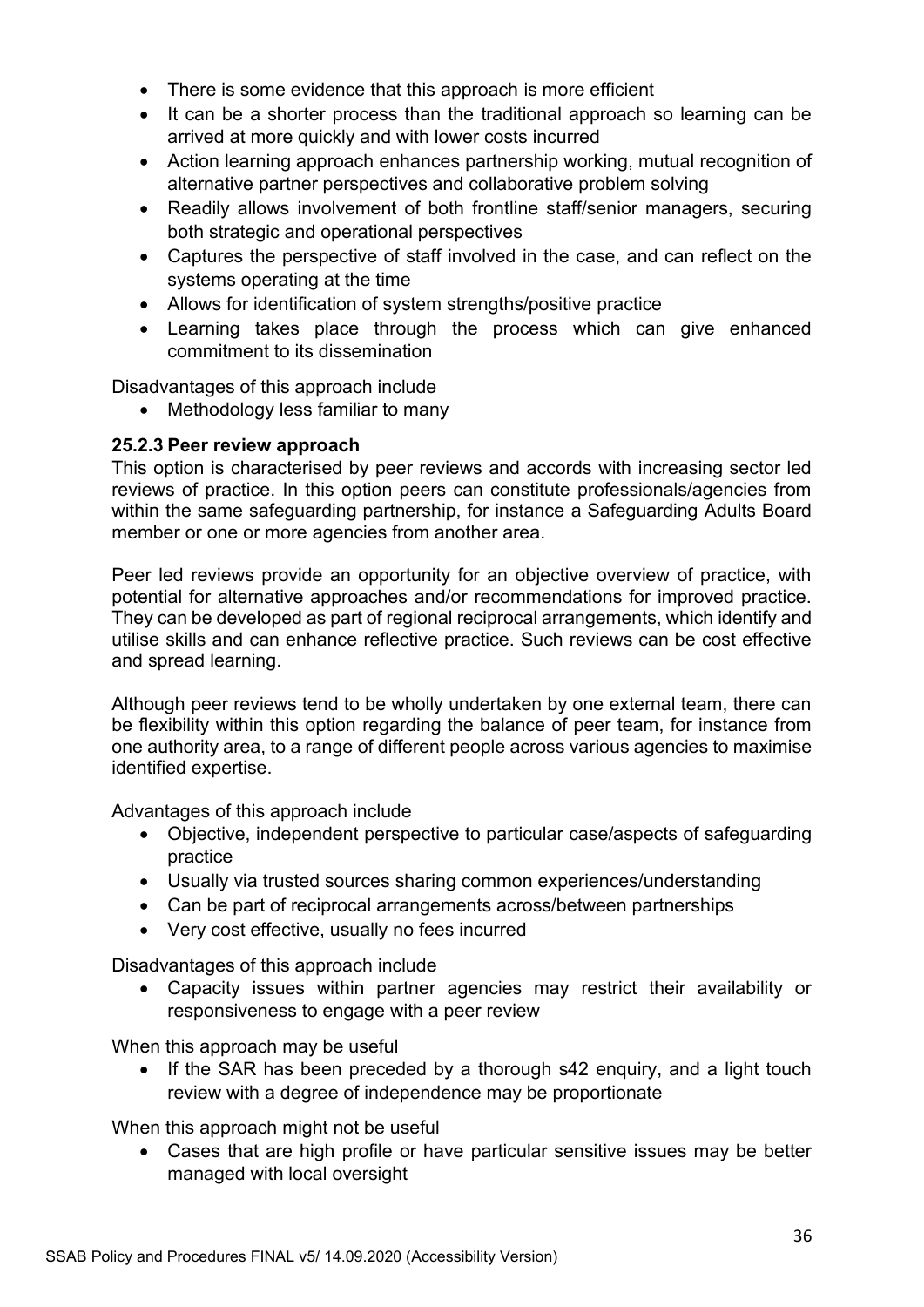### **25.3Escalation of disputes**

Where appropriate/possible, the subject of the SAR, their family or representative, will be involved throughout the review process. Their views and wishes will be captured and used to inform the terms of reference for the SAR and they will be kept updated as the review progresses. Prior to the final SAR report being signed off, the subject or their family will have an opportunity to read and comment on the review.

If at any point the family disagree with the SAR, either the process employed or the findings, concerns should be raised to the Manager of Surrey Safeguarding Adults Board who will lead efforts to resolve the issue. If the matter cannot be resolved the Manager of the Board will raise this with the Chair of the Board.

### **25.4Relationship to other processes**

It may be necessary to consider whether the circumstances that led to the Safeguarding Adults Enquiry also might lead to other investigations and reviews. This might include:

- Criminal and Coroner's Investigation:
- Serious Case Reviews concerning children
- Domestic Homicide Reviews
- Mental Health Homicide Review
- MAPPA Serious Case Review
- NHS Serious Incident investigation

The planning of the enquiry should ensure it works with these other processes to minimise duplication and maximise effectiveness and to ensure it does not prejudice criminal or judicial proceedings. For example, where there is also a Coroner's Inquest to take place the enquiry should not address the issue of cause of death.

# **25.5The importance of sharing learning**

One of the core roles of the SAB is to ensure that safeguarding practice is continuously improving and enhancing the life of adults with care and support needs. This is done by reviewing practices and sharing the learning from safeguarding enquiries and safeguarding adult reviews. The purpose of SARs is described very clearly in the statutory guidance as to 'promote effective learning and improvement action to prevent future deaths or serious harm occurring again'. The aim is that lessons can be learned from the case and for those lessons to be applied to future cases to prevent similar harm re-occurring.

# <span id="page-37-0"></span>**26 Non-recent abuse allegations**

The framework for the response to non-recent abuse allegations will depend on the age of the person at the time of the abuse or neglect.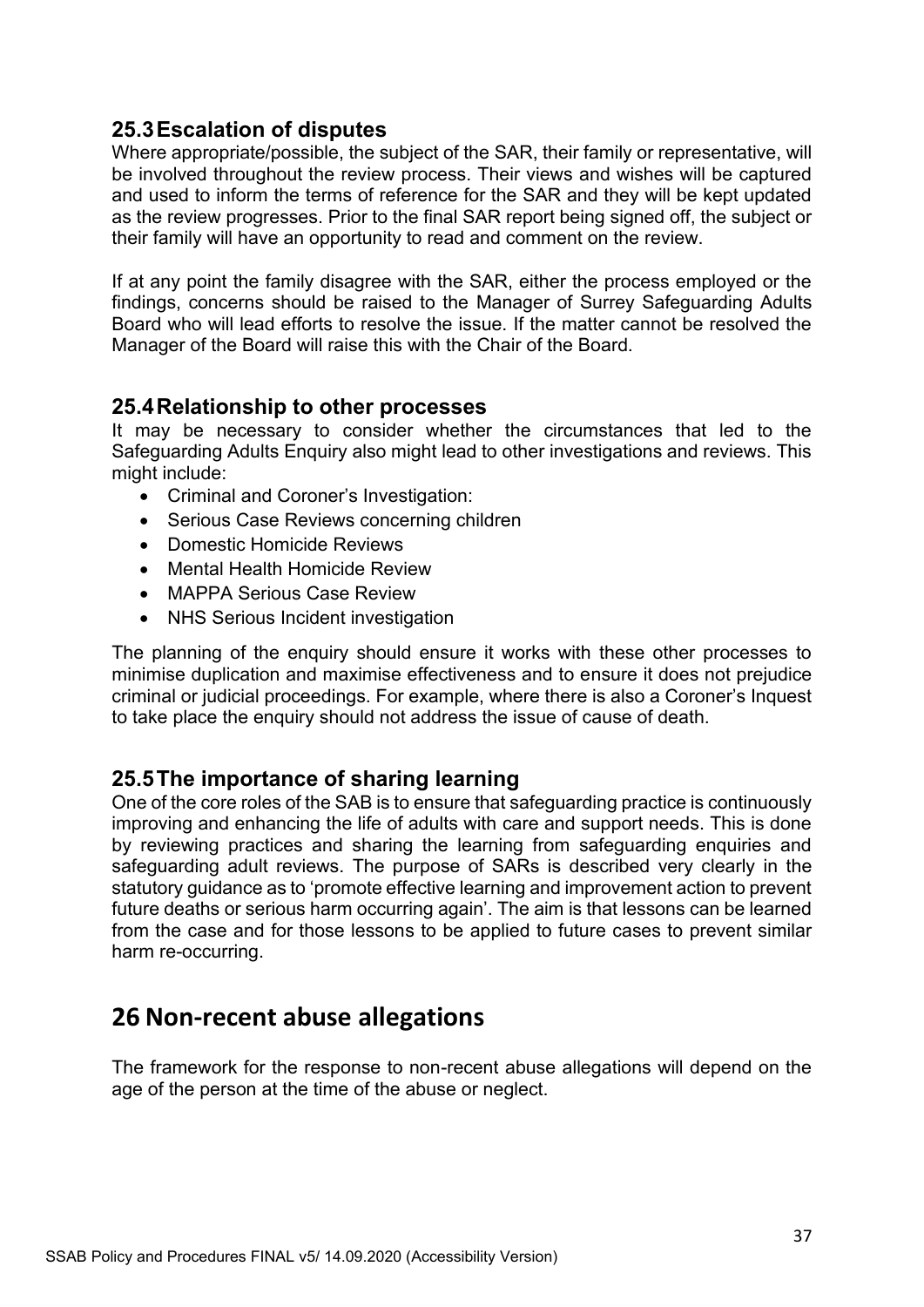# **26.1If the person was under 18 years old**

The response by all agencies to allegations by an adult of abuse experienced as a child must be of as high a standard as a response to allegations of current abuse because:

- There is a significant likelihood that a person who abused a child in the past will have continued and may still be doing so;
- Criminal prosecution remains a possibility, if sufficient evidence can be carefully collated;
- Any potential victims should have the opportunity to be listened to.

An adult safeguarding enquiry cannot be used as the response to abuse that occurred when the person was under 18 years old. The framework for the response will be the [Surrey Safeguarding Children Partnership](http://surreyscb.procedures.org.uk/) Procedures.

If the person has care and support needs today arising from their experience of abuse as a child there may be a role for health, social care or other services to respond to these. If the person experienced abuse in Surrey but now lives elsewhere, it may be the services in that area are the ones that would provide the support they need.

# **26.2If the person was 18 years old or over**

An adult safeguarding response will be appropriate, unless the concerns have already been looked in to.

If the concerns have already been looked in to and the person is dissatisfied with the response to those concerns this should be brought to the attention of the person responsible for managing the service that gave the response, who can consider if there is any action required such as use of a complaints process.

# <span id="page-38-0"></span>**27 Prisons and approved premises**

# **27.1Adult safeguarding in prisons and approved premises under the Care Act 2014**

Section 42 of the Care Act 2014 says it is the duty of the local authority where the adult with care and support need is to determine

- Whether the duty to have an adult safeguarding enquiry has been met
- If so, what that enquiry will involve
- At the completion of that enquiry what actions, if any, are required and who by

The Care and Support statutory guidance says

"Local authority statutory adult safeguarding duties apply equally to those adults with care and support needs regardless of whether those needs are being met, regardless of whether the adult lacks mental capacity or not, and regardless of setting, other than prisons and approved premises where prison governors and National Offender Management Service (NOMS) respectively have responsibility. However, senior representatives of those services may sit on the Safeguarding Adults Board and play an important role in the strategic development of adult safeguarding locally. Additionally, they may ask for advice from the local authority when faced with a safeguarding issue that they are finding particularly challenging." (Care and Support statutory guidance, paragraph 14.6)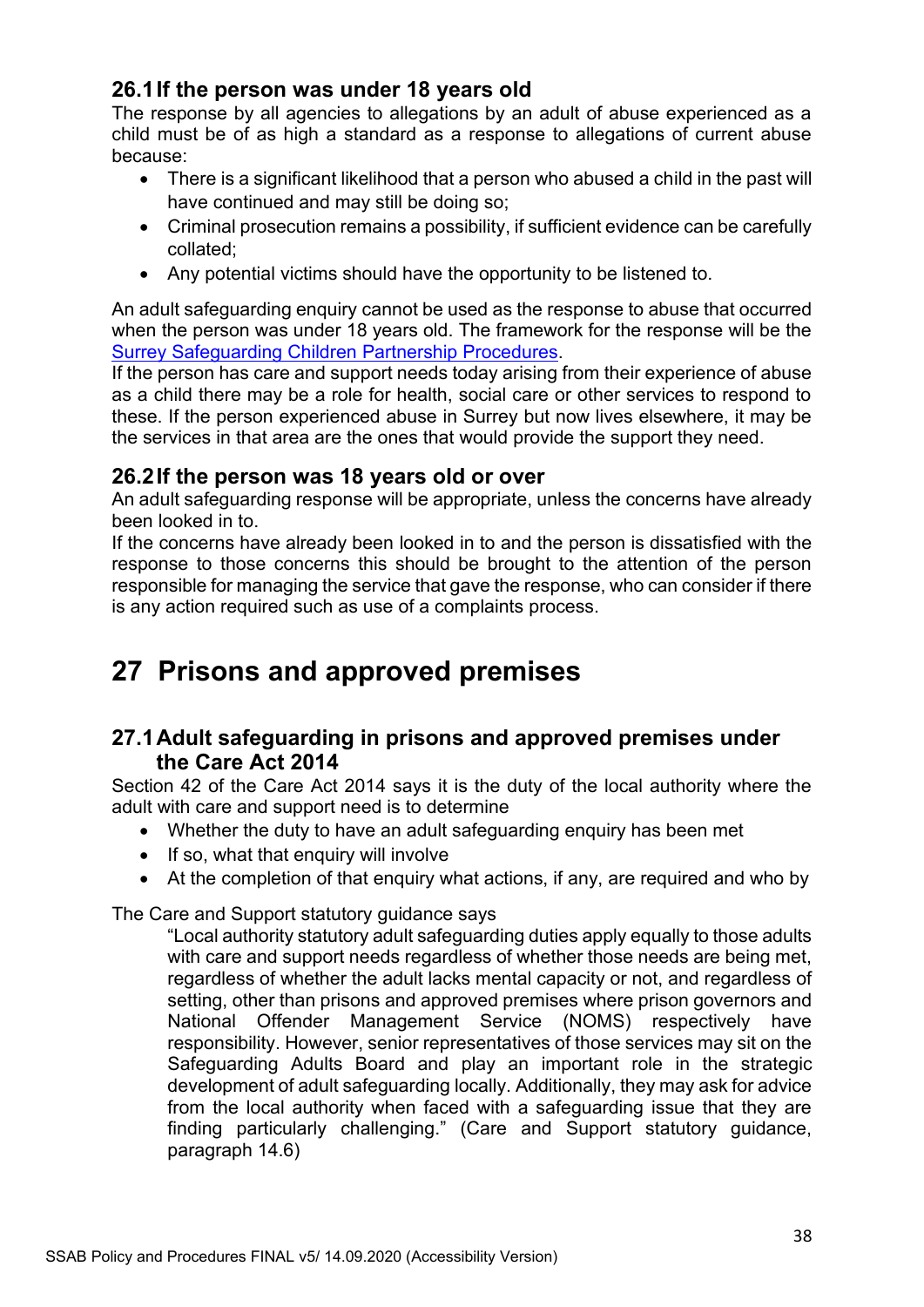# **27.2Prisons and Safeguarding Adults Boards**

Many of the systems and processes used by prisons are standardised ones that prisons are required to use nationally. These do not reflect the Care Act arrangements which means

- Prisons will not have stand-alone processes for undertaking adult safeguarding enquiries. Their usual process for responding to incidents and issues will be the vehicle for meeting the objectives of adult safeguarding enquiries.
- The recording and reporting systems for these processes have not been designed to identify when the prisoner concerned has care and support needs, so it is not possible for prisons to report on their adult safeguarding activity in an analogous way to local authorities

This creates a particular set of challenges for prisons when giving assurance to Safeguarding Adults Boards about their adult safeguarding work. Unless and until the national systems change, it will be a matter of best endeavours using the current systems.

# **27.3Assurance to the Board**

Surrey Safeguarding Adults Board will agree arrangements with the prisons in Surrey on how they will give assurance to the Board about their adult safeguarding work.

# <span id="page-39-0"></span>**28 Information Sharing**

Information sharing is a necessary part of effective safeguarding but it is acknowledged that the landscape and decision making can be complex. Privacy law does not prevent the sharing of information, but rather sets out a legal expectation in how it must be conducted. There will be a significant number of circumstance within Safeguarding Processes when private and confidential information may and should be shared. The Care Act 2014 emphasises the need to empower people, to balance choice and control for individuals against preventing harm and reducing risk, and to respond proportionately to safeguarding concerns.

The Fifth Caldicott Principle states everyone with access to personal confidential data should be aware of their responsibilities whilst the Seventh makes clear that the duty to share information can be as important as the duty to protect confidentiality. When sharing people's information, recognise that:

- Health and social care organisations should apply the Caldicott principles when using personal confidential data in the context of adult safeguarding work. The Fifth Caldicott Principle states everyone with access to personal confidential data should be aware of their responsibilities whilst the Seventh makes clear that the duty to share information can be as important as the duty to protect confidentiality.
- Adults have a general right to independence, choice and self-determination including control over information about themselves and their privacy. In the context of adult safeguarding these rights can be overridden in certain circumstances.
- Emergency or life-threatening situations may warrant the sharing of relevant information with the relevant emergency services without consent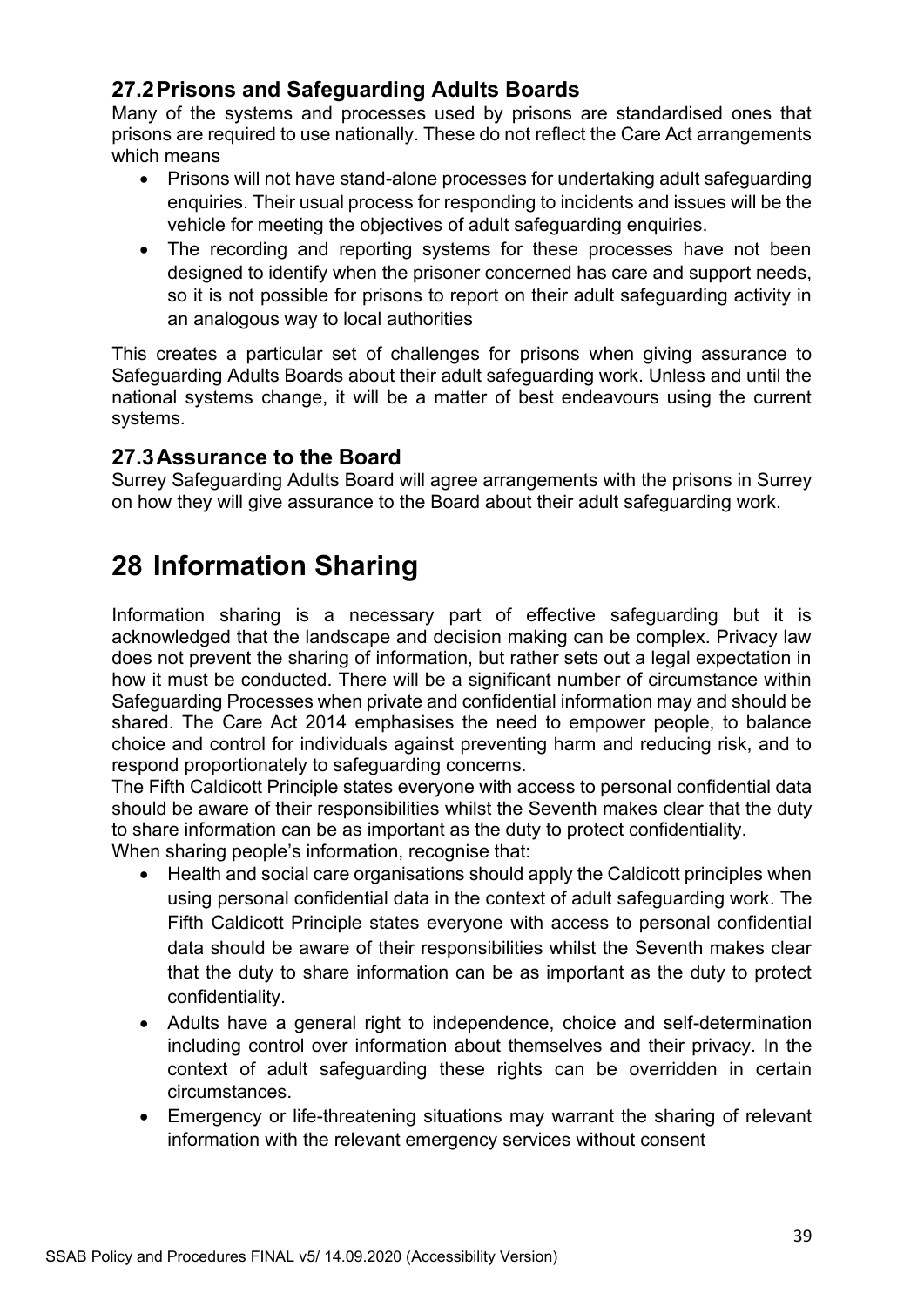- The law does not prevent the sharing of sensitive, personal information within organisations. If the information is confidential, but there is a safeguarding concern, sharing it may be justified
- The law does not prevent the sharing of sensitive, personal information between organisations where the public interest served outweighs the public interest served by protecting confidentiality – for example, where a serious crime may be prevented
- The General Data Protection Regulation sets out a framework to enable the lawful sharing of information.
- There should be a local agreements or protocols in place setting out the processes and principles for sharing information between agencies
- An individual employee cannot give a personal assurance of confidentiality
- Frontline staff and volunteers should always report safeguarding concerns in line with their organisation's policy. This is usually to their line manager in the first instance except in emergency situations
- It is good practice to try to gain the person's consent to share information, but only where this is relevant. Under the General Data Protection Regulations consent will not likely be the legal basis for processing information by public authorities but is an important mechanism of empowering people with choice and control.
- As long as it does not increase risk, practitioners should inform the person if they need to share their information without consent
- Organisational policies should have clear routes for escalation where a member of staff feels a manager has not responded appropriately to a safeguarding concern
- All agencies must have a whistleblowing policy
- The management interests of an organisation should not override the need to share information to safeguard adults at risk of abuse
- All staff, in all partner agencies, should understand the importance of sharing safeguarding information and the potential risks of not sharing it
- All staff should understand when to refer an adult safeguarding concern to the relevant local authority
- The six safeguarding principles should underpin all safeguarding practice, including information sharing.

# **28.1Setting expectations before there is a concern**

Many potential information sharing problems can be avoided by being open and honest with the individual (and/or their family where appropriate) from the outset about why, what, how and with whom information will, or could be shared, and seek their agreement, unless it is unsafe or inappropriate to do so.

# **28.2Referring to the Disclosure and Barring Service**

The Safeguarding Vulnerable Groups Act (2006) places specific duties on those providing 'regulated' health and social care activities. They must refer to the Disclosure and Barring Service (DBS) anyone who has been dismissed or removed from their role because they are thought to have harmed, or pose a risk of harm to, a child or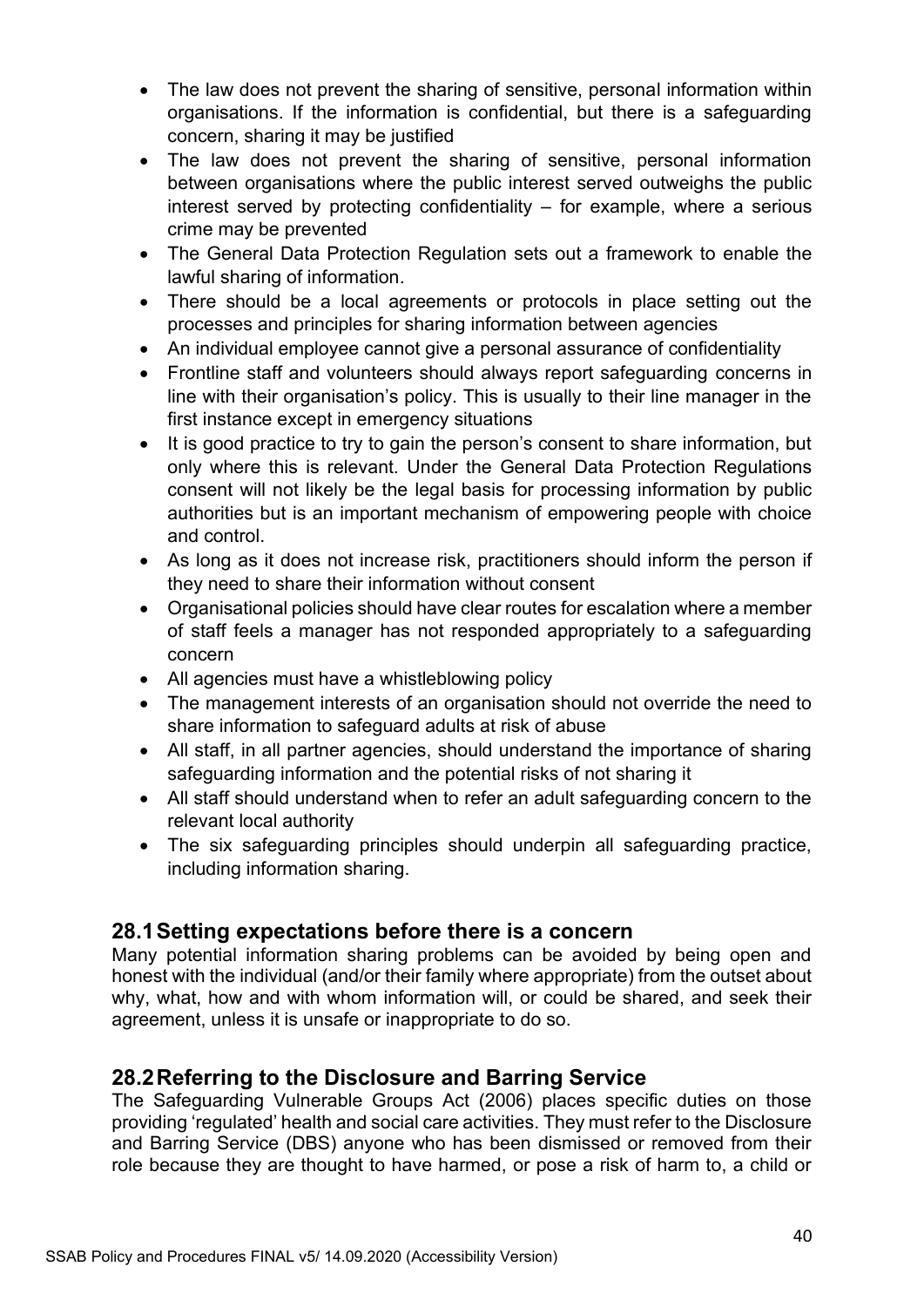adult with care and support needs. This applies even if they have left their job and regardless of whether they have been convicted of a related crime. The DBS has powers to require information to be shared with it.

### **28.3Professional codes of practice**

Many professionals, including those in health and social care, are registered with a body and governed by a code of practice or conduct. These codes often require those professionals to report any safeguarding concerns in line with legislation. The statutory guidance to the Care Act 2014 requires all organisations in contact with people with care and support needs to have in place an allegations management process that enables referrals of individual employees to regulatory bodies are made promptly and appropriately.

The Health Care Professions Council (HCPC) is the Professional Body that regulates social workers and allied health professionals. HCPC professional standards were amended in Jan 2016 to require all those registered with that body to comply with a professional DUTY to take appropriate action to address and report concerns about safety or wellbeing of people using services, follow up concerns and be open and honest if things go wrong.

# **28.4Duty of Candour**

The Duty of Candour requires all health and adult social care providers registered with CQC to be open with people when things go wrong. The regulations impose a specific and detailed duty on all providers where any harm to a service user from their care or treatment is above a certain harm threshold.

The Duty of Candour is a legal requirement and CQC will be able to take enforcement action when it finds breaches. The Duty requires providers to offer an apology and state what further action the provider intends to take in this situation. In practice, this means that care providers are open and honest with patients when things go wrong with their care and treatment.

If the provider fails to comply with the Duty, CQC can move directly to prosecution without first serving a warning notice. This policy embraces this Duty in relation to safeguarding adults, and all Section 42 enquiries and safeguarding processes where this is relevant should involve checking that this Duty has been fulfilled.

The regulations also include a more general obligation on CQC registered providers to "act in an open and transparent way in relation to service user care and treatment". This means that the default position should be to be open, honest and candid, unless there are justifiable reasons for not being so – for example because the service user actively says that they do not want further information about the incident. However, these circumstances should be the exception rather than the norm.

### **28.5Commissioners**

Those commissioning services should consider whether contracts should place an obligation on service providers to share safeguarding information. Any specifications would need to be in line with policy, regulation and the law.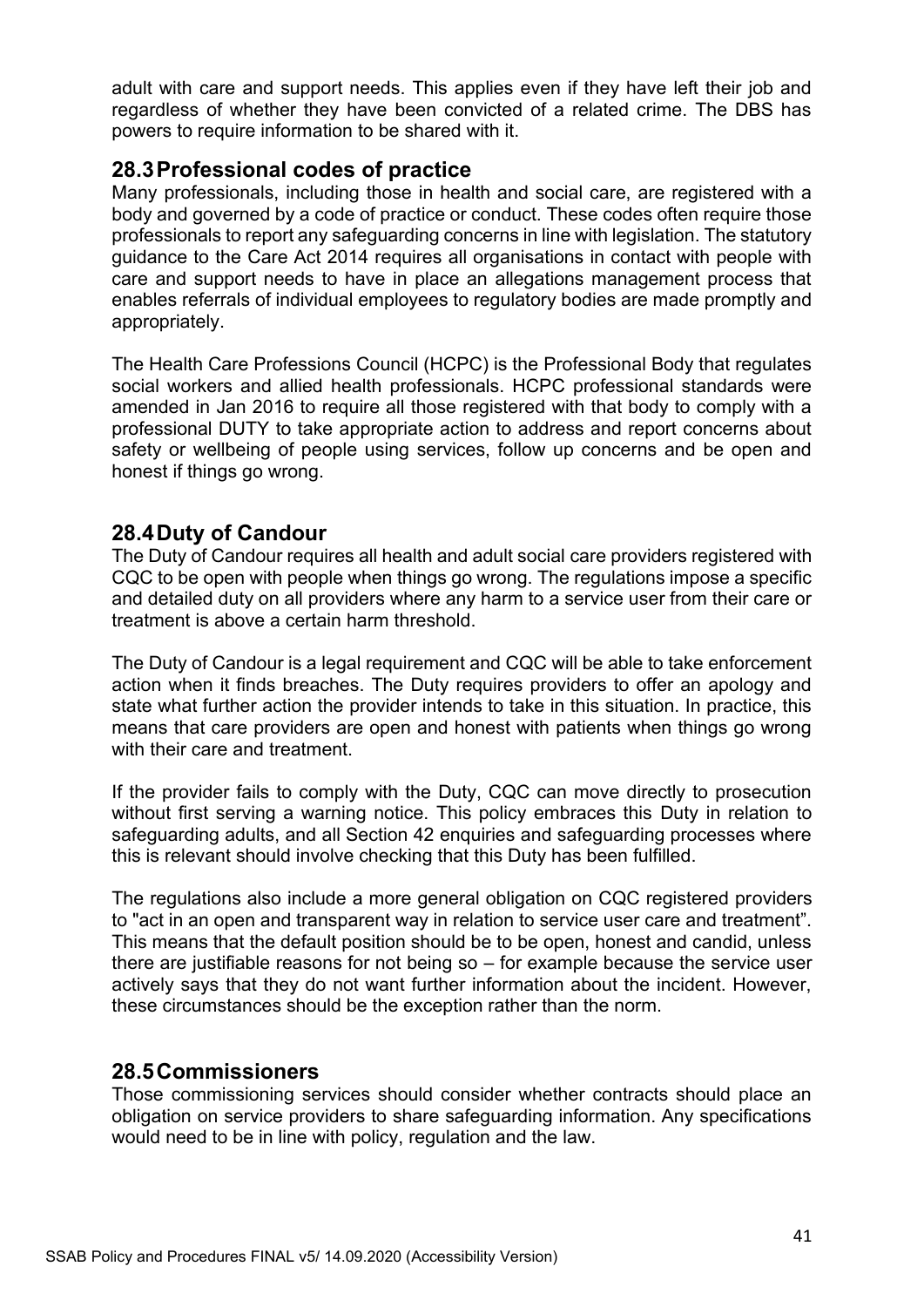# <span id="page-42-0"></span>**29Appendix 1 Pressure Ulcers and Adult Safeguarding Enquiries**

# **29.1Using professional judgement**

The Decision Guide assessment process should not be a barrier to referring adult safeguarding concerns to the local authority. If a professional makes a judgement that the tests in s42 of the Care Act have been met then the matter ought to be referred to the local authority irrespective of the outcome of a Decision Guide assessment, or whether a Decision Guide assessment has been completed or not.

In exercising professional judgement on this matter due regard will be given to issues such as whether there is a public or vital interest in making the referral.

# **29.2Matters crossing organisations**

The Pressure Ulcer Protocol says

"If the person's care has recently been transferred, this may require contact being made with former care providers for information, to seek clarification about the cause and timing of the skin damage. This is the responsibility of the organisation raising the concern"

Pressure Ulcer Protocol (2017), Department of Health, page 14

It is possible that this may cause difficulties in some cases, such as

- Health and social care providers would not want to put themselves in a position where they might be investigating one another outside of any proper framework to do so
- There may be reasonable limitations in what some organisations are able to share with others

Where problems arise because of issues cutting across organisations consideration should be given to

- Bringing forward the decision about whether a safeguarding referral should be made to the local authority, rather than spending an extended period attempting to resolve problems bilaterally
- Make a presumption to refer the safeguarding concern to the local authority on the grounds of professional judgement, irrespective of the outcome of the Decision Guide assessment

# **29.3The relationship between internal investigation and s42 Care Act enquiries**

The Pressure Ulcer Protocol says

"The decision as to whether there should be a section 42 enquiry will be taken by the local authority, informed by a clinical view. A summary of the decision should be recorded and shared with all agencies involved.

Where an internal investigation is required, this should be completed by the organisation that is taking care of the individual, such as the District nurse team lead, ward manager or nursing home manager, in line with the local policies, such as pressure ulcer or risk management policies.

The local authority needs to decide/agree post completion of the internal investigation if a full multi-agency meeting or virtual (telephone) meeting needs to be convened to agree findings, decide on safeguarding outcome and any actions."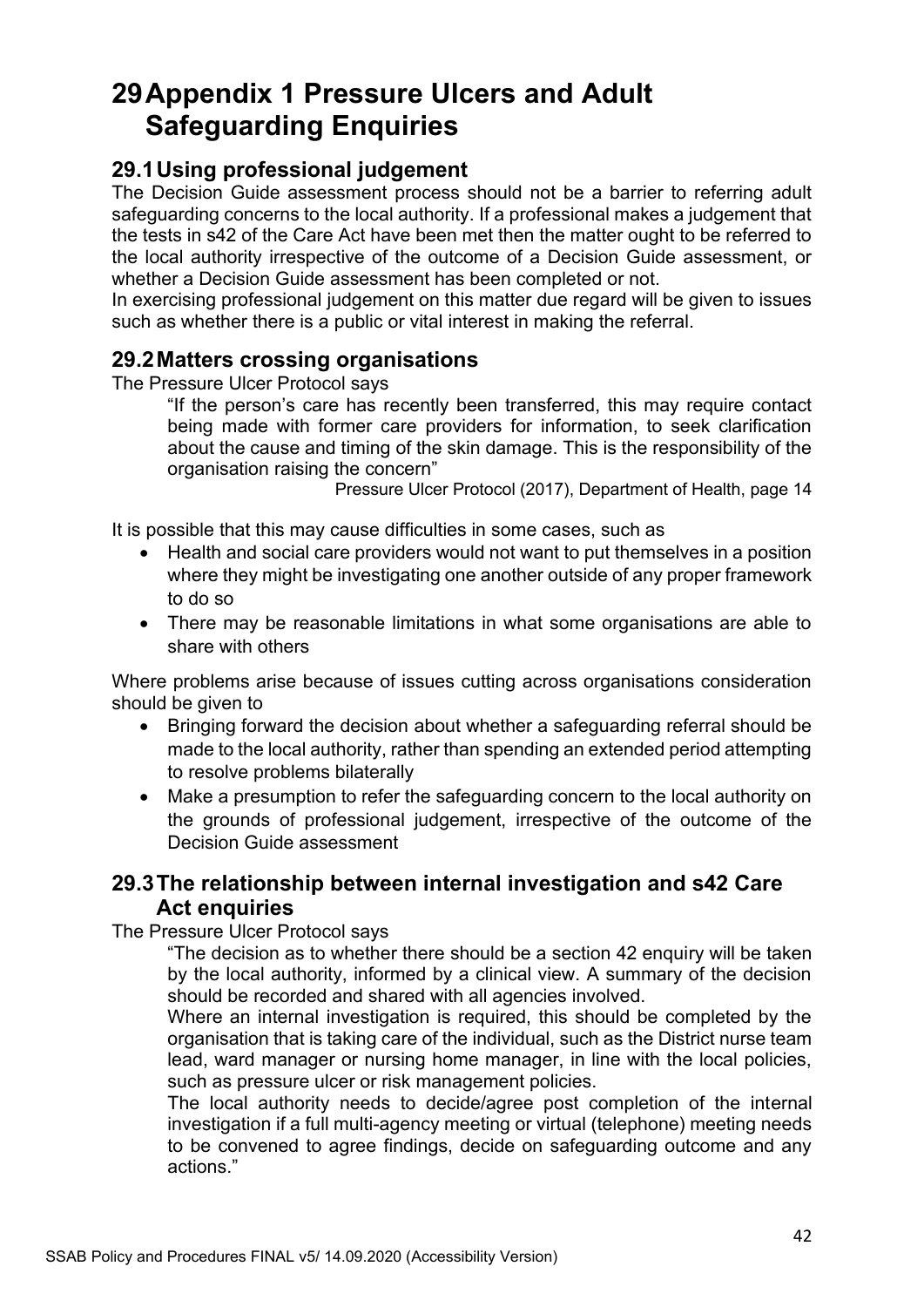Pressure Ulcer Protocol (2017), Department of Health, page 14 In such circumstances the internal investigation is a strand of the s42 adult safeguarding enquiry that the local authority has caused to be made by the organisation. It is not being done instead of or separate from the adult safeguarding enquiry.

# **29.4Timeliness**

The Pressure Ulcer Protocol says

"The adult safeguarding decision guide should be completed immediately or within 48 hours of identifying the pressure ulcer of concern. In exceptional circumstances this timescale may be extended but the reasons for extension should be recorded."

Pressure Ulcer Protocol (2017), Department of Health, page 14

In Surrey we take this to mean

- The "No Delay" principle should be applied in carrying out the Decision Guide assessment and subsequent decision whether to refer the adult safeguarding concern to the local authority
- Where practicable this should be done immediately. Where this is not possible, a decision should be reached within 48 hours (or by the end of the next working day, where there are non-working days involved)
- In considering if there are exceptional circumstances under which the timescale may be extended, there should be a presumption that it won't be extended and that where there is uncertainty the safeguarding concern should be referred to the local authority as a precautionary step

# **29.5Supporting good practice in adult safeguarding enquiries**

Appendix 1 of the Pressure Ulcer Protocol can be used as a useful checklist for

- The SAD and / or SAM when
	- $\circ$  requesting an organisation carry out some or all of an adult safeguarding enquiry where there is a concern about a pressure wound
	- o quality assuring an adult safeguarding enquiry report regarding a concern about a pressure wound
- A person completing contributing to an adult safeguarding enquiry where there is a concern about a pressure wound

[Surrey Safeguarding Adults Board Pressure Ulcer Protocol](https://www.surreysab.org.uk/wp-content/uploads/2019/12/Executive-summary_Surrey-Safeguarding-Adults-Protocol_Pressure-Ulcers-an...-1.pdf)

- Appendix 3 [Adult Safeguarding Decision Guide for individuals with severe pressure](https://www.surreysab.org.uk/wp-content/uploads/2021/02/Appendix-3.docx)  [ulcers](https://www.surreysab.org.uk/wp-content/uploads/2021/02/Appendix-3.docx)
- [Appendix 4: Body Map](https://www.surreysab.org.uk/wp-content/uploads/2021/02/Appendix-4-Body-Map.docx)
- [Appendix 5: Adult Safeguarding Concern Proforma regarding Pressure Ulceration](https://www.surreysab.org.uk/wp-content/uploads/2021/02/Appendix-5.docx)